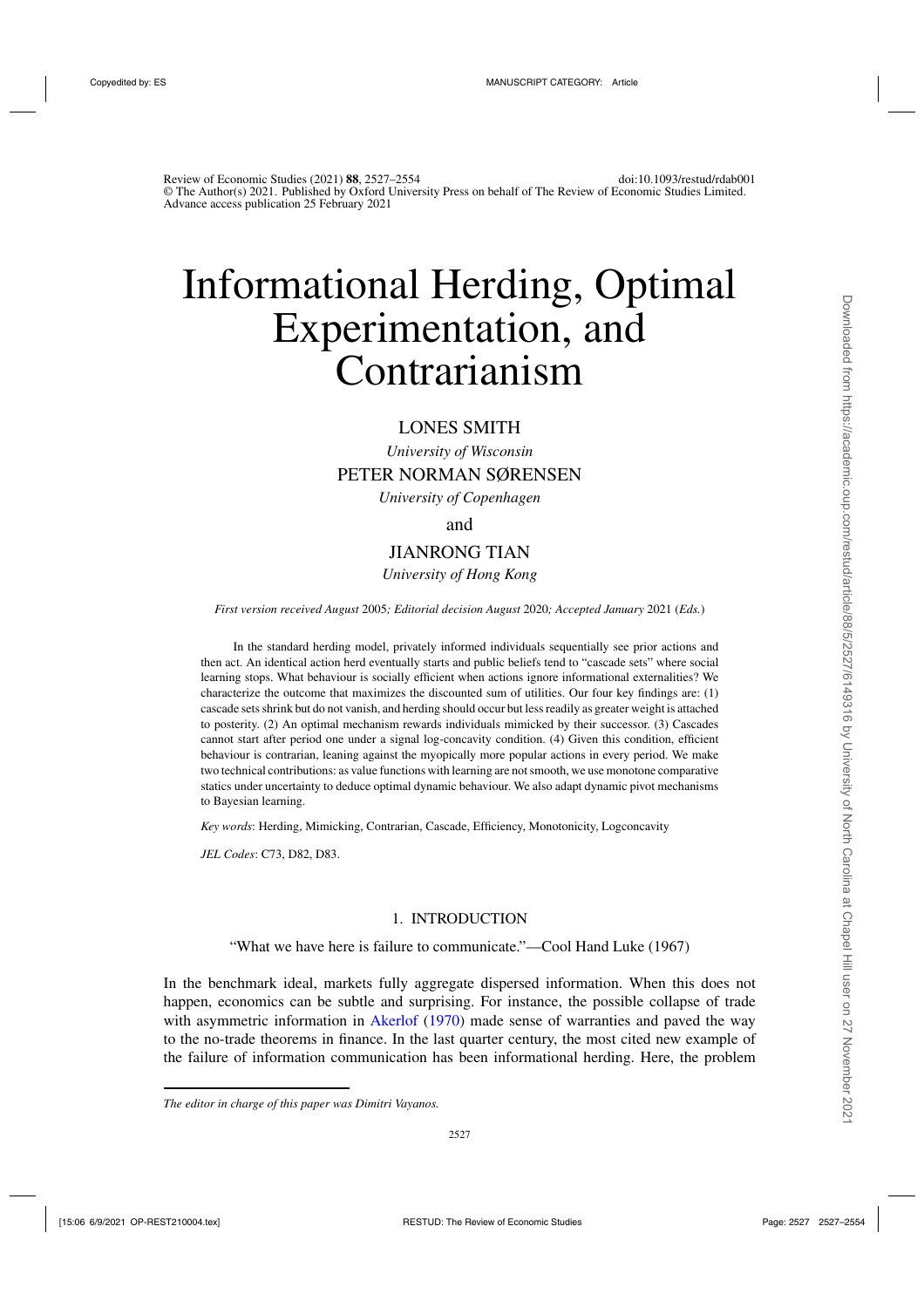arises when privately informed and like-minded individuals sequentially act, after seeing prior actions. When action menus are *finite*—like investing or not investing—different private signals are pooled into the same action, and as a result, the learning process eventually breaks down in a striking way: the public history of past actions overwhelms all later private signals and a *herd* on some action starts.<sup>1</sup> In the herding model, everyone Bayes-updates the *public belief* the posterior given the public history—with their endowed private signal. If private signals are boundedly strong, then strong enough public beliefs overwhelm them. Bikhchandani, Hirshleifer, and Welch (BHW) called this a *cascade*, and it guarantees a herd. In a cascade, actions reflect no new private signals, and so the public belief is no longer updated, in a failure of information aggregation.

This article optimally resolves the failure to communicate in informational herding: we formulate and solve the welfare problem for this paradigm. To do so, we set up the experimentation exercise by an infinite-lived planner who devises individual choice rules, *i.e.*, how to map private signals to observable actions. We also introduce a pivotal transfer scheme that decentralizes our solution. This is the first solution of the social planner's problem for the herding problem, amidst a vast literature on this topic. Our solution radically generalizes [Banerjee'](#page-26-0)s original [1992](#page-26-0) conjectured solution.

This article then derives long-run and short-run characterization results of the planner's solution. We first show that the cascade set of public beliefs shrinks as the planner places higher weight on the welfare of future individuals. For our second major finding, we assert that the social planner should reduce the mimicry chance at the margin: Specifically, we show that individuals should act in this *contrarian* way: the more likely is a state, the more individuals should lean against the actions optimal in that state. This is optimal whenever the private signals obey an intuitive and often met condition that we describe below in posterior monotonicity (PM). This result offers clear behavioural predictions that apply in every period.

Our article makes four distinct novel contributions to dynamic information economics.

1. Optimal dynamic information design. Proposition [1](#page-8-0) derives a new index rule for the social planner's dynamic experimentation model. Individuals should take the action with the highest social value—namely, the weighted average of the individual's private value of the action and the informational gain to society. Since social values remain linear in private beliefs, the planner's payoff frontier is also piecewise linear in this private type. So, the planner recommends each action for an interval of private beliefs. But, his desire to signal information entails current sacrifices. An agent might optimally take myopically dominated actions, or take actions in a myopically suboptimal order (Appendix  $G(1)$ , such as the low action for high beliefs and the high action for low beliefs!

We then practically decentralize this behavioural rule with a pivotal transfer scheme that affects the slope and intercept of the agent's private value function. Proposition [3](#page-11-0) devises a Vickrey–Clarke–Groves mechanism that punishes mimickers and rewards anyone mimicked. This one-stage look-ahead scheme can internalize the informational externality because the successor's action is informative of the state. While this socially optimal incentive scheme is new, it is reminiscent of how academia rewards authors for citations.

2. Cascade sets shrink but do not vanish with patience. The planner's experimentation solution has a simple long-run takeout message: although cascade sets shrink, they do not vanish, so cascading remains socially efficient, only for a smaller set of public beliefs when posterity matters more (Proposition [2\)](#page-10-0). To see why, note that learning shuts down in a cascade if and

<sup>1.</sup> Respectively, these are insights of [Banerjee](#page-26-0) [\(1992\)](#page-26-0) and [Bikhchandani](#page-26-0) *et al.* [\(1992](#page-26-0)) (or BHW), and [Smith and Sørensen](#page-27-0) [\(2000](#page-27-0)) (or SS). [Chamley](#page-27-0) [\(2004\)](#page-27-0) is an excellent distillation.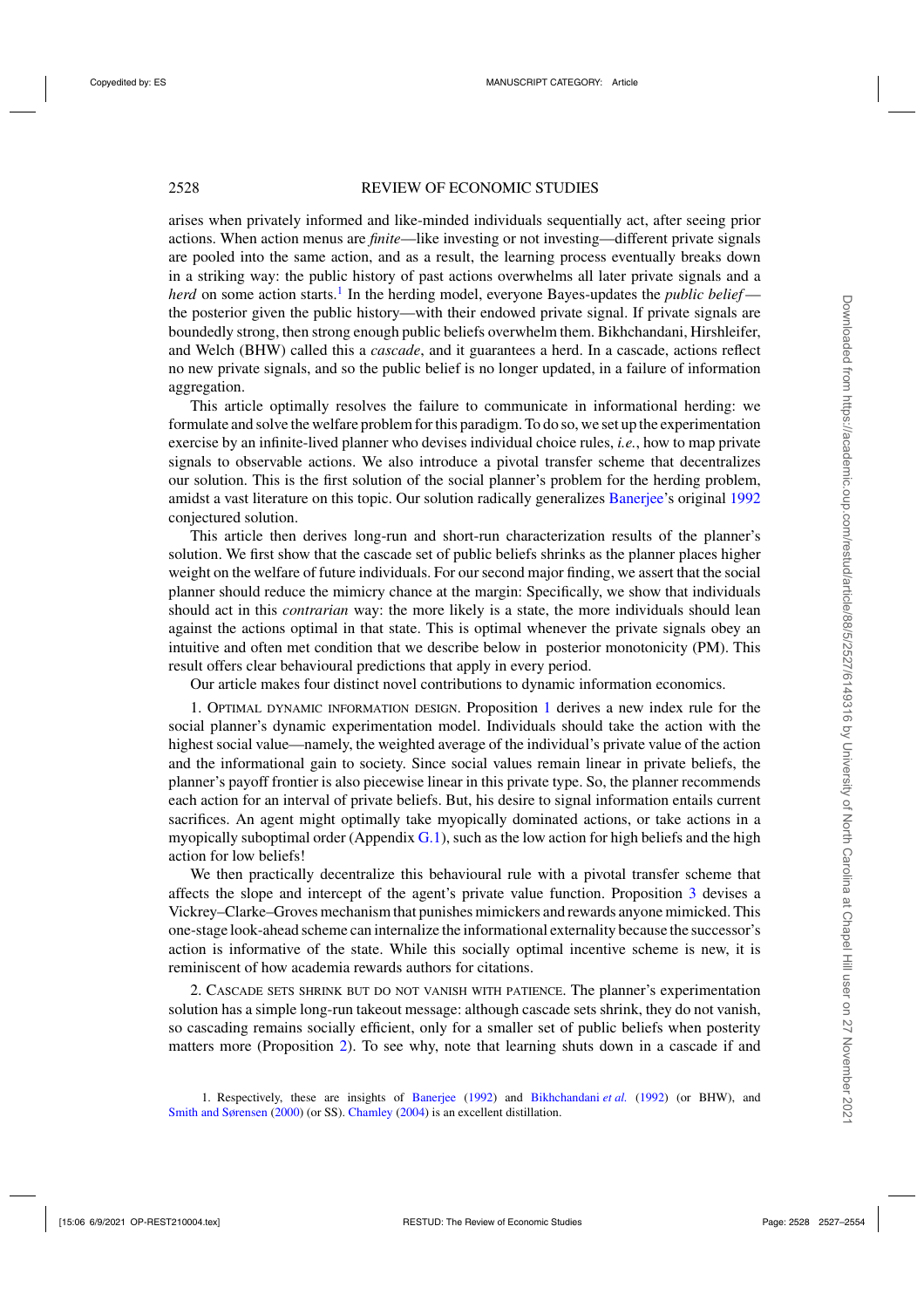only if the planner's value function coincides with the myopic value function (Claim [8\)](#page-18-0). But as the discount factor increases, optionality is more valuable, and the value function naturally rises. Hence, the static and planner's value functions coincide for fewer public beliefs, and the cascade set shrinks (see Figure [3\)](#page-9-0). Finally, the planner's solution inherits from the original herding model that public beliefs converge to a cascade limit, and actions converge to a herd. The probability of a herd on an ex post suboptimal action falls to zero as the discount factor rises to one.

3. Posterior monotonicity precludes cascades. We next prune problematic updating behaviour from the herding model. Assume that two Bayesians Ike and Joe share a prior belief on the high state. Ike acts on the basis of his private belief, and Joe then sees this action choice, aware of Ike's Bayes-rationality. *Posterior monotonicity* asserts:

Prior belief rises  $\rightarrow$  Joe's posterior belief rises, conditional on a given action by Ike. (PM)

While (PM) is a compelling property, it can fail in a herding model since actions generate endogenous signals: for at higher prior beliefs, Ike takes any action for less favourable private signals, and so his action less strongly endorses the high state. For some signal distributions, this swamps the direct effect of a higher prior public belief.

Proposition [4](#page-13-0) establishes that a log-concavity condition (LC) met by standard continuous signal distributions is equivalent to (PM). (PM) failures play a pivotal role in many applications of the herding model, as SS showed that *delayed cascades* (*i.e.* starting after period one) can arise only when (PM) fails. In other words, the discrete signal distribution in BHW was not merely illustrative but forced the delayed cascades. Condition (LC) rules out delayed cascades.

4. Contrarianism. We conclude by exploring how the planner skews action choices at the margin. In the standard selfish herding model, everyone is indifferent between adjacent actions at fixed cutoff posterior beliefs. Proposition [5](#page-14-0) deduces from (PM) that contrarian behaviour is efficient—*the planner's cutoff private belief rises in the public belief*. This finding arises in every period, and so is testable, such as done in [Çelen and Kariv](#page-26-0) [\(2004](#page-26-0)). So a high action should be discouraged more as the public belief rises. Intuitively, at a higher public belief, the lower action is less likely, and so is more of a surprise. Thus, it is informationally more valuable. But when (PM) fails, the logic fails. At the higher public belief, with fixed cutoff, the posterior actually falls, which is already the desired effect—the planner needs not add to that.

RELATED LITERATURE. [Banerjee](#page-26-0) [\(1992](#page-26-0)) first proposed a remedy for the social learning externality: conceal early actions. Our planner could choose to imitate concealment by dictating the resulting signal-to-action maps, but ignoring available information is in general suboptimal from the planner's own single-person decision problem perspective.<sup>2</sup> Centrally planned social learning is a topical and important problem, and new optimal mechanisms have recently been explored in applied settings.<sup>3</sup>

(a) Actions as signals. Our informational design problem may resemble the problem at the core of Bayesian persuasion [\(Kamenica and Gentzkow](#page-27-0), [2011\)](#page-27-0): in each period, our planner precommits to a state-dependent distribution over the actions that carry public signals to successive agents. In case 2 of the example in Section [2,](#page-3-0) the Professor partitions his private signals into one of two messages—one for each action—to maximize his Student's value. So, a Bayesian persuasion problem transpires in every period of our model, but where (1) the objective function is the

<sup>2.</sup> [Doyle](#page-27-0) [\(2010\)](#page-27-0) explores a planner's problem in [Chamley and Gale](#page-26-0)'s endogenous-timing herding model.

<sup>3.</sup> Actions include an unobserved information acquisition decision in [Glazer](#page-27-0) *et al.* [\(2015](#page-27-0)).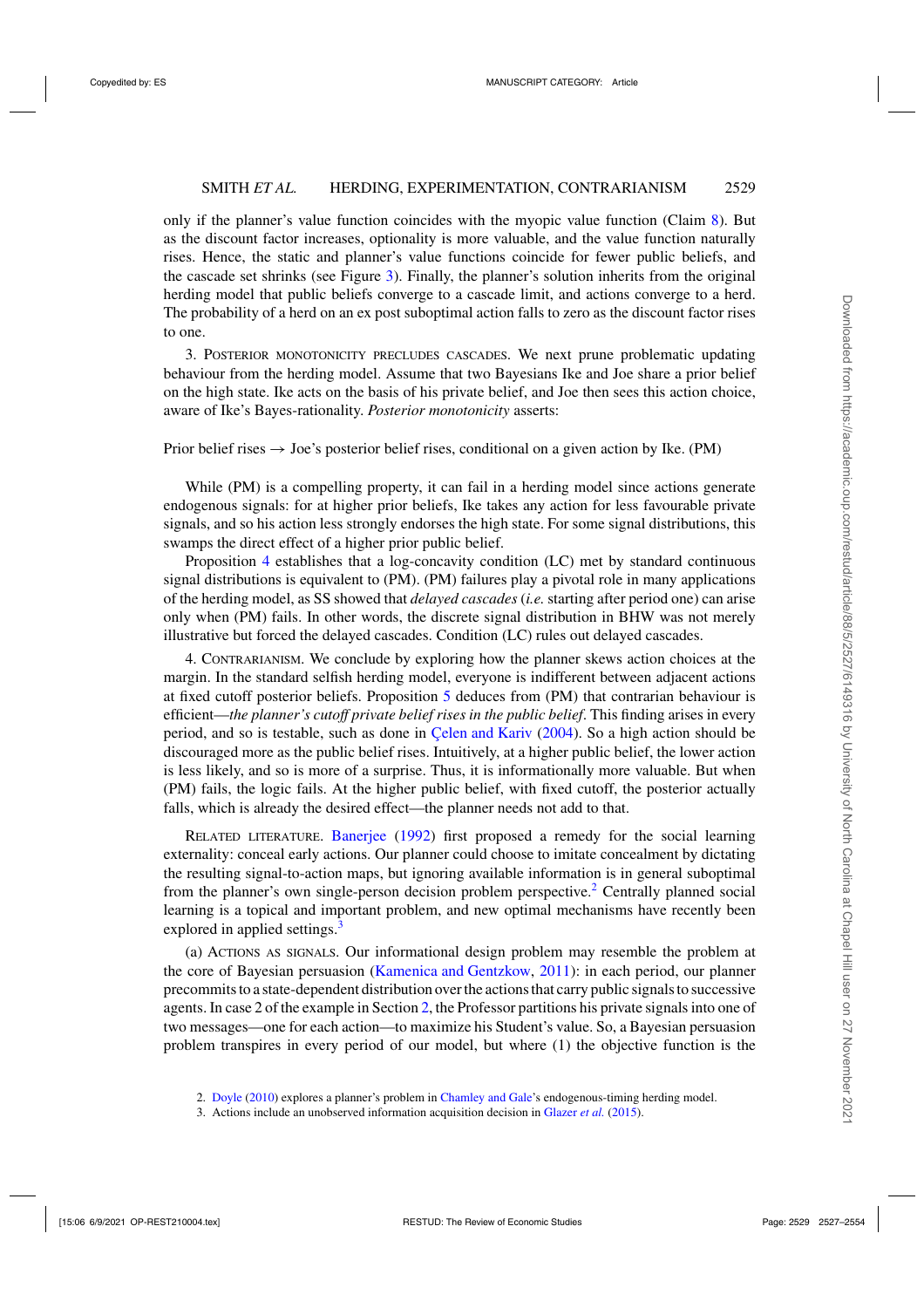<span id="page-3-0"></span>endogenous value function and (2) the distribution over public signal realizations is constrained by the exogenously given private signal distribution and the number of available private actions.

[Dow](#page-27-0) [\(1991](#page-27-0)) first attacked this type of problem, in which an observed action summarizes a private signal: a consumer observes a price realization, but in the next period can only recall its partition interval. In the second and final period, another price realization is seen, and a choice is made. The optimal determination of the first-period coarse price partition is like our planner's partition of signals. Like [Dow](#page-27-0), our planner trades off the present and future, but the horizon is infinite, and he also struggles with an unknown state of the world.

(b) Socially efficient herding. Our planner's optimum is also a team equilibrium, where everyone maximizes the present value of utilities. As with our contrarianism, teams shy away more from more popular actions in [Vives'](#page-27-0)s [\(1997](#page-27-0)) continuum-agent Gaussian setting.<sup>4</sup> [March and Ziegelmeyer](#page-27-0) [\(2020\)](#page-27-0) experimentally find evidence of contrarian behaviour among altruistic agents.<sup>5</sup> Our contrarianism relates to the excessive imitation found in [Eyster and Rabin](#page-27-0) [\(2014](#page-27-0)), but now in the traditional finite action herding setting. It explains why agents in herding models may efficiently excessively rely on their own signals, without assuming irrationality [\(Eyster and Rabin,](#page-27-0) [2010\)](#page-27-0).

(c) Bayesian experimentation. The bad herding outcome parallels the familiar failure of complete learning in the two-armed bandit [\(Rothschild](#page-27-0), [1974\)](#page-27-0). Yet, the analogy is puzzling: [Easley and Kiefer](#page-27-0) [\(1988](#page-27-0)) prove that complete learning generically arises in experimentation problems with finite state and action spaces, but the herding outcome likewise arises in a model with finite actions and states. This puzzle is resolved by our experimenting planner choosing a continuously defined signal-to-action map.<sup>6</sup>

The article opens with a two-period example of our two substantive findings of the planner's model: shrinking cascade sets and contrariarism. It then explores in sequence the social planner's problem as an experimentation model; the implementation results from our welfare indexes; the subtleties of dynamic information revelation; the way that cascade sets shrink in patience; the novel monotone restriction on signals that precludes cascades, and then the contrarianism finding that exploits this. Many proofs are appendicized.

## 2. AN ILLUSTRATIVE TWO PERIOD EXAMPLE

Our article proceeds indirectly, using recursion and dynamic programming. But, we first explicitly solve a simple two-period example that captures both of our main predictions of the planner's problem: shrinking cascade sets and contrarianism. Assume that economic theory research fashion is captured by one of two unobserved states, either low-brow theory *L* or high-brow theory *H*. A Professor and a Student share a *prior belief* π on state *H*. Respectively, they observe conditionally independent draws  $\sigma_P$ ,  $\sigma_S$  of a private signal, with cdf's  $F^{\hat{H}}(\sigma) = \sigma^2$  and  $F^L(\sigma) =$ σ, and densities  $f^H(\sigma) = 2\sigma$  and  $f^L(\sigma) = 1$ , as in Figure [1.](#page-4-0) Since the signal likelihood ratio  $f^H(\sigma)/f^L(\sigma) = 2\sigma$  in favour of state *H* increases, higher signals  $\sigma$  lead to higher posterior beliefs *p* in state *H*. Also, low  $\sigma > 0$  are arbitrarily powerful indicators of state *L*, but all  $\sigma < 1$  have bounded power for *H*.

<sup>4.</sup> [Vives](#page-27-0) always employs the normal learning model, ruling out results like ours on the distributional shape's importance. On the other hand, that model characterizes the long-run properties of learning by the speed with which the public precision approaches infinity. Our analysis offers no analogy.

<sup>5.</sup> In a related setting, [Medrano and Vives](#page-27-0) [\(2001\)](#page-27-0) describe behaviour that reveals less private information as "contrarianism." We find it more natural that contrarian behaviour leans against the public belief.

<sup>6.</sup> [Pastorino and Kehoe](#page-27-0) [\(2011\)](#page-27-0) seek monotonicity of the optimal rule in a dynamic setting similar to ours. In their paper, the experimenter is constrained to choose from a finite set of interval partitions.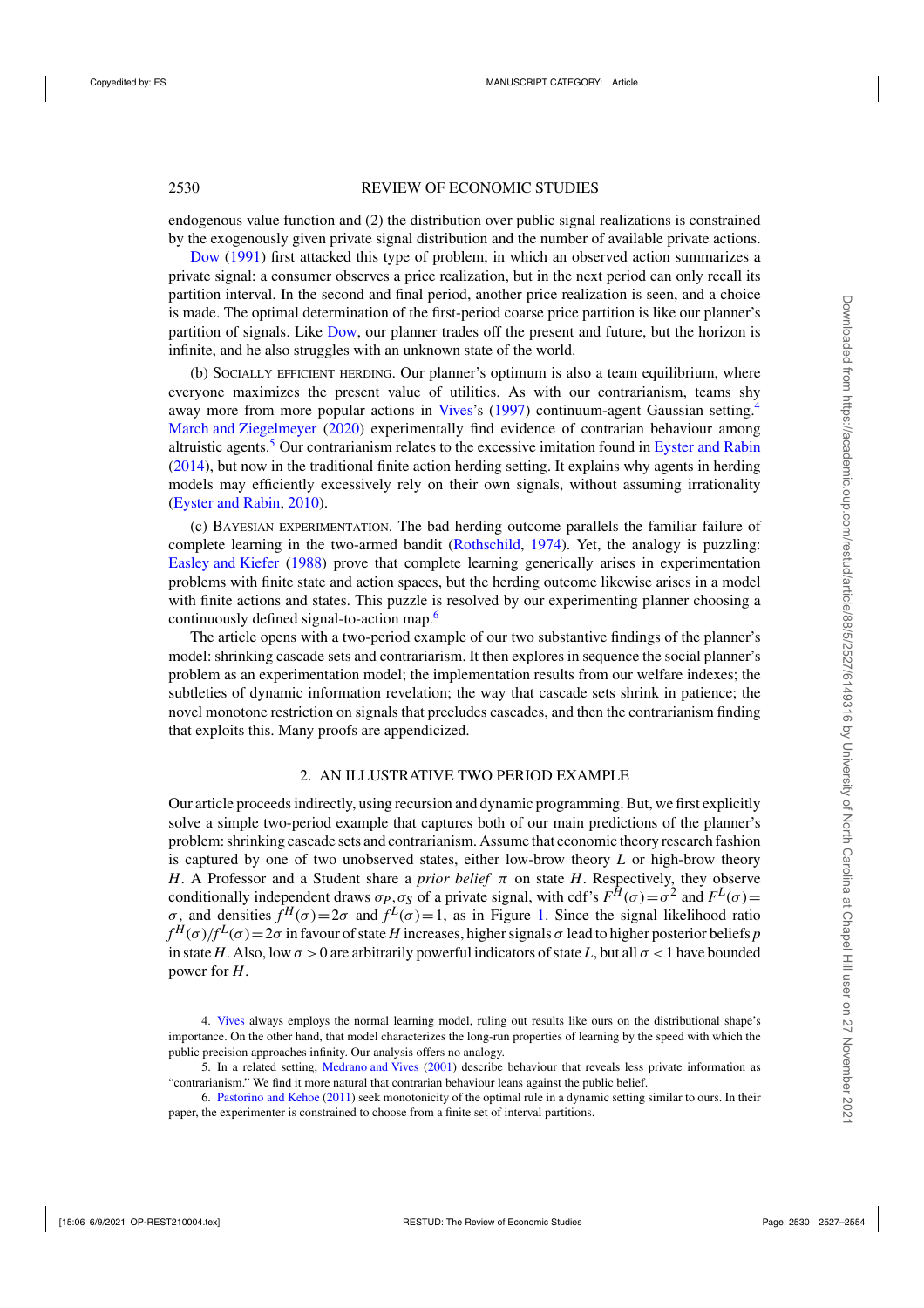<span id="page-4-0"></span>

The Selfish Professor (Section [2\)](#page-3-0)

*Notes:* At left are the private signal densities on [0,1]: The likelihood odds favouring state *H* rise from 0 to 2 as the signal σ rises. At right are  $\vee$ -shaped *myopic (expected) payoffs*  $U(\pi)$  and *value*  $V(\pi)$  for the selfish Professor in the public belief  $\pi$ . These apply to the selfish Student if plotted against continuation belief p. In the cascade set [0,1/3], signals are useless, and the value and expected payoff coincide, *V*( $\pi$ ) = *U*( $\pi$ ). If  $\pi$  > 1/3, information is valuable, and so *V*( $\pi$ ) =  $\frac{1}{2}$ (5 $\pi$  – 4 + 1/ $\pi$ ) > *U*( $\pi$ ).

After seeing his signal, the Professor either starts a low-brow paper *l* or high-brow paper *h*. His Student then learns from his paper choice, and makes his own paper selection. Research pays 1 if the paper and state match, and −1 otherwise (Figure 1). If the Professor updates to the posterior belief *q* in state *H*, his *expected payoff* is  $U(q) \equiv \max(2q-1, 1-2q)$ .

We compare two extreme motivations for the Professor: he selfishly only cares about his own expected payoffs, or he is entirely motivated by his Student's expected payoffs.

**Case 1: The Selfish Professor.** Assume the Professor writes paper *h* when state *H* is most likely—*i.e.*, for posterior beliefs  $q \ge 1/2$ . By Bayes rule, this happens when his posterior likelihood ratio of states *H* to *L* exceeds one, or  $[f^H(\sigma)/f^L(\sigma)][\pi/(1-\pi)]$  > 1. This happens for high private signals  $\sigma$  above a *selfish threshold signal*  $\bar{\sigma}(\pi) \equiv (1 - \pi)/(2\pi)$ . For any prior belief  $\pi < 1/3$  in state *H*, the threshold signal impossibly exceeds one—in this case, the Professor always writes paper *l*. This event when the prior belief overwhelms all private signals is called a *cascade*. Here, the Professor's (prior expected) *value*—or highest expected payoff—is  $V(\pi) = U(\pi)$  when  $\pi$  < 1/3. Otherwise, his payoff in state *H* is  $\pm$ 1 for signals  $\sigma \geq \bar{\sigma}(\pi)$ , and oppositely so in state *L*. All told, the value is therefore:

$$
V(\pi) = \pi [1 - 2F^{H}(\bar{\sigma}(\pi))] + (1 - \pi)[2F^{L}(\bar{\sigma}(\pi)) - 1] = \frac{1}{2}(5\pi - 4 + 1/\pi).
$$

This value  $V(\pi)$  is strictly convex on  $(1/3, 1)$ , as depicted in Figure 1. Since the Professor profits from his information here, we have  $V(\pi) > U(\pi)$  on (1/3, 1). Indeed,

$$
V(\pi) - (1 - 2\pi) = (3\pi - 1)^2 / (2\pi) > 0 \quad \text{and} \quad V(\pi) - (2\pi - 1) = (\pi - 1)^2 / (2\pi) > 0.
$$

Consider next the Student's choice. After seeing the Professor's paper genre *l* or *h*, the Student, respectively updates to the *continuation prior belief*  $p=p_l(\pi)$  or  $p_h(\pi)$ . Provided the Professor sometimes writes either genre, we have  $p_l(\pi) < \pi < p_h(\pi)$ . The selfish Student likewise writes the low-brow paper *l* iff her signal  $\tau < \bar{\sigma}(p) = (1-p)/(2p)$ . Similarly, the Student secures an expected value  $V(p)$  from the continuation belief p. Suppose that the Professor is in the cascade set, with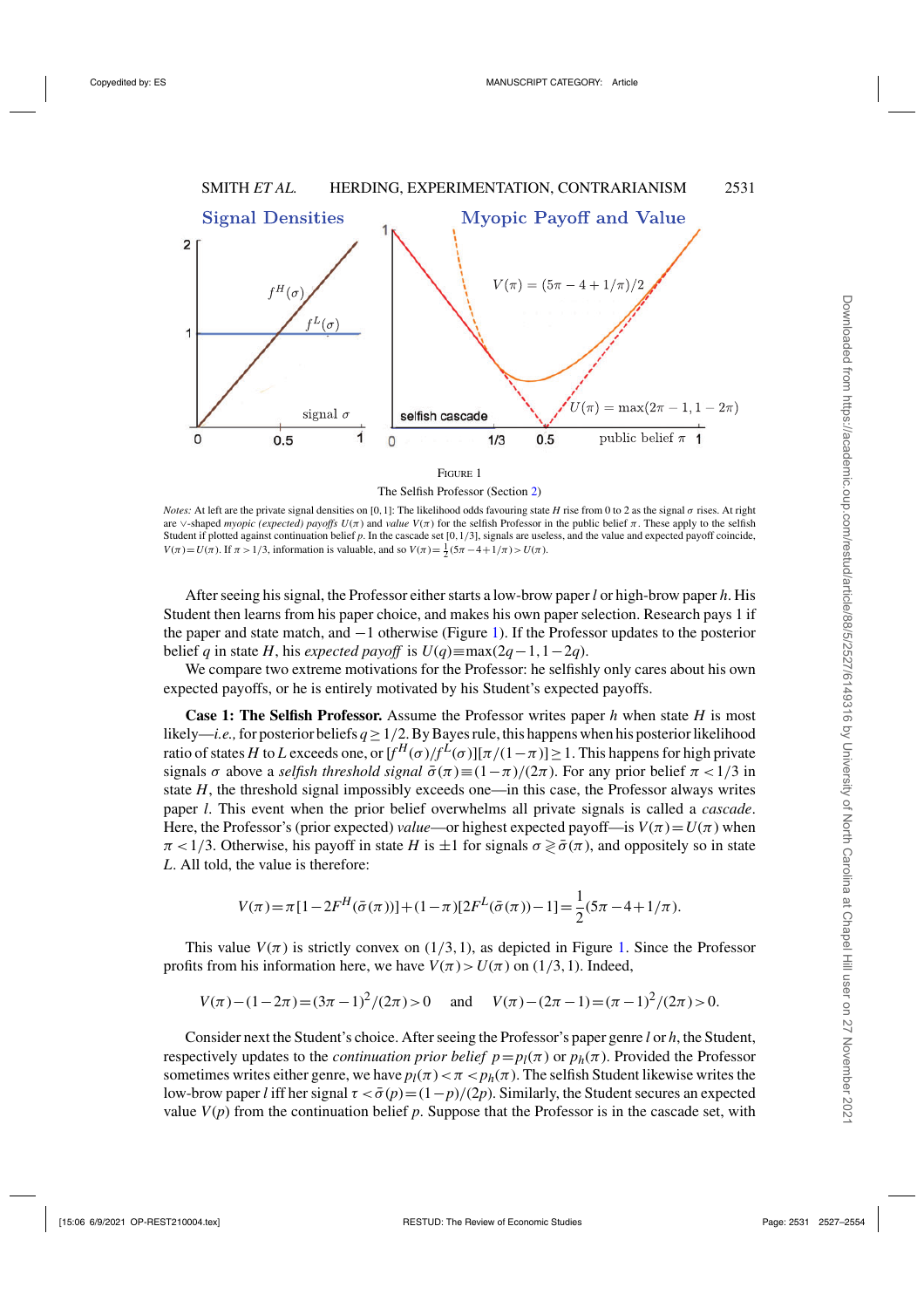<span id="page-5-0"></span> $\pi \leq 1/3$ . Since  $p = p_l(\pi) \leq \pi$ , whenever the Professor writes a low-brow paper, the Student copies him.

**Case 2: The Altruistic Professor.** Consider next the opposite extreme when the Professor chooses his paper genre to maximize his Student's expected value. Since  $\bar{\sigma}(1/3)=1$ , with a prior belief at or just below 1/3, the selfish Professor always chooses the low-brow paper, which sends the student a useless signal. To help the Student, by informing him of high signals, the altruistic Professor therefore leans against the prevailing prior belief, by choosing a lower *altruistic threshold signal*  $\hat{\sigma} < \bar{\sigma}(\pi)$ . In other words, he writes the high-brow paper more often, yielding respectively lower continuation beliefs:  $\hat{p}_l(\pi,\hat{\sigma}) < p_l(\pi|\bar{\sigma}(\pi))$  and  $\hat{p}_h(\pi,\hat{\sigma}) < p_h(\pi|\bar{\sigma}(\pi))$ . We can explicitly compute them:

$$
\hat{p}_l(\pi,\hat{\sigma}) = \frac{\pi \hat{\sigma}^2}{\pi \hat{\sigma}^2 + (1-\pi)\hat{\sigma}} < \pi < \hat{p}_h(\pi,\hat{\sigma}) = \frac{\pi [1-\hat{\sigma}^2]}{\pi [1-\hat{\sigma}^2] + (1-\pi)[1-\hat{\sigma}]},
$$
(2.1)

and the action chances are the denominators of (2.1). The Professor chooses  $\hat{\sigma}$  to maximize the Student's expected value. As in the right panel of Figure [1,](#page-4-0) if  $\hat{p}_l(\pi) \geq 1/3$ , this value is:

$$
E[V(P)|\pi,\hat{\sigma}] = E[(5P - 4 + 1/P)/2|\pi,\hat{\sigma}] = \frac{5}{2}\pi - 2 + \frac{1}{2}E[(1/P)|\pi,\hat{\sigma}],
$$
 (2.2)

where we have used the fact that  $E[P|\pi,\hat{\sigma}]=\pi$ , by the law of iterated expectations.

To evaluate the expectation  $(2.2)$ , we can rule out the case where the continuation beliefs obey  $\hat{p}_{\ell}(\pi) > 1/3$  for any prior belief  $\pi > 1/3$ .<sup>7</sup> Rather, the Professor optimally endows the Student with the two continuation beliefs  $\hat{p}_l(\pi) \leq 1/3 < \hat{p}_h(\pi)$ . Since the Student's value is  $V(p) = 1-2p$ on [0,1/3], and  $V(p) = 5p - 4 + 1/p$  on [1/3,1], its expectation is  $E[V(P)|\pi, \hat{\sigma}]$ 

$$
= [\pi \hat{\sigma}^2 + (1-\pi)\hat{\sigma}](1-2\hat{p}_l(\pi)) + (\pi [1-\hat{\sigma}^2] + (1-\pi)[1-\hat{\sigma}]) (5\hat{p}_h(\pi) - 4 + 1/\hat{p}_h(\pi))/2.
$$

If we substitute the continuation beliefs  $(2.1)$ , this expression reduces to

$$
E[V(P)|\pi,\hat{\sigma}] = V(\pi) + \frac{(3\pi - 1)\left[1 - \pi\hat{\sigma}^2 - \pi\hat{\sigma} - \pi\right]\hat{\sigma}}{\pi(1 + \hat{\sigma})} + \frac{\pi(1 - \pi)\hat{\sigma}^2(1 - \hat{\sigma})}{\pi(1 + \hat{\sigma})}.
$$
 (2.3)

Taking logs of the second two terms, the first-order condition in  $\hat{\sigma}$  then simplifies to

$$
4\pi^2 \hat{\sigma}^3 + 2\pi (5\pi - 1)\hat{\sigma}^2 + 4\pi (2\pi - 1)\hat{\sigma} + 3\pi^2 - 4\pi + 1 = 0.
$$
 (2.4)

Let us first see what this says about the cascade set. At the highest cascade prior belief  $\bar{\pi}$ , the Professor optimally always chooses the low-brow paper. In other words, the altruistic threshold signal is  $\hat{\sigma} = 1$ . This implies

$$
0 = 4\bar{\pi}^2 + 2\bar{\pi}(5\bar{\pi} - 1) + 4\bar{\pi}(2\bar{\pi} - 1) + 3\bar{\pi}^2 - 4\bar{\pi} + 1 = (5\bar{\pi} - 1)^2.
$$

For an alternative insight here, starting just above the prior belief  $\bar{\pi} = 1/5$ , if the Professor almost always chooses the low-brow paper, the high-brow paper signals  $\sigma_p$  very close to one, with

7. For if so, by substituting from  $(2.1)$ , the last term in  $(2.2)$  reduces to:

$$
E[(1/P)|\pi, \hat{\sigma}] = 1/\pi + \frac{(1-\pi)^2}{\pi} \frac{1-\hat{\sigma}}{1+\hat{\sigma}}.
$$

This expectation is falling in the threshold signal, maximized at  $\hat{\sigma} = 0$ . But for positive low signal thresholds  $\hat{\sigma} > 0$ , the low-brow genre *l* conveys a very discouraging message to the Student, resulting in a low continuation belief  $p_l(\pi) < 1/3$ . Given this contradiction, the lower continuation belief must lie in the cascade set:  $p_l(\pi) < 1/3$ . But unless the higher continuation belief  $p_h(\pi)$  exceeds 1/3, the student always finds himself in the cascade set, and information is worthless. In this case, he earns payoff  $U(\pi)$ .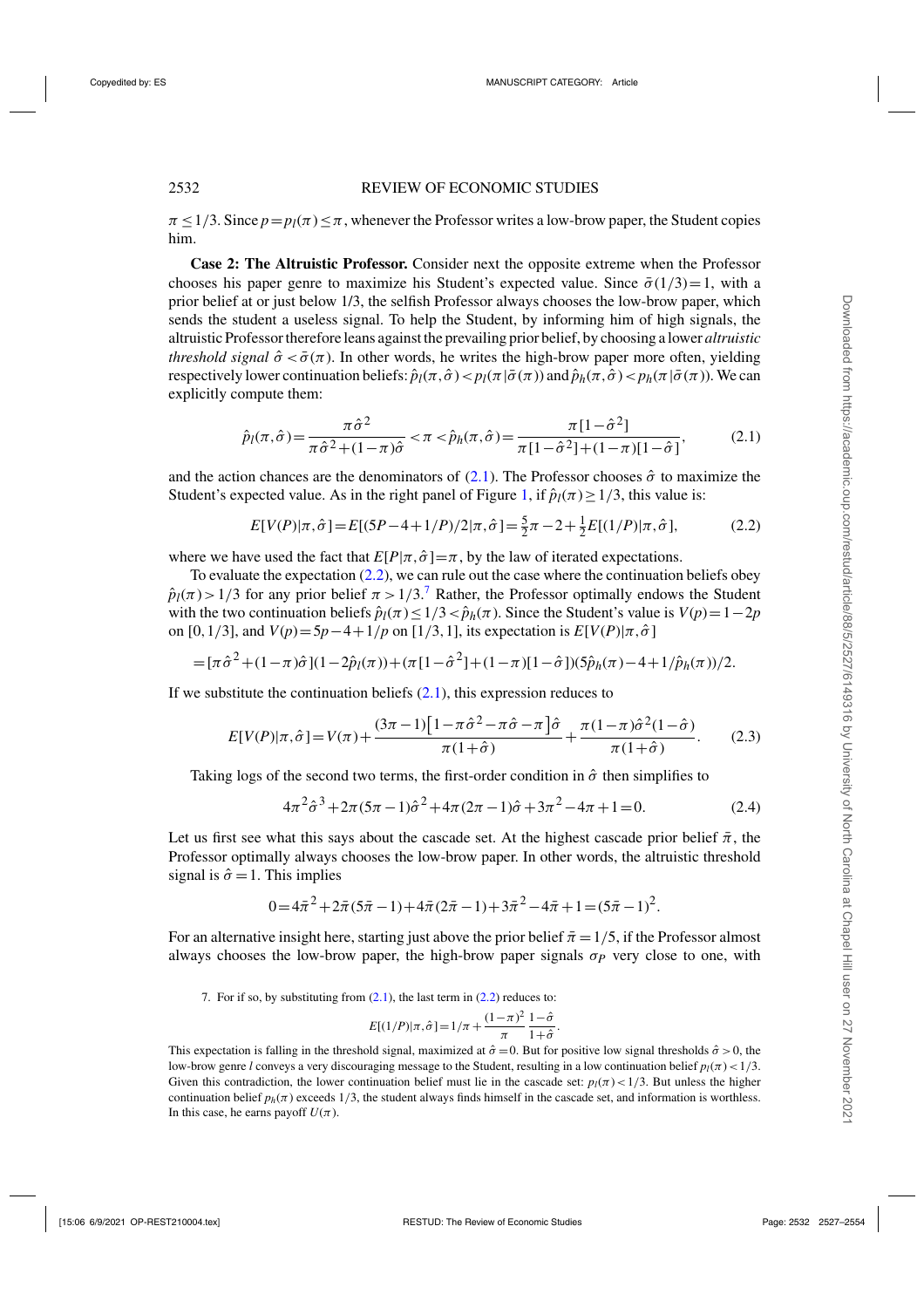<span id="page-6-0"></span>likelihood ratio near 2. Hence, this endows the Student with the continuation belief just above 1/3. This in turn leaves the Student just outside his cascade set. In summary, *altruism shrinks the Professor's set of cascade beliefs from* [0,1/3] *to* [0,1/5]*.*

Next, one might ask how altruism impacts the Professor's actions at the margin, as he slowly grows more confident in state *H*. Consider the Professor's posterior odds  $2y=2\pi \hat{\sigma}/(1-\pi)\geq 1/2$ for state  $H$ , when he is at the knife-edge. Substituting this expression into  $(2.4)$ , the optimal posterior odds  $2y(\pi)$  on the domain  $1/5 \le \pi \le 1$  obey

$$
4(1-\pi)^2 y(\pi)^3 + 2(5\pi - 1)(1-\pi)y(\pi)^2 + 4\pi(2\pi - 1)y(\pi) - (3\pi - 1)\pi = 0.
$$
 (2.5)

We can fortunately factor this cubic to get

$$
[2(1-\pi)y(\pi) + 3\pi - 1][2(1-\pi)y(\pi)^{2} + 2\pi y(\pi) - \pi] = 0.
$$

With a cubic derivative with positive lead coefficient, the SOC requires the first or third solution of the FOC. But the first solution is negative. We thus need the positive solution of the quadratic:

$$
y(\pi) = \frac{\sqrt{\pi^2 + 2\pi(1-\pi)} - \pi}{2(1-\pi)}.
$$
\n(2.6)

This yields the optimal altruistic threshold signal  $\hat{\sigma}(\pi)=(1-\pi)y(\pi)/\pi$  falling from 1 to 0 as  $\pi$ increase from 0.2 to 1. The corresponding threshold posterior belief increases. So, the Professor leans more against the high action the higher is  $\pi$ , as his indifference posterior odds  $y(\pi)$  are higher. We call this property of an optimal solution *contrarianism*.

Recalling [\(2.3\)](#page-5-0), the altruistic Professor's value function is—as plotted in Figure [2—](#page-7-0)the myopic payoff  $U(\pi)$  on [0, 1/5] inside the cascade, and on [1/5, 1] is:

$$
E[V(P)|\pi, \hat{\sigma}(\pi)] = V(\pi) + \frac{1-\pi}{\pi} \cdot \frac{\pi(3-2\pi) - \sqrt{1-(1-\pi)^2}}{\pi + \sqrt{1-(1-\pi)^2}}.
$$

In this article, we argue that these two basic insights—shrinking cascade sets and contrarianism—are robust to any infinite horizon model of herding in which the social planner partially discounts the utility of future decision makers, provided signals obey (PM).

A key dynamic feature of this two period example owes to its non-stationarity: when the altruistic or selfish Professor is not in a cascade set, the Student lands in a cascade set if he sees paper *l*, since its continuation belief is  $p_l(\pi) < 1/3$ . By contrast, in our stationary infinite horizon model in Section 3, the cascade set is constant in all periods, and cannot be entered if (PM) obtains (as holds in this example's signal).

## 3. THE FORWARD-LOOKING HERDING MODEL

We start with the standard herding model of [Smith and Sørensen](#page-27-0) [\(2000](#page-27-0)) (SS) and show that its planner's problem exactly corresponds to a single agent experimentation model. An infinite sequence of *agents* (decision-makers) share a common 50–50 prior belief, for simplicity, over two payoff relevant *states*  $\omega \in \{L, H\}$ . They act in the order  $n = 1, 2, \ldots$ 

Agents share a state-dependent utility function  $u_{\omega}(a)$  over actions  $a \in \{1, ..., A\}$ . Action 1 is uniquely best in state *L*, and action *A* in *H*. Payoffs obey increasing differences:  $u_H(1) - u_L(1)$  <  $u_H(2) - u_L(2) \lt \cdots \lt u_H(A) - u_L(A)$ . Action *a* has *myopic payoff*, or expected payoff:

$$
\bar{u}(a,r) = (1-r)u_L(a) + ru_H(a),\tag{3.1}
$$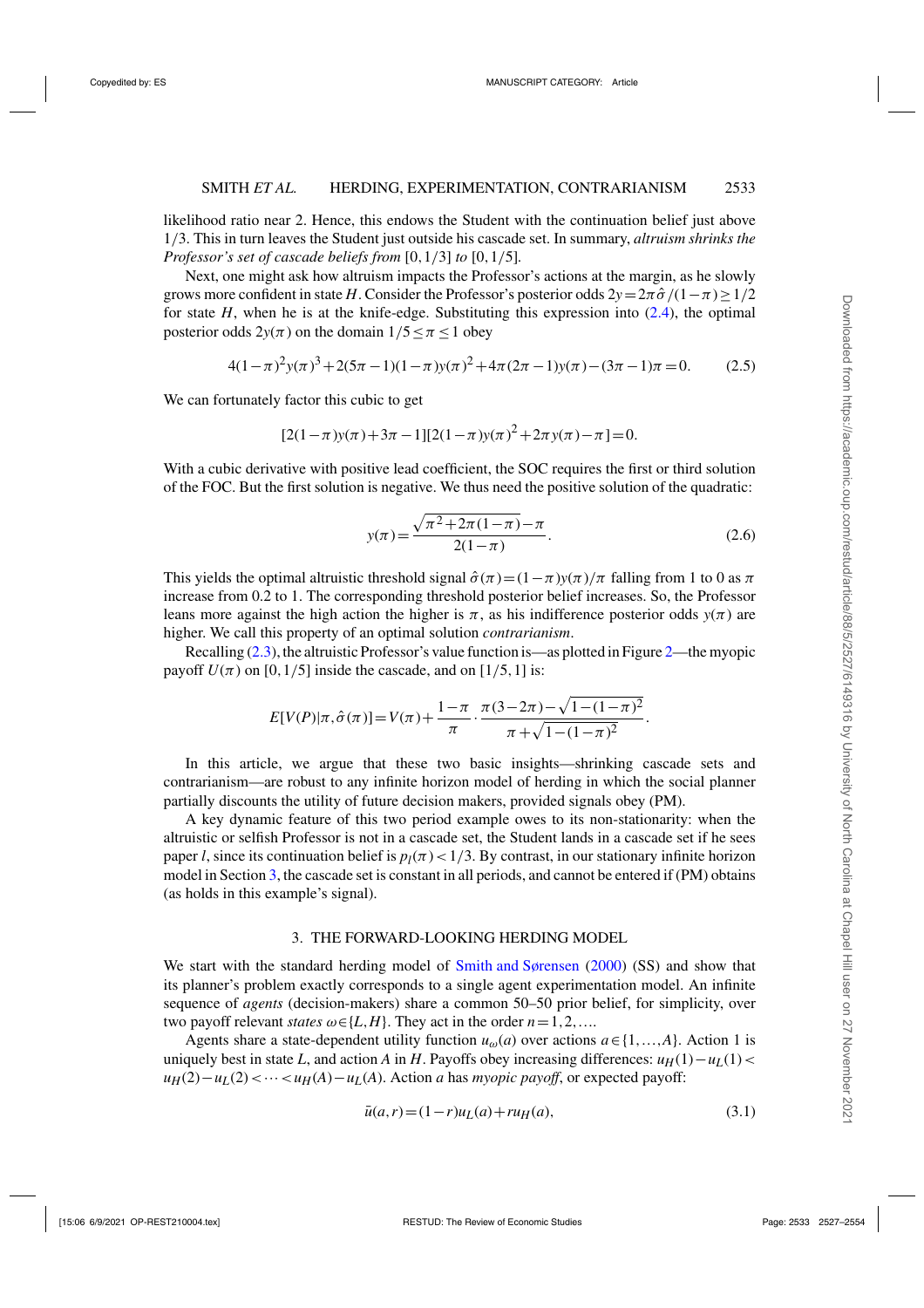<span id="page-7-0"></span>

Figure 2 The Selfish and Altruistic Professors

*Notes:* The (solid) expected payoffs for the altruistic Professor exceed the value  $V(\pi)$  of the selfish Professor, as he profits from the Student's signal too. A foretaste of our long run finding, *the selfish cascade set is strictly smaller than the altruistic cascade set*—[0,0.2]⊂[0,1/3]. At right, we depict our short run finding, *contrarianism*: *as the prior chance of state H increases, the altruistic Professor writes paper l more often*, and the threshold posterior *q* rises in  $\pi$ .

as a function of the probability *r* of state *H*. Since they may be useful for communication, we allow myopically dominated actions *a*, where  $\bar{u}(a,r) < \sup_{\tilde{a}} \bar{u}(\tilde{a},r)$  for all  $r \in [0,1]$ .

The *n*th agent sees a random *private signal*  $\sigma_n$  about the state. We can identify this signal with the interim belief  $\sigma_n = P(H|\sigma_n)$ . The signals are i.i.d. across agents in each state  $\omega = L, H$ , with cdf  $F^{\omega}$ . No signal perfectly reveals the state, so that  $F^H$  and  $F^L$  are mutually absolutely continuous with common support supp $(F)$ . Because the signal is the interim belief, the derivative satisfies  $dF^H/dF^L = \sigma/(1-\sigma)$ . This is the "no-introspection property" deduced in our earlier SS paper namely, that sampling an individual with signal  $\sigma$  should be just as informative as observing signal  $\sigma$ . Easily, this implies  $F^H(\sigma) \leq F^L(\sigma)$ , with strict inequality between the extremes of supp(*F*). Signals are *unbounded* if their support supp(*F*) contains 0 and 1, and *bounded*<sup>8</sup> if supp(*F*) ⊆(0,1). Also, some signals are informative:  $supp(F)$  contains signals above and below  $\sigma = 1/2$ .

*Individuals observe the history of actions but not private signals*. Before choosing action *an*, the *n*th agent observes the history of *n*−1 predecessors' actions. Conjecturing their strategies, he can then deduce the updated *public belief*  $\pi_n = P(H|a_1, \ldots, a_{n-1})$  in state *H*. Combining his private signal  $\sigma$  with public belief  $\pi$  gives the *posterior belief* map:

$$
r = R(\pi, \sigma) \equiv \frac{\pi \sigma}{\pi \sigma + (1 - \pi)(1 - \sigma)}.
$$
\n(3.2)

This article explores welfare properties of this model: abstractly, the planner may modify how agents map private signals into actions, after any given history; in Section [6,](#page-10-0) we show how to implement this. A *choice rule*  $\xi$  prescribes some action  $a = \xi(\sigma)$  for every signal  $\sigma$ . A *strategy sn* for the *n*th agent assigns a choice rule to each action history of length *n*−1. The planner's preference depends on a discount factor  $\delta \in [0,1)$  that trades off payoffs earned by present and future agents. The *planner chooses the strategy profile*  $s = (s_1, s_2, ...) \in S$  *to maximize the expected* 

<sup>8.</sup> In Section [2,](#page-3-0) supp(*F*) contained 0 but not 1. For convenience, we henceforth omit this possibility.

<sup>9.</sup> If some signals  $\sigma$  have positive probability under *F*, optimization requires choice rules with a random action. For simplicity, we refer only to pure rules. Results remain valid for mixed choice rules.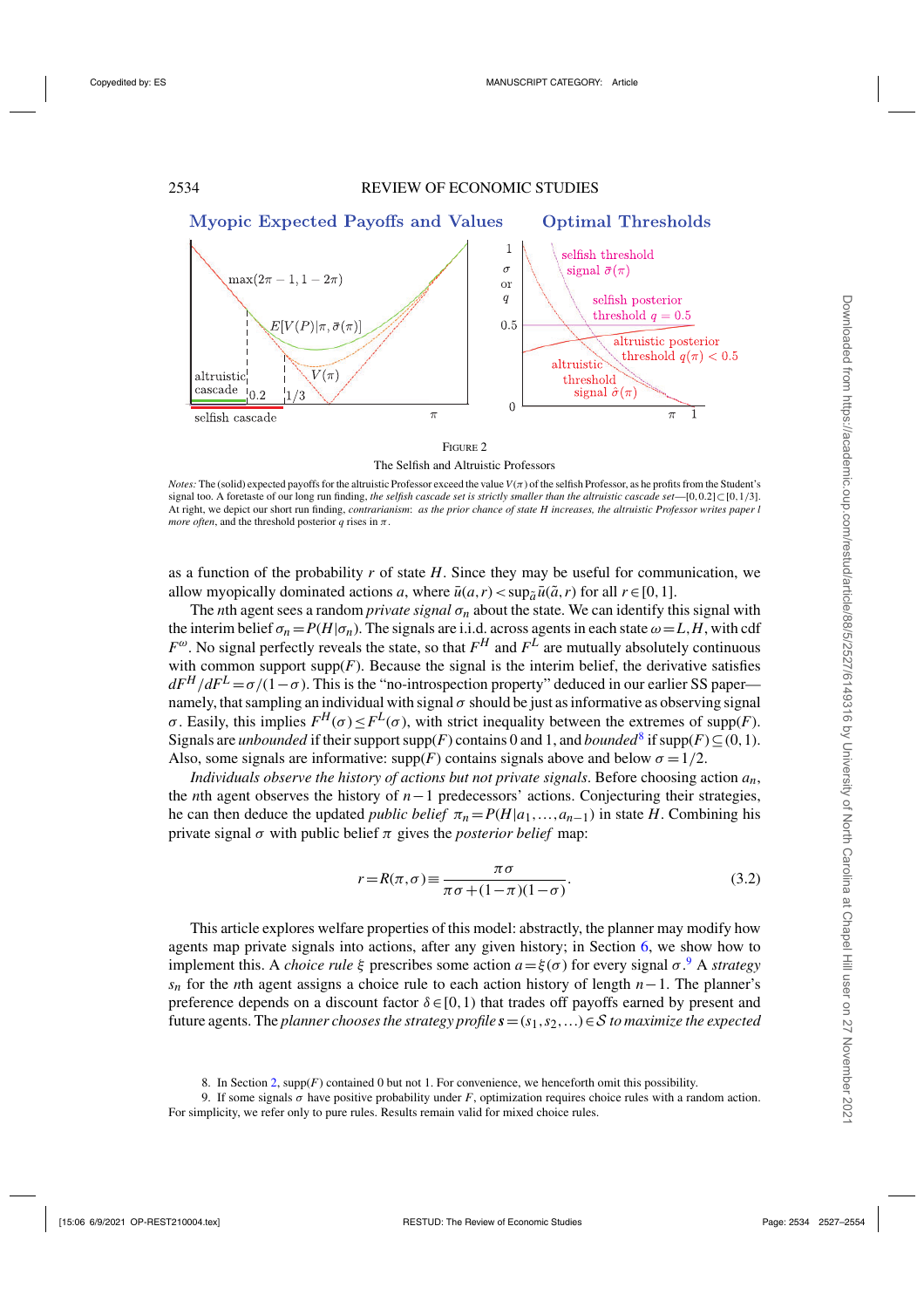<span id="page-8-0"></span>*present value of the utility stream*  $u_{\omega}(a_n)$ , namely:

$$
\nu_{\delta}(\pi) = \sup_{s \in S} E[(1-\delta) \sum_{n=1}^{\infty} \delta^{n-1} u_{\omega}(a_n)], \tag{3.3}
$$

where we call  $v_{\delta}$  the *value function*. The expectation is both over states  $\omega$  and over the random process of private signals. The original herding model is the special case  $\delta = 0$ .

#### 4. DYNAMIC PROGRAMMING SOLUTION

We solve the social optimum (3.3) using dynamic programming. A stationary, or Markovian, *policy* assigns a choice rule ξ for every public belief  $\pi$ , our state variable. With rule ξ, action *a* happens with probability  $\psi(a,\omega,\xi) = \int_{\xi^{-1}(a)} dF^{\omega}$  in state  $\omega$ , and unconditionally with probability  $\psi(a,\pi,\xi) = \pi \psi(a,H,\xi) + (1-\pi)\psi(a,\tilde{L},\xi)$  (slightly abusing notation). Action *a* results in *continuation public belief*  $p(a, \pi, \xi) = \pi \psi(a, H, \xi) / \psi(a, \pi, \xi)$  when  $\psi(a, \pi, \xi) > 0$ . We call action *a*, and its continuation belief, *active* if  $p(a, \pi, \xi) > 0$ .

For any policy, starting at belief  $\pi$ , the continuation value of (3.3) is a function  $v_\delta(\pi)$ . By dynamic programming, the optimal (average present) value function  $v_{\delta}$  solves the Bellman equation:

$$
v(\pi) = \sup_{\xi \in \Xi} (T_{\xi} v)(\pi),\tag{4.1}
$$

where the *policy operator*  $T_{\xi}$  maps any continuation value *v* into the current value, namely:

$$
(T_{\xi}\nu)(\pi) = \sum_{a=1}^{A} \psi(a,\pi,\xi)[(1-\delta)\bar{u}(a,p(a,\pi,\xi)) + \delta\nu(p(a,\pi,\xi))].
$$
 (4.2)

Since the upper envelope of affine functions is convex, the value function  $v_{\delta}$  solving (4.1) is convex, and therefore everywhere has a left and right derivative. Because the optimal strategies at beliefs 0 and 1, respectively entail taking actions 1 and *A*, Figure [3](#page-9-0) arises:

**Lemma** *1* (Value Functions) The value  $v_{\delta}$  is bounded, continuous, and convex in public beliefs  $\pi$ , with extreme slopes  $v'_{\delta}(0+) \ge u_H(1) - u_L(1)$  and  $v'_{\delta}(1-) \le u_H(A) - u_L(A)$ .

We do not solve the Bellman equation  $(4.1)$  as formulated, since it optimizes over policies. Rather, we work in value space. So inspired, recall the multi-armed bandit (Section 6.5 of [Bertsekas](#page-26-0), [1987\)](#page-26-0), in which an experimenter each period chooses among finitely many actions, each providing a random and independent reward. [Gittins\(1979](#page-27-0)) solved for the optimal behaviour: Replace each action by a sure thing reward that subsumes its optionality; each period, one chooses the action with the highest such *[Gittins](#page-27-0) index*.

We now argue that the planner's optimal policy admits an analogous index rule—even though the actions obviously do not have independent reward distributions: faced with the public belief  $\pi$ and private posterior *r*, the agent chooses the action *a* with the largest *welfare index*  $w(a, \pi, r)$  equal to the social payoff as privately gauged by the agent.

A convex function *v* has supporting *subtangents*  $\tau(\pi, r)$  at public beliefs  $\pi$ , defined as functions of the posterior  $r \in [0, 1]$ , and uniquely defined when  $v'(\pi)$  exists. We next design welfare indexes using these subtangents, and thereby implement the planner's outcome.

**Proposition 1 (Optimal behaviour)** For any public belief  $\pi$ , an agent with posterior belief r takes the action *a* with maximal *welfare index*

$$
w(a, \pi, r) = (1 - \delta)\bar{u}(a, r) + \delta\tau(p(a, \pi, \xi), r),
$$
\n(4.3)

for some supporting subtangent  $\tau(p,r)$  to *v* at public belief p, evaluated at posterior r.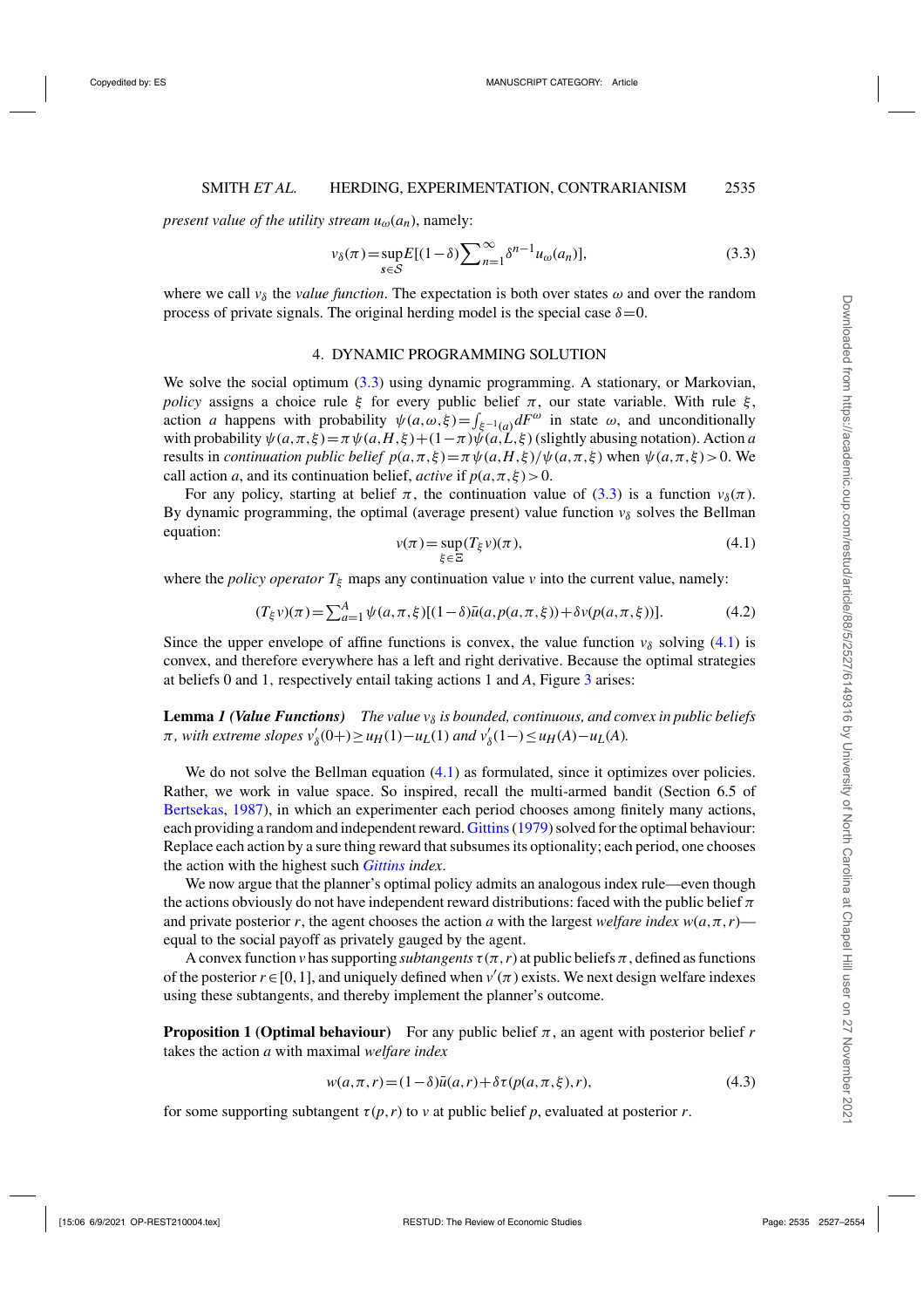<span id="page-9-0"></span>

Myopic payoffs, the value function, and cascade sets for three actions

*Notes:* Cascades arise when the value function and myopic payoff coincide. Indeed, the value function strictly exceeds the myopic payoff when signals are valuable and can move beliefs, but coincide inside the cascade set intervals, because social learning stops. As the discount factor  $\delta$  rises, the value increases, and the cascade sets therefore shrink. Interior cascade sets eventually vanish:  $C_2(\bar{\delta}) = \emptyset$  and  $C_2(\delta) \neq \emptyset$ for  $\delta < \bar{\delta} < 1$ , while extreme cascade sets shrink but never vanish:  $C_1(\delta) \supset C_1(\bar{\delta}) \neq \emptyset$  and  $C_3(\delta) \supset C_3(\bar{\delta}) \neq \emptyset$ .

The value function subtangent  $\tau(p,r)$  at a public belief p admits a useful economic interpretation: The marginal social benefit of a higher posterior is the slope  $v'(p_a)$  at the continuation public belief  $p_a = p(a, \pi, \xi)$ . The privately informed agent thus assigns social value  $\tau(p_a, r)$  to the continuation game after action *a* where followers act optimally at  $p_a$ . The welfare index [\(4.3\)](#page-8-0) is a linear function of his posterior beliefs over the state of the world because both myopic payoffs and social incentives are.

Recall that the optimal strategy in the selfish herding model of SS was a simple *interval rule*: choose action *a* if one's posterior belief *r* lies in an interval  $I_a$ , where  $\{I_a\}$  partitions [0,1]. Actions with empty intervals are not taken. The rule may randomize at the *threshold* (boundary)  $\theta_a$  between adjacent intervals  $I_a$  and  $I_{a+1}$ . Since the welfare index  $w(a, \pi, r)$  in [\(4.3\)](#page-8-0) is affine in  $r$ , interval rules remain socially optimal.<sup>10</sup>

**Corollary 1 (Interval rules)** An interval rule  ${I_a}$  is optimal at any public belief  $\pi$ .

In the socially planned herding model, the communication value of actions can swamp myopic payoff considerations. Inspired by the search model of [Dow](#page-27-0) [\(1991](#page-27-0)), we make two observations about the planner's optimal strategy reflecting this insight.<sup>11</sup>

Lesson 1: Myopically dominated actions may be socially valuable.

Since more actions intuitively facilitates communication, myopically dominated actions might help. To see this, suppose that action *A* dominates  $A-1$  by  $\varepsilon$  in states *L* and *H*. We claim that for small  $\varepsilon > 0$ , action  $A - 1$  is optimal with positive probability for some public beliefs and large  $\delta$  < 1. Intuitively, the static payoff losses can be made small, but the informational gain of an extra signal has boundedly positive value (proof in Section [G.1\)](#page-25-0).

Lesson 2: The myopic action order might not be socially optimal.

<sup>10.</sup> [Dow](#page-27-0) [\(1991\)](#page-27-0) derived an interval partition, albeit without our Bayesian binary state structure. Meanwhile, when  $\delta = 1$  $\delta = 1$ , our Proposition 1 more roughly corresponds to the FOC of [Dow'](#page-27-0)s Proposition 2.

<sup>11.</sup> We generalize [Dow](#page-27-0)'s [1991](#page-27-0) Proposition 2, which assumes perfect patience and a simple second-period value function. His Example 3 shows that a multiplicity of optimal solutions can arise in these problems.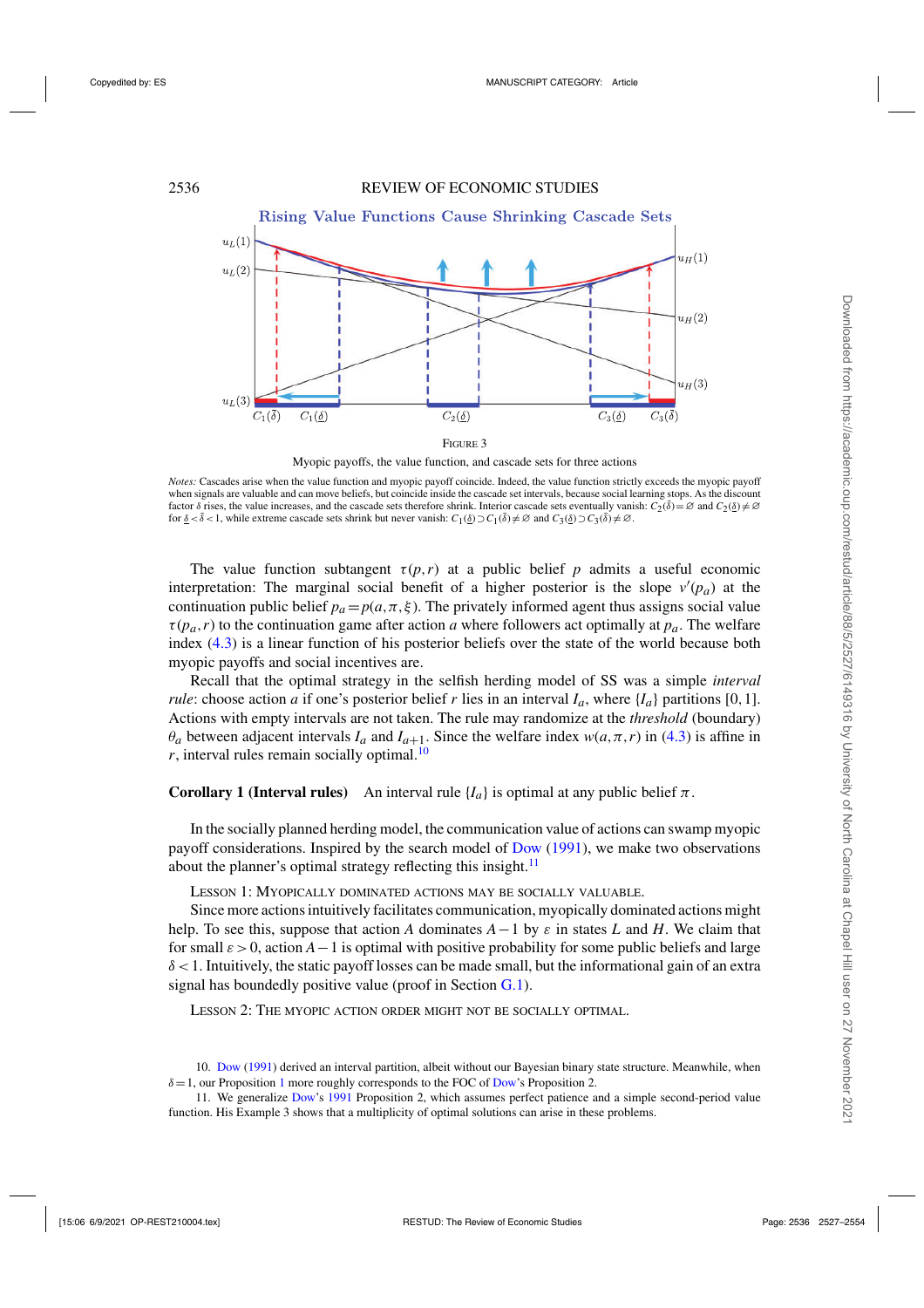<span id="page-10-0"></span>The *natural order* entails using higher actions on higher intervals, if both are used. For high discount factors  $\delta$  < 1, the natural order need not be optimal (shown by example in Section [G.1\)](#page-25-0). But the action ordering is myopically optimal by our increasing differences assumption, and remains so with not too much concern for posterity. Define the gap  $\Delta_a \equiv (u_H(a) - u_L(a)) (u_H(a-1) - u_L(a-1))$  for actions  $a \ge 2$ . By increasing differences,  $\Delta_a > 0$  for all  $a \ge 2$ . Next, define  $\Delta = \Delta_2 + \cdots + \Delta_A$  and  $\underline{\Delta} = \min{\{\Delta_2, ..., \Delta_A\}}$ .

**Corollary 2** For any discount factor  $\delta < \Delta/(\Delta + \Delta)$ , the optimal rule obeys the natural action ordering. With two actions, this holds for  $\delta < 1/2$ .

#### 5. CASCADE SETS: NON-EMPTY BUT SMALLER

For the selfish informational herding model, SS show that for bounded private signals, learning eventually ceases since the public belief  $\pi$  eventually lands in an absorbing state. The socially planned herding model has the same long run outcome. Let the *action cascade set Ca*(δ) be all public beliefs for which action *a* is optimal irrespective of the signal  $\sigma$ . In the Appendix, we piece together the dynamic learning story of how *public beliefs almost surely land in a cascade set*: since active learning ceases in  $C_a(\delta)$ , the value and myopic payoff coincide  $v(\pi) = \bar{u}(a, \pi)$  in it; naturally, *Ca*(δ) is a closed interval, as in Figure [3.](#page-9-0) So *the value function is affine on cascade sets. Conversely, if the signal distribution has convex support and the natural action ordering is optimal, then the value function is affine only on cascade sets* (see Section [B\)](#page-17-0). So, the value is strictly convex iff active learning occurs.

For our first key finding of the article, we argue that the cascade phenomenon is efficient, but cascades happen too soon. For since the value function weakly increases in the discount factor (Claim[3\)](#page-16-0), the value function coincides with the constant myopic payoff on weakly smaller cascade sets. In the perfect patience limit, the planner maximizes for the long run: these sets collapse to {0},{1}, and incorrect herds no longer occur, as social learning is always correct (since a wrong point belief a.s. never happens).

**Proposition 2 (Cascade Sets Shrink With Altruism, But Never All Vanish)** (a) The value function strictly increases in  $\delta$  for all public beliefs  $\pi$  outside cascade sets.

(b) Cascade sets for an action are nested, strictly shrinking as  $\delta < 1$  rises. For large  $\delta < 1$ , any  $a \notin \{1, A\}$  has an empty cascade set, while  $\lim_{\delta \to 1} C_1(\delta) = \{0\}$  and  $\lim_{\delta \to 1} C_A(\delta) = \{1\}.$ 

(c) A herd almost surely starts, and the probability it is incorrect vanishes as  $\delta \uparrow 1$ .

The shrinking of the cascade sets happens for a simple reason: since the planner is indifferent about experimentation at the edge of a cascade set, if he grows more patient, his value of information rises, and he strictly prefers to experiment; so the cascade set shrinks.

#### 6. OPTIMAL DYNAMIC INFORMATION DESIGN

In a *team equilibrium* of our multistage game, everyone altruistically seeks to maximize the planner's payoff, taking other actions as given [\(Radner,](#page-27-0) [1962\)](#page-27-0). We claim that *a social optimum is a team equilibrium for any discount factor* δ <1. To see why, suppose that all but one agent uses a sequentially rational optimal strategy  $s^*$ , but that someone has a strictly better reply  $\hat{\xi}$  at a history in period *n*. Then the planner can improve his value at that history by *fully mimicking* this deviation, *i.e.*, using rule  $\hat{\xi}$  in the first period and then continuing with  $s^*$  as if  $s_n^*$  had been applied at stage *n* with this history (as the team would not have detected the deviation). This contradicts social optimality of strategy *s*∗.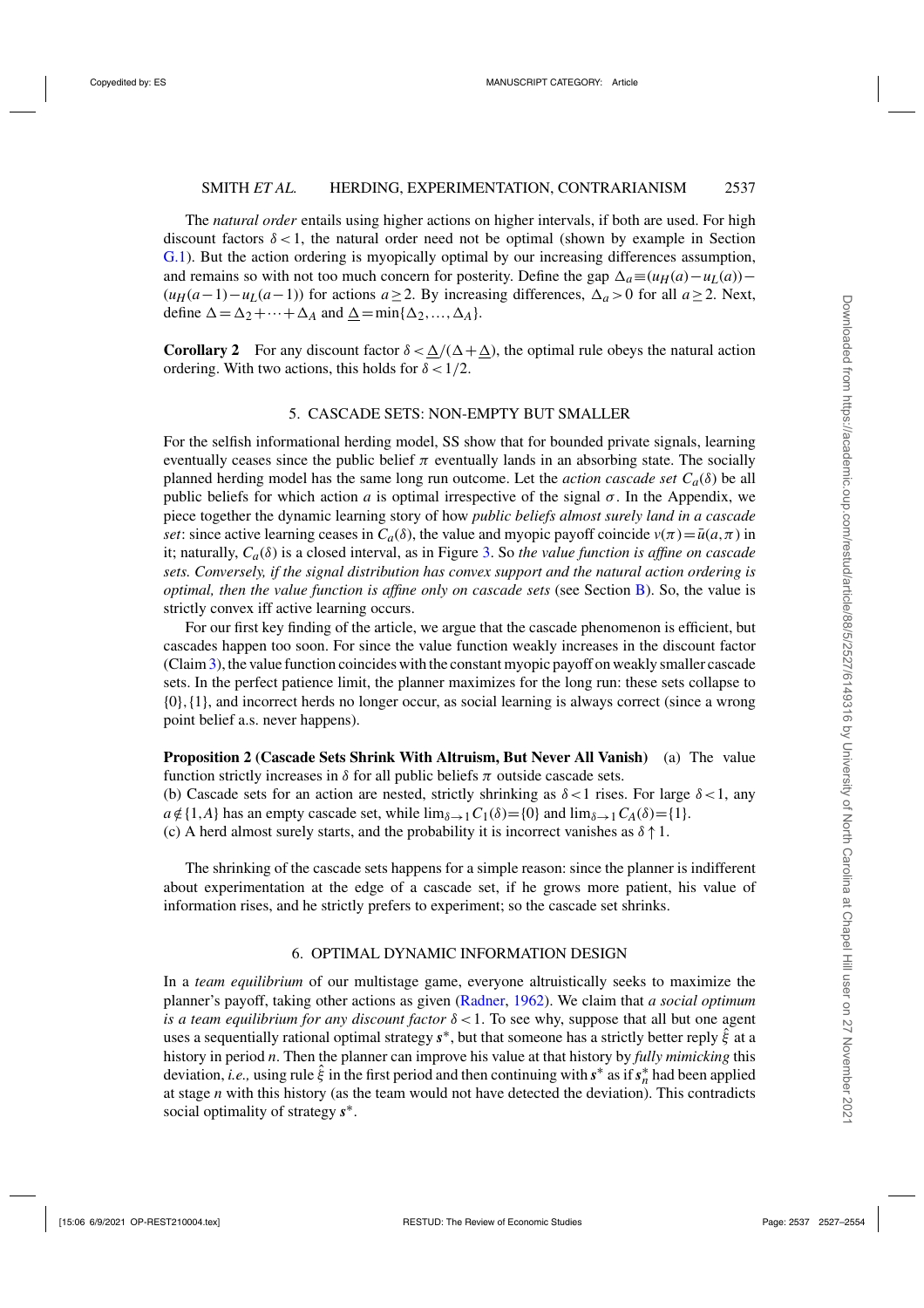<span id="page-11-0"></span>While socially optimal behaviour is a team equilibrium, it need not constitute a Nash equilibrium. We wish to elicit altruistic behaviour from the selfish agents using a transfer scheme that only depends on the observed action history. By the index formula  $(4.3)$ , we ultimately must award an agent the transfer  $\delta \tau(\pi, r)/(1-\delta)$ . But, this depends on the unobserved private posterior belief *r*, and therefore is infeasible for the planner.

When the planner's policy prescribes an interval rule that does not swap the myopic interval order, it suffices to reward an agent just on the basis of his own action. For the planner can move the selfish agent's threshold between any two actions up (or down) by taxing (or subsidizing) the higher action. But transfers based on the agent's own action can never reverse the myopic action ordering, and so cannot implement the optimal action ordering. We solve this using a *pivot mechanism*—namely, one that rewards agents for their marginal contribution to social welfare—here, by changing the public belief.

In exchange for taking action  $a$ , an individual must be paid the *state*  $\omega$  *contingent transfer*  $t_{\omega}(a|\pi)$  equal to his successor's incremental value (seen in Figure 4):

$$
t_{\omega}(a|\pi) = \frac{\delta}{1-\delta}(v_{\omega}(p(a,\pi,\xi)) - v_{\omega}(\pi)),
$$
\n(6.1)

defining the *state-contingent values*  $v_L(p) \equiv \tau(p,0)$  and  $v_H(p) \equiv \tau(p,1)$  at public belief *p*.

Since the transfers (6.1) depend on the unknown state  $\omega$ , they are unavailable to the planner. Fortunately, since *future agents' choices reflect their information, and thereby the state*, we can surmount this hurdle. Let the next agent take the *least active action*  $\hat{a}$  for his lowest private signals  $σ < δ$ . Because, as initially noted,  $F^L(σ) > F^H(σ)$  strictly inside supp(*F*), action *a*̂ occurs more often in state *L* than state *H*. We can thereby emulate the incentive effect of the state-dependent transfer  $(6.1)$  by an *action transfer*  $t(a,a')$  that depends just on the current and next actions, denoted *a* and *a* :

**Proposition 3 (Pivot Mechanism)** The optimum [\(3.3\)](#page-8-0) is implemented by a mechanism whose transfers depend on the public belief, and the actions of an agent and his successor.

Our proof in Section  $\overline{D}$  $\overline{D}$  $\overline{D}$  simply asks whether the next agent takes the lowest active action  $\hat{a}$  or any other action  $\neg \hat{a}$ . The current agent earns the state  $\omega$  contingent transfer  $t_{\omega}(a|\pi)$  from taking



# Value Function Tangents Determine Socially Optimal Transfers



*Notes:* The subtangent  $\tau(p,r)$  to the value function at public belief *p* yields the present value for someone with any posterior belief *r* (Proposition [1\)](#page-8-0). Thus, higher posterior beliefs raise this value iff the value function slopes up. At extreme posteriors  $r = 0, 1$ , the tangents at public beliefs  $p = p_a$  or  $p = \pi$  yield the state-contingent transfers  $t_l(a|\pi)$  and  $t_H(a|\pi)$  for action *a* in (6.1), directly proportional to (∝) the respective indicated axis gaps. Proposition 3 implements these as functions of the successor's action (which reflects the unobserved state) and not the state.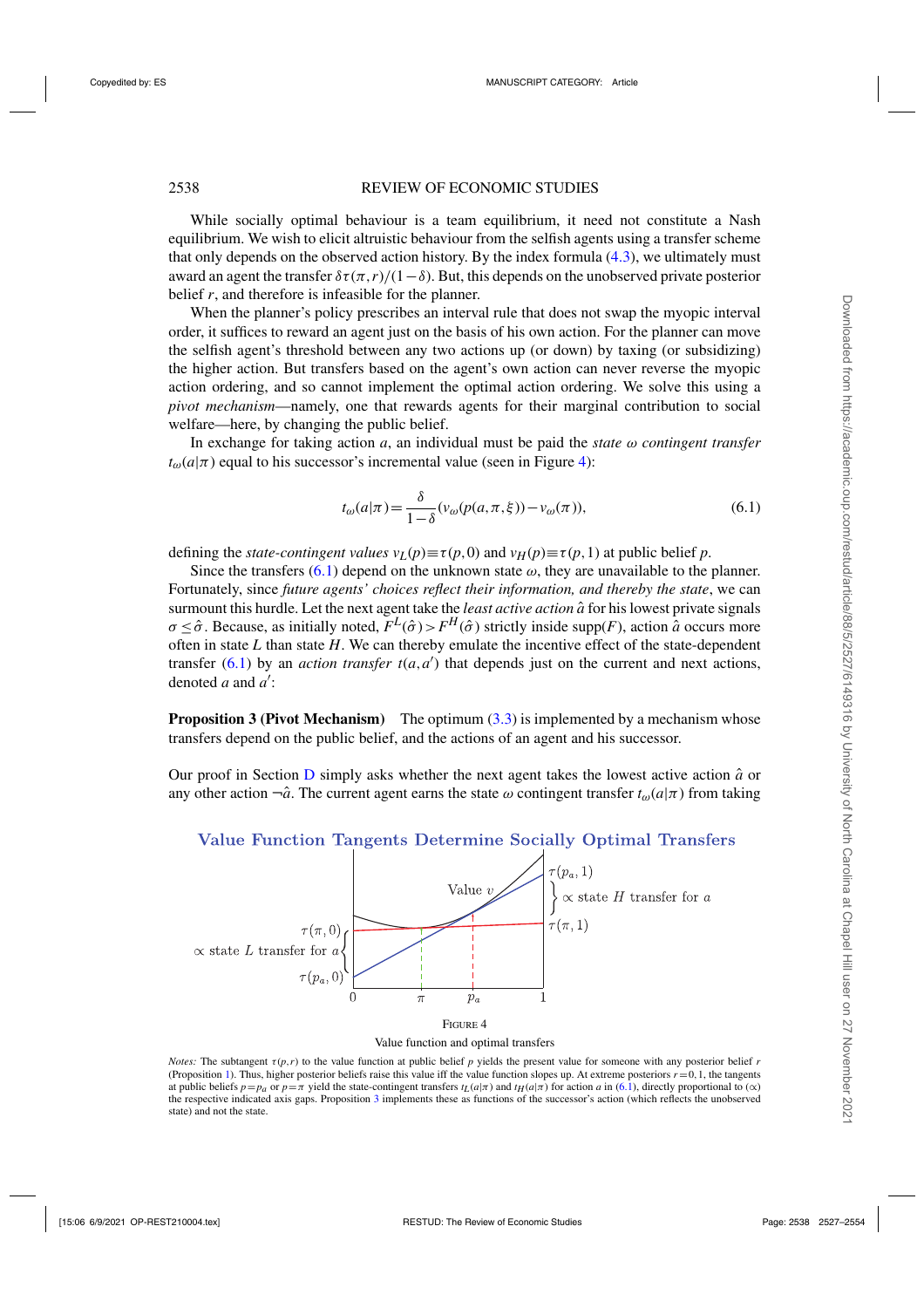<span id="page-12-0"></span>action *a* if the following two linear equations in two unknowns have a solution:

$$
t_{\omega}(a|\pi) = F^{\omega}(\hat{\sigma})t(a,\hat{a}) + [1 - F^{\omega}(\hat{\sigma})]t(a,-\hat{a}) \quad \text{for states } \omega = H, L.
$$
 (6.2)

This mechanism<sup>12</sup> implements the social best, as everyone earns his marginal contribution.

We next argue that with just two actions and the myopic action order, this pivot mechanism rewards individuals who are mimicked by successors. In other words, imitation is not only the best form of flattery, but also is socially optimal:

**Corollary 3 (Mimicry is Optimally Rewarded)** Assume the myopic action ordering with two actions. The pivot action transfers obey  $t(a,a) > t(a,a')$  whenever  $a' \neq a$  and neither public belief π nor the continuation belief  $p(a, π, ξ)$  lie in the cascade set  $C(δ)$ .

#### 7. MONOTONE POSTERIOR BELIEFS

Before turning to our contrarianism result, we must dispense with a surprising Bayesian updating property—the failure of (PM). Our insight applies across information economics, as the desired new regularity property. Let Bayesians Ike and Joe share a common (prior) public belief  $\pi$ . Ike privately observes a conditionally independent private signal  $\sigma$ , and arrives at a private posterior belief  $r = R(\pi, \sigma)$ . Ike optimally chooses action  $a \in \{1, 2, ..., A\}$  when his belief r lies in the known interval  $I_a$ . Seeing his action, Joe infers that  $r \in I_a$ , and updates to a continuation public belief<sup>13</sup>  $p(a,\pi)$ .

**(PM)** *Fixing any interval rule, any prior public beliefs*  $\pi' > \pi$ *, and any active action a (with*  $\psi(a,\pi), \psi(a,\pi') > 0$ , continuation public beliefs are ranked  $p(a,\pi') > p(a,\pi)$ .

So seeing the same action, a more optimistic prior leads to a more optimistic posterior belief. This may seem obvious, but it can fail. Joe's continuation public belief  $p(a, \pi)$  averages over Ike's posteriors  $R(\pi, \sigma) \in I_a$ . As the prior  $\pi$  increases, Ike chooses action *a* for lower signals  $\sigma$ . In fact, for multinomial signals it can fail: suppose Ike takes the high action for realized signal  $\sigma_3$ , but not for  $\sigma_1$  or  $\sigma_2$ . A slightly higher  $\pi$  might lead Ike to choose the high action also for  $\sigma_2$ . This leads to a discontinuous drop in Joe's posterior.

Monotonicity is restored by an appropriate log-concavity assumption, (LC), applied to the loglikelihood ratio signal transformation  $\ell = \Lambda(\sigma) \equiv \log(\sigma/(1-\sigma))$ . Bayes rule [\(3.2\)](#page-7-0) is then additive:  $\Lambda(r) = \Lambda(\pi) + \Lambda(\sigma)$ . Notice that  $\Lambda(I_a)$  shifts  $\Lambda(\pi)$  by a fixed interval of  $\ell$ .

**(LC)** *The private signal distribution is atomless with convex support, and one state-contingent density for its log-likelihood ratio is strictly log-concave.<sup>14</sup>*

Property (LC) holds for both states, if it ever holds. For if the signal  $\sigma = \mathcal{S}(\ell) = e^{\ell}/(1+e^{\ell})$ has log likelihood ratio  $\ell = \Lambda(\sigma)$ , then by the chain rule, the state- $\omega$ .contingent density for the log-likelihood ratio is  $\phi^{\omega}(\ell) \equiv f^{\omega}(S(\ell))S'(\ell)$ . So  $\phi^L$  and  $\phi^H$  share a common support supp( $\phi$ ).

<sup>12.</sup> Unlike the dynamic pivot mechanism in [Bergemann and Välimäki](#page-26-0) [\(2010\)](#page-26-0), each agent acts just once.

<sup>13.</sup> Let action *a* have chance  $\psi(a,\pi)$  and lead to posterior public belief  $p(a,\pi)$ , fixing the agent's probabilistic map from posterior beliefs to actions (as  $\pi$  varies). In the interior of  $I_a$ , the agent adopts action *a* for sure, and at any boundary point *r'* of *I<sub>a</sub>* the agent takes action *a* with fixed chance. Under (LC) stated below, boundary points occur with probability zero, and the exact mixing strategy becomes irrelevant.

<sup>14.</sup> Only atomless distributions with convex support can be log-concave, but some of the most familiar probability distributions have this property (see [Marshall and Olkin](#page-27-0) [\(1979\)](#page-27-0), Section 18.*B*.2.*d*).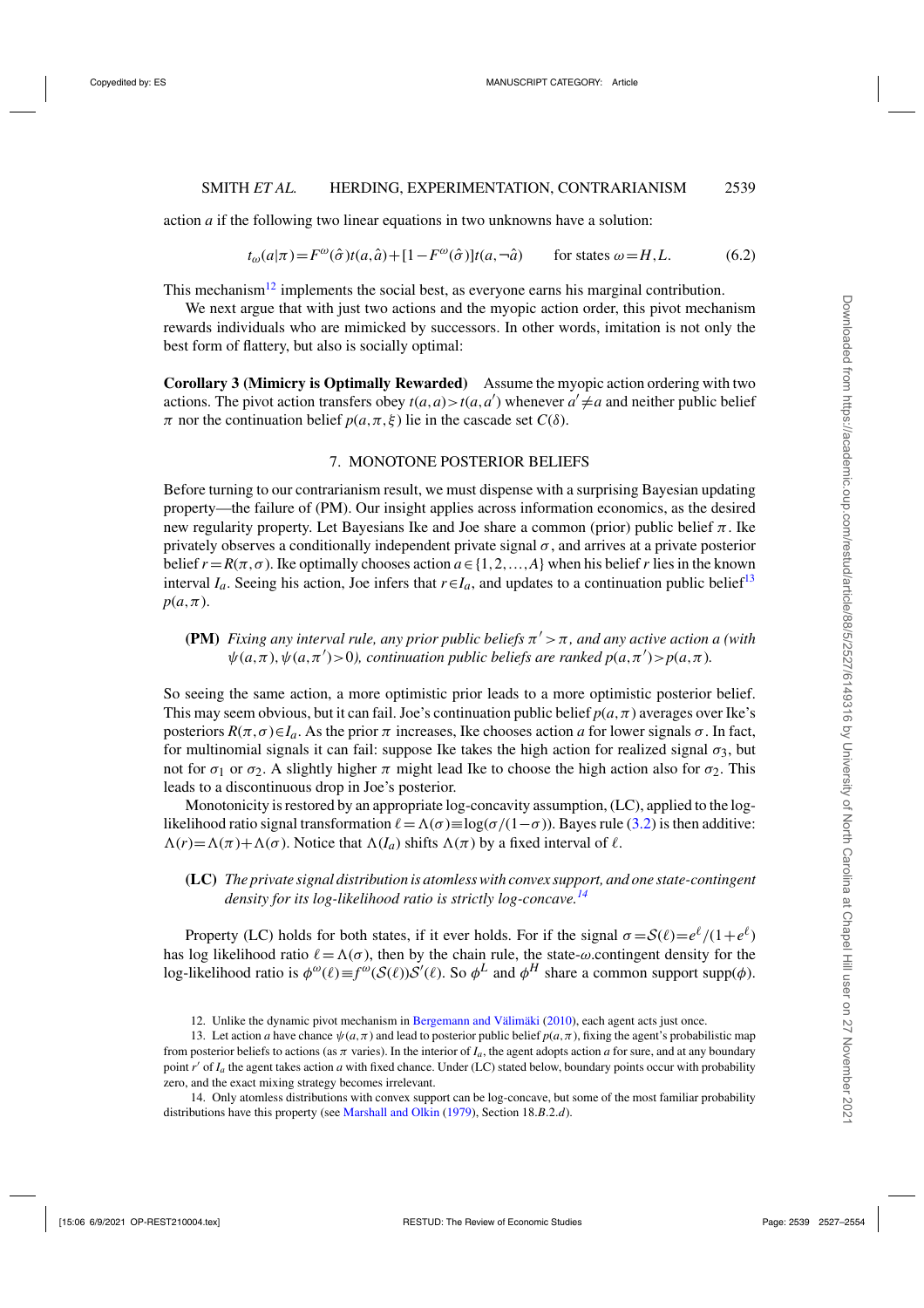<span id="page-13-0"></span>Recalling Section [3,](#page-6-0) we have  $(dF^H/dF^L)(\sigma) = \sigma/(1-\sigma)$  and thus  $\phi^H(\ell)/\phi^L(\ell) = e^{\ell}$ . Since  $\log \phi^H = \log \phi^L + \ell$ , we have  $\phi^H$  log-concave iff  $\phi^L$  is log-concave.

# **Proposition 4 (Posterior Monotonicity)** Private signals obey (LC) iff (PM) holds.

Intuitively, once Bayes rule is additive, (LC) is equivalent to the monotone likelihood ratio property of private posterior  $\Lambda(\pi) + \ell$  with respect to  $\pi$ , in turn equivalent to (PM). Log-linearity might then appear equivalent to posterior constancy, but log-linearity rules out unbounded beliefs, and the belief bound contributes to push up the posterior.<sup>15</sup>

The Professor–Student example in Section [2](#page-3-0) offers an instructive knife-edge case for condition (LC). For its likelihood ratio  $e^{\ell} = f^H(s)/f^L(s) = 2s$ , with  $f^L(s) = 1$ , the above formula yields the log-linear state-*L* density  $\phi^L(\ell) = S'(\ell) = (1/2)e^{\ell}$ . Consistent with Proposition 4, for any rule where threshold posterior  $\pi 2\hat{\sigma}/[\pi 2\hat{\sigma} + (1-\pi)]$  is held constant, the continuation beliefs from [\(2.1\)](#page-5-0) have  $p_l(\pi, \hat{\sigma})$  constant and  $p_h(\pi, \hat{\sigma})$  rising in  $\pi$ .

We noted above that (PM) fails for multinomial signals. We now give a *continuous density* example in which (PM) fails because (LC) fails. Choose  $b \in (1/2,1)$ , and define the density  $f(\sigma) = 1/(2-2b)$  on  $[0, 1-b] \cup [b, 1]$ , and  $f(\sigma) = 0$  otherwise. Let  $f^H(\sigma) = 2\sigma f(\sigma)$  and  $f^L(\sigma) =$  $2(1-\sigma) f(\sigma)$ . Suppose that action 2 is optimal for posterior beliefs over 1/2. Given a public prior belief  $\pi > b$ , the posterior likelihood ratio after seeing action 2 is therefore:

$$
LR(\pi)\!\equiv\!\frac{\pi}{1\!-\!\pi}\frac{\frac{1\!+\!b}{2}\!+\!\int_{1-\pi}^{1\!-\!b}\frac{\sigma}{1\!-\!b}d\sigma}{\frac{1\!-\!b}{2}\!+\!\int_{1-\pi}^{1\!-\!b}\frac{1\!-\!\sigma}{1\!-\!b}d\sigma}.
$$

When  $b > (1 + 2\sqrt{2})/7$ , we verify that  $LR(\pi)$  is decreasing on  $(b, b + \epsilon)$  for some  $\epsilon > 0$ .<sup>16</sup>

A *delayed cascade* is one that starts after period one because public beliefs transition into a cascade set. In their "bounded beliefs example," [Smith and Sørensen](#page-27-0) [\(2000\)](#page-27-0) found that this arises iff the map from posterior public belief after an action is not monotone in the prior belief. That is, landing in a cascade set requires that Condition (LC) fail:

# **Corollary 4 (No Delayed Cascades)** Given (LC), there is no delayed cascade if  $\delta = 0$ .

Cascades arise in [Bikhchandani](#page-26-0) *et al.* [\(1992](#page-26-0)) since they posit multinomial signals, violating  $(LC)$ .<sup>17</sup> A particularly popular application of the herding model uses binary signals, implying the failure of (PM).

# 8. CONTRARIANISM

We have seen that as the weight on posterity increases and  $\delta$  increases, cascade sets shrink, and so strictly fewer public beliefs guarantee mimicry (Proposition [2\)](#page-10-0). This captures a long run form of contrarianism: when people care more about posterity, they insist on more precise social

<sup>15.</sup> When  $\pi$  rises, the interval of private beliefs that maps to action *a* must shift down. Where this interval includes a belief bound, its downward shift either includes more signals at the top or fewer signals at the bottom. This effect creates the upward movement in the posterior upon observing action *a*.

*n* straightforward algebra provides *LR*<sup> $\prime$ </sup>(*b*)=(1+2*b*−7*b*<sup>2</sup>)/(1−*b*)<sup>4</sup>, negative when *b*>(1+2 $\sqrt{2}$ )/7.

<sup>17.</sup> [Herrera and Hörner](#page-27-0) [\(2012\)](#page-27-0) note for the binary action model that is equivalent to two immediate properties: increasing hazard ratio and increasing failure ratio. They copy arguments from [Smith and Sørensen](#page-27-0) [\(2000\)](#page-27-0) to prove this sufficient for ruling out cascades, but incorrectly claim that the property is necessary.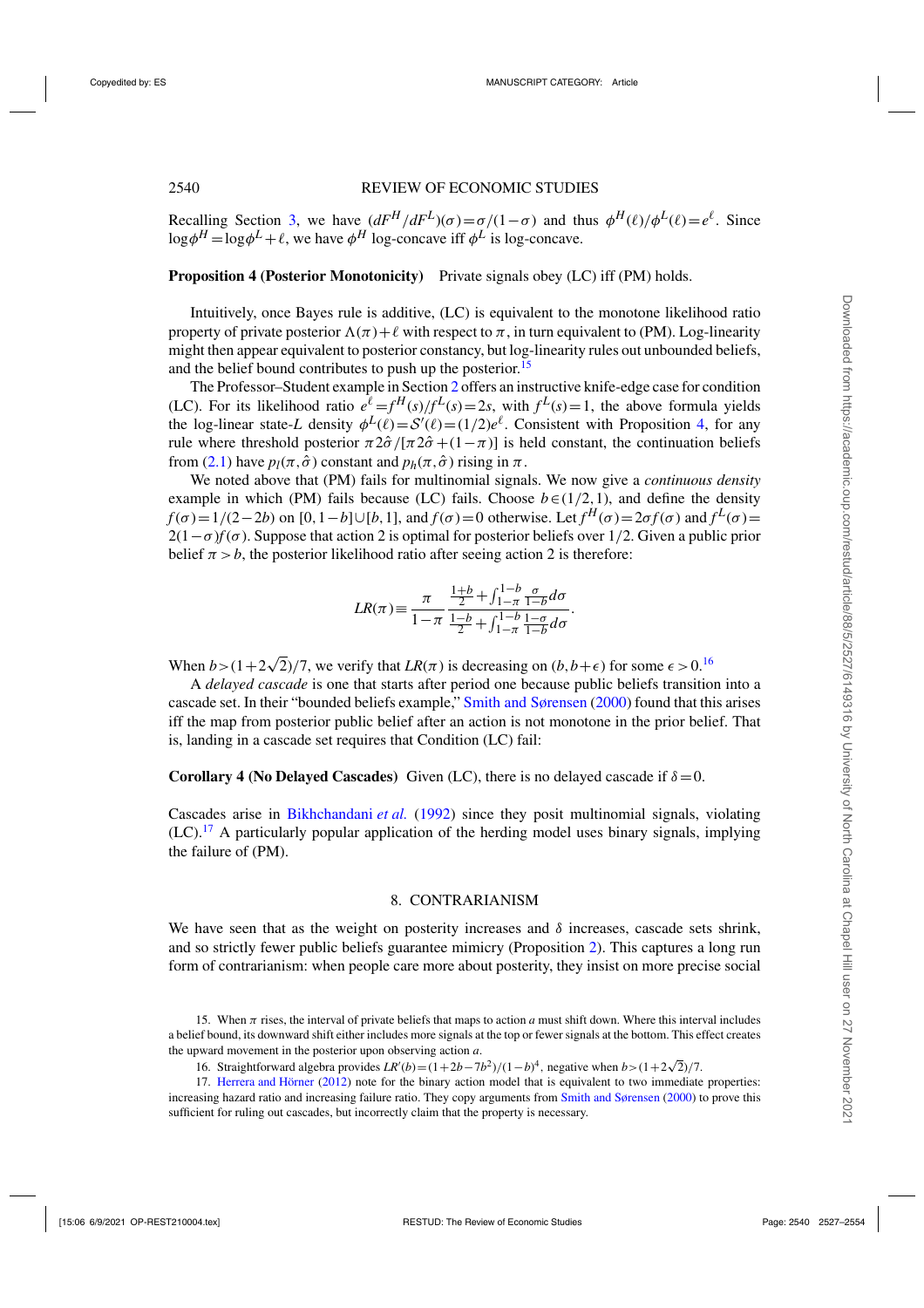<span id="page-14-0"></span>learning before blindly following the herd. We now formulate and prove a short run *contrarianism* that impacts behaviour in every period, and therefore is observably testable—such as using the methods developed in [Çelen and Kariv](#page-26-0) [\(2004](#page-26-0)). We show that at the margin, as public beliefs shift weight towards the high state, it is socially efficient to lean more away from actions that are myopically better in that state.

Let  $\theta_a(\pi)$  be the *optimal threshold* posterior between actions *a* and  $a+1$  at the public belief  $\pi$ . To be precise, behaviour is *strictly contrarian* if, for any public beliefs  $\pi' > \pi$  with the same optimal action ordering,<sup>18</sup> any optimal thresholds  $\theta(\pi)=(\theta_1(\pi),...,\theta_{A-1}(\pi))$  for posterior beliefs are strictly ranked:  $\theta_a(\pi') > \theta_a(\pi)$  for all actions  $a = 1, ..., A-1$ . In other words, fewer posteriors result in the higher action when the public belief is higher. Behaviour is *contrarian* if  $\theta(\pi') \geq \theta(\pi)$ .

**Proposition 5** Let signals obey (LC). Behaviour is contrarian if  $\delta \in [0,1)$ . If  $\delta > 0$  and actions obey the natural order, then behaviour is strictly contrarian outside cascade sets.

While cascade sets shrink for all signal distributions (Proposition [2\)](#page-10-0), contrarianism requires (PM). The example in Section [2](#page-3-0) typifies this link, and in Appendix [G.2,](#page-25-0) we see that contrarianism can fail without (PM).

For insight into the role of (PM), assume two active actions *a*=1,2 respectively optimal for posteriors in  $[0, \theta]$  and  $[\theta, 1]$ , as in Figure [5.](#page-15-0) Seeing action *a*, we arrive at the continuation public belief  $p(a, \pi, \theta)$ . By Proposition [1,](#page-8-0) the optimal action *a* for any posterior *r* has the maximal welfare index  $w(a, \pi, r)$ . We use this to take an infinitesimal FOC. Given the Bellman operator in [\(4.2\)](#page-8-0), slightly shifting posteriors from action 1 into action 2 by reducing the threshold by *dr* yields a net payoff gain (*dr*) times:

$$
w(2, \pi, r) - w(1, \pi, r) = (1 - \delta)[\bar{u}(2, r) - \bar{u}(1, r)] + \delta[\tau(p(2, \pi, \theta), r) - \tau(p(1, \pi, \theta), r)].
$$
 (8.1)

If the public belief  $\pi$  rises to  $\pi'$ , this adjusts difference (8.1) via the value function tangents.

Now, by (PM), the continuation beliefs rise:  $p(a, \hat{\pi}, \theta) > p(a, \pi, \theta)$  for  $a = 1, 2$ . We can exploit a useful property of pairs of tangents to a convex function. Not only do the welfare indexes  $w(1, p, r)$ and  $w(2, p, r)$  coincide at the posterior belief threshold  $r = \theta$ , but more strongly,  $w(1, p, r)$  crosses  $w(2, p, r)$  from above at  $r = \theta$ . In other words, the net gain to taking the higher action grows in the posterior belief *r*. The posterior threshold  $r = \theta$  where  $w(1, \pi, \theta) = w(2, \pi, \theta)$  therefore rises, as desired:  $\theta' > \theta$ .

Lastly, strict contrarianism arises if  $\delta > 0$  and the value function is strictly convex. For tangents in [\(4.3\)](#page-8-0) have positive weight and strictly shift slope in  $\pi$  outside cascade sets.

#### 9. CONCLUSION

This article makes major technical and four substantive contributions to social learning.

We formulate and solve the planner's problem for informational herding with a discounted concern for posterity (Sections [3–](#page-6-0)[4\)](#page-8-0). This has long remained open because it is technically challenging: we secure long run results by adapting optimal experimentation theory, and derive short run comparative statics without a derivative or a single-crossing property.

18. We have seen that the optimal action ordering generally depends on the public belief. But the threshold comparison  $\theta(\pi) < \theta(\pi')$  is meaningful only when the same action ordering is optimal at  $\pi$  and  $\pi'$ , and that the set of active actions is identical. Abusing notion, call *A* the number of active actions. Fixing one interval rule, we re-label active actions so that higher actions are taken at higher signals.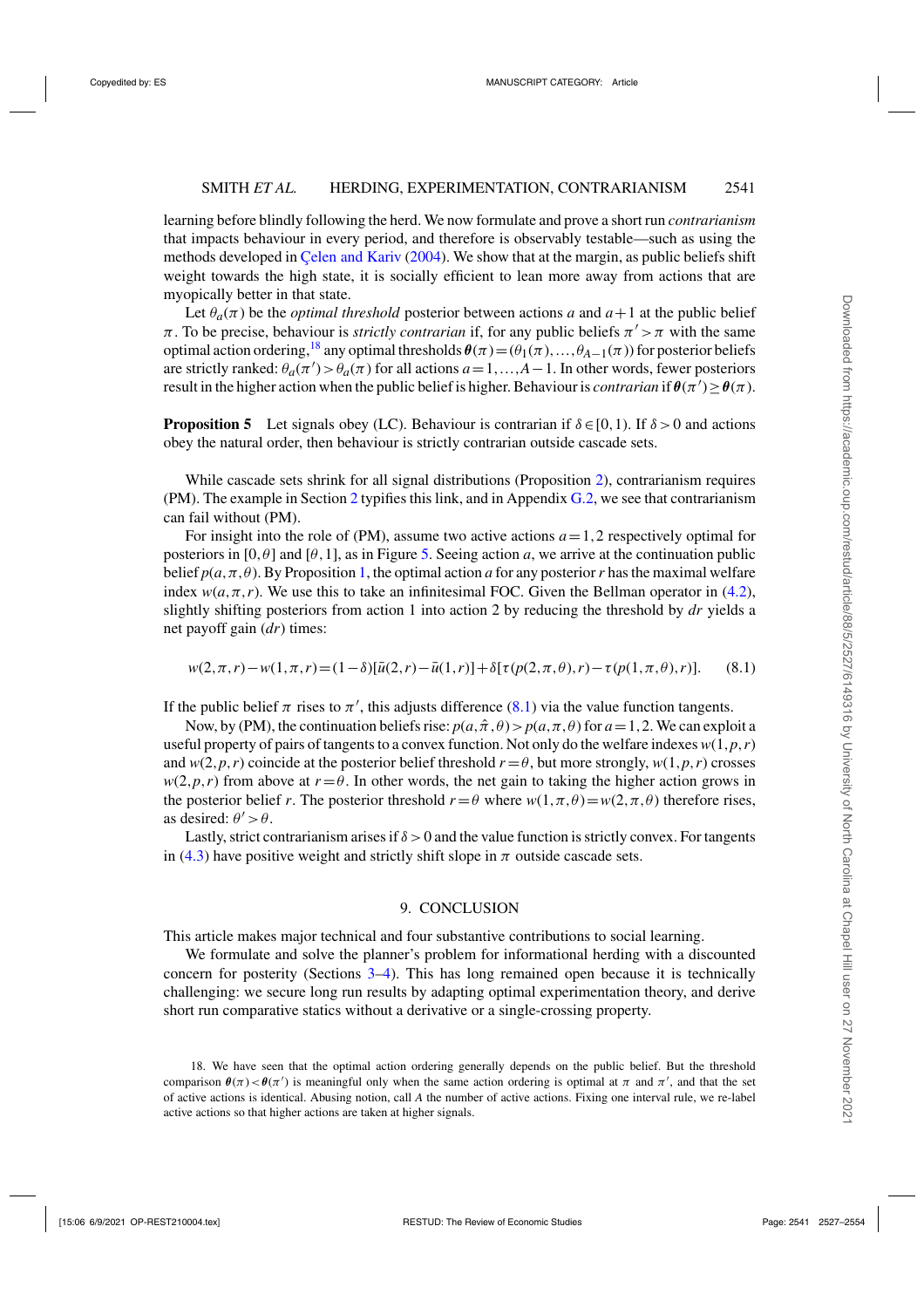<span id="page-15-0"></span>

#### Contrarianism via comoving tangents

*Notes:* By (PM), when the prior public belief increases from  $\pi$  to  $\hat{\pi}$ , the continuation public beliefs  $p_1 < p_2$  after actions  $a = 1$  and  $a = 2$  shift up to  $\hat{p}_1 < \hat{p}_2$ , respectively. Note that the gap between the (red) tangents to the value function at  $p_1$  and  $p_2$  is less than the analogous gap between the (blue) tangents at  $\hat{p}_1 < \hat{p}_2$ . The gap equals  $(1 - \delta)[u(2, \theta) - u(1, \theta)]/\delta$ , by optimality equation [\(8.1\)](#page-14-0). So to restore this equality, the threshold *θ* shifts higher for  $\hat{\pi}$ . All told, *contrarianism purely reflects how slopes of value function tangents co-move*. (See Section [F.1.](#page-23-0))

Section [5.](#page-10-0) The social optimality of herds has been questioned since [Banerjee](#page-26-0) [\(1992](#page-26-0)): we prove that they remain socially optimal, but just that cascade sets shrink in the discount factor.

Section [6.](#page-10-0) We implement our planner's solution with a simple transfer scheme that rewards people who are followed. Since our agents need not introspect about others' preferences or optimal behaviour, this addresses a problem identified by [Gagnon-Bartsch and Rabin](#page-27-0) [\(2016](#page-27-0)), that individuals might have limited understanding of others' optimal strategies.

Section [7.](#page-12-0) We derive a robust and frequently met new log-concavity property (LC) on signal distributions that notably precludes any delayed cascade in the standard herding model. Considering the central role of cascades in social learning, their fragility is important.

[§8](#page-13-0) We prove that, under property (LC), people should act in a contrarian way, leaning against increasingly popular actions *in every period*. Unlike the shrinking cascade set result, *this prediction is novel not merely for social learning, but also has no counterpart in the experimentation or Bayesian persuasion literatures*. It is a testable altruistic explanation for experimental herding work that agents excessively rely on their own signals.

In the popular symmetric two-action binary-signal model, the cascade set consists of two extreme public belief intervals, strictly shrinking with the discount factor. The efficient plan is simple: outside the cascade set, always follow the private signal. The constant rule renders it easy to compute the value function from the Bellman equation. This rule does not and cannot reveal any signs of contrarianism as we have defined it. But individuals in  $C(0) \setminus C(\delta)$  should drop their private inclination to herd, and rather follow their signal.

*Acknowledgments*. We thank the editor and referees, as well as Abhijit Banerjee, Patrick Bolton, Katya Malinova, Meg Meyer, Piers Trepper, Chris Wallace, and seminar participants at MIT, Stockholm School of Economics, Stony Brook, Copenhagen, Lisbon, Bristol, Erasmus (Rotterdam), and Paris for comments on various versions. Smith gratefully acknowledges financial support for this work from National Science Foundation (NSF) grants SBR-9422988 and SBR-9711885, and Sørensen equally thanks the Danish Social Sciences Research Council. This article supersedes "Informational Herding and Optimal Experimentation" by the first two authors, based on Chapter 2 of Sørensen's 1996 thesis.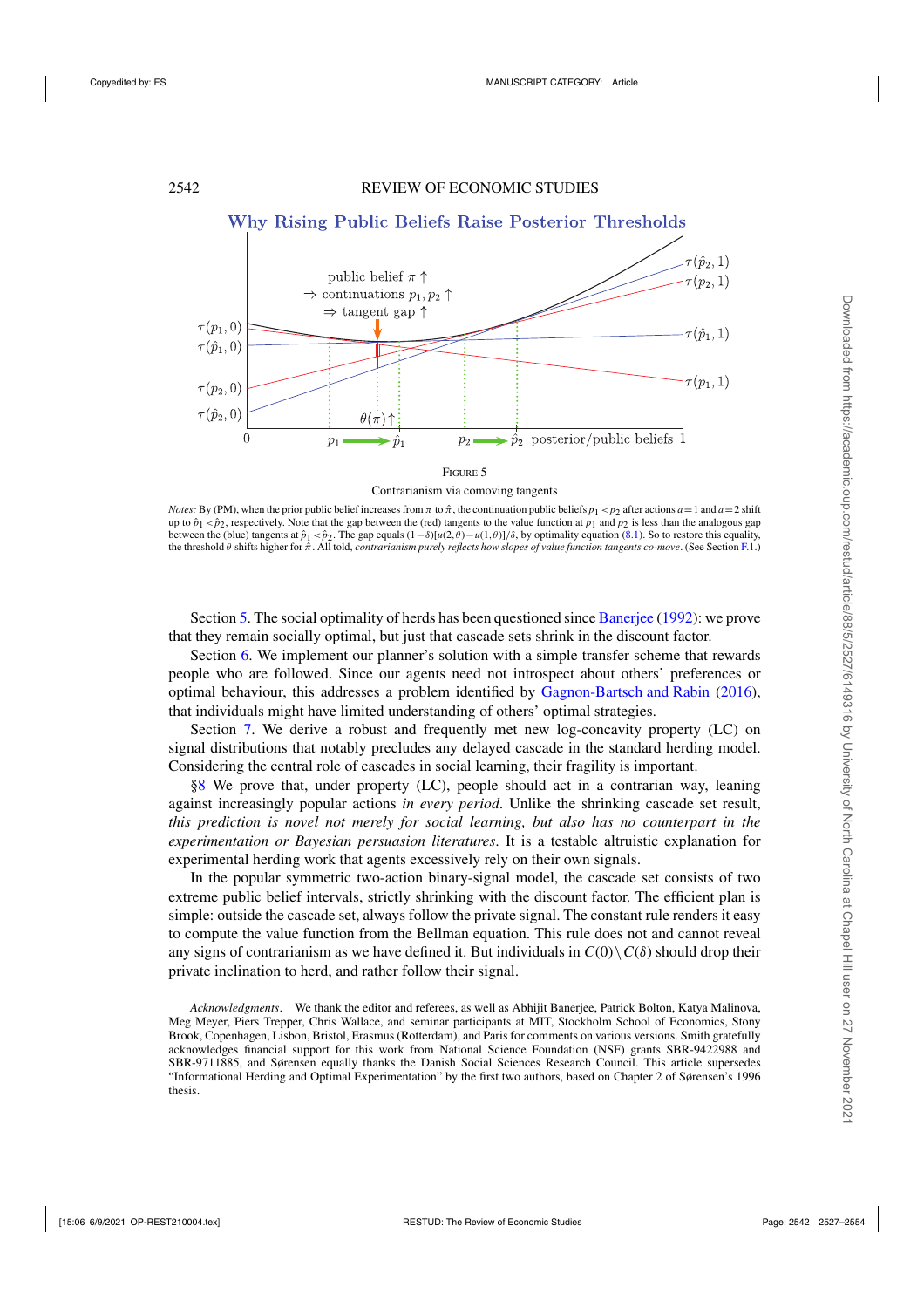#### <span id="page-16-0"></span>**Supplementary Data**

[Supplementary data](https://academic.oup.com/restud/article-lookup/doi/10.1093/restud/rdab001#supplementary-data) are available at *Review of Economic Studies* online. And the replication packages are available at https://dx.doi.org/10.5281/zenodo.4443054.

#### A. DYNAMIC PROGRAMMING PROOFS

In this section, we set up the dynamic programming optimization, and then use convex duality to prove that the solution in Proposition [1](#page-8-0) and its properties are as claimed in Section [4.](#page-8-0)

VALUE FUNCTIONS: PROOF OF LEMMA [1](#page-8-0). As Bayes rule does not identify  $p(a, \pi, \xi)$  if  $\psi(a, \pi, \xi) = 0$ , we impose a weak refinement:  $p(a, \pi, \xi) = R(\pi, \sigma)$  for some  $\sigma \in \text{supp}(F)$ .

We use the *Bellman operator*  $T = \sup_{\xi \in \Xi} T_{\xi}$  from the RHS of [\(4.1\)](#page-8-0). From (4.1) and [\(4.2\)](#page-8-0), if  $v \ge v'$  then  $Tv \ge Tv'$ . As is standard in discounted programs, *T* is a contraction, and so has a unique fixed point  $v_{\delta}$ . This fixed point lies in the space of bounded, continuous, and convex functions. We show convexity. Since *T* is a contraction operator, it suffices that *v* convex implies *Tv* convex. Let  $\pi_{\lambda} = \lambda \pi_1 + (1 - \lambda)\pi_2$ , where  $\lambda \in (0, 1)$ . Fix an optimal rule  $\xi$  mapping signals to actions at  $\pi_{\lambda}$ . Using Bayes rule,  $p(a, \pi, \xi) = \pi \psi(a, H, \xi) / \psi(a, \pi, \xi)$ , we get:

$$
p(a,\pi_{\lambda},\xi) = \frac{\lambda \psi(a,\pi_1,\xi)}{\psi(a,\pi_{\lambda},\xi)} p(a,\pi_1,\xi) + \frac{(1-\lambda)\psi(a,\pi_2,\xi)}{\psi(a,\pi_{\lambda},\xi)} p(a,\pi_2,\xi). \tag{A.1}
$$

The first (myopic) term in [\(4.2\)](#page-8-0) at  $\pi_{\lambda}$  is the convex combination of the terms with  $\pi_1$  and  $\pi_2$ , as  $\bar{u}$  is linear in beliefs. As  $\nu$  is convex and  $(A.1)$  holds, the second (future) term obeys:

$$
\psi(a,\pi_{\lambda},\xi)v(p(a,\pi_{\lambda},\xi)) \leq \lambda \psi(a,\pi_1,\xi)v(p(a,\pi_1,\xi)) + (1-\lambda)\psi(a,\pi_2,\xi)v(p(a,\pi_2,\xi)).
$$
\n(A.2)

Summing over actions  $a=1,...,A$  in [\(4.2\)](#page-8-0) yields an upper bound on the Bellman operator:

$$
Tv(\pi_{\lambda})=T_{\xi}v(\pi_{\lambda})\leq\lambda T_{\xi}v(\pi_1)+(1-\lambda)T_{\xi}v(\pi_2)\leq\lambda Tv(\pi_1)+(1-\lambda)Tv(\pi_2).
$$

Let  $U(\pi) = \max_{a} \bar{u}(a, \pi)$  denote the *myopic maximal expected payoff*. The bound on tangent slopes follows because actions 1 and A are respectively best in states *L* and *H*:  $v(0) = u<sub>L</sub>(1)$  and  $v(1) = u<sub>H</sub>(A)$ , that the convex function *v* exceeds the myopic payoff *U*, and that  $\bar{u}(1,r)$  and  $\bar{u}(A,r)$  give the extreme slopes of *U*, by supermodularity.

**Claim** *I* (*Iterates*) { $T^n U$ } *monotonely converges to the solution v<sub>* $\delta$ *</sub> > <i>U of* [\(4.1\)](#page-8-0)*.* 

*Proof.* Let rule  $\tilde{\xi}$  a.s. choose the myopically optimal action, *i.e.*, the maximizer over rules  $\xi \in \Xi$  of  $\nabla^A$   $\psi(a \pi \xi)[(1-\delta)\bar{u}(a \pi \xi)) + \delta U(n(a \pi \xi))$  Then  $p(\tilde{\xi}(\alpha) \pi \tilde{\xi}) = \pi$  a.s. and so the value  $U(\pi)$  Opt  $\sum_{a=1}^{A} \psi(a,\pi,\xi) \left[ (1-\delta) \bar{u}(a,p(a,\pi,\xi)) + \delta U(p(a,\pi,\xi)) \right]$ . Then  $p(\tilde{\xi}(\sigma), \pi, \tilde{\xi}) = \pi$  a.s., and so the value  $U(\pi)$ . Optimizing over ξ ∈ Ξ, we get  $TU(π) ≥ U(π)$  for all π. By induction,  $T^n U ≥ T^{n-1} U$ , a monotone sequence converging to a fixed point  $v_\delta \geq U$ . ||

**Claim** 2 (Slopes)  $u_H(1) - u_L(1) ≤ v'(0+) ≤ v'(1−) ≤ u_H(A) - u_L(A)$ .

*Proof.* This follows graphically, as  $v > U$  is convex, with  $v(0) = U(0)$  and  $v(1) = U(1)$ .

**Claim** *3* (Weak Value Monotonicity) When  $\delta_2 \geq \delta_1$ ,  $v_{\delta_2}(\pi) \geq v_{\delta_1}(\pi)$  *for all*  $\pi$ *.* 

*Proof.* Clearly,  $\sum_{a=1}^{A} \psi(a, \pi, \xi) \bar{u}(a, p(a, \pi, \xi)) \le \sum_{a=1}^{A} \psi(a, \pi, \xi) v(p(a, \pi, \xi))$  for any rule  $\xi$  and any function  $v \ge \tilde{u}$ . If  $\delta$ increases, then  $T_{\varepsilon}$ *u*<sup>T</sup> pointwise increases too, since more weight is placed on the larger component of the RHS of [\(4.2\)](#page-8-0). By [\(4.1\)](#page-8-0), *Tu*<sup> $u$ </sup> is pointwise higher. Iterating this argument,  $T^n\tilde{u}$  is higher. Let  $n \to \infty$ , and appeal to Claim 1.

WELFARE INDEX CHARACTERIZATION: PROOF OF PROPOSITION [1](#page-8-0). A convex function  $\nu$  is the upper envelope of its supporting tangent lines. Parameterized by their slope and intercepts, the *subtangent space*  $\mathcal{T}_v \subset \mathbb{R}^2$  is compact. Since  $\bar{u}$  and  $\tau_a$  are affine functions, and since  $p(a,\pi,\xi) = \int_{\xi^{-1}(a)} R(\pi,\sigma) dF^\pi$ , we can exchange the order of summation and maximization to rewrite operator [\(4.2\)](#page-8-0) as

$$
(T_{\xi}\nu)(\pi) = \max_{(\tau_1,\ldots,\tau_A)\in\mathcal{T}_{\nu}^A} \sum_{a=1}^A \int_{\xi^{-1}(a)} [(1-\delta)\bar{u}(a,R(\pi,\sigma)) + \delta\tau_a(R(\pi,\sigma))]dF^{\pi}(\sigma). \tag{A.3}
$$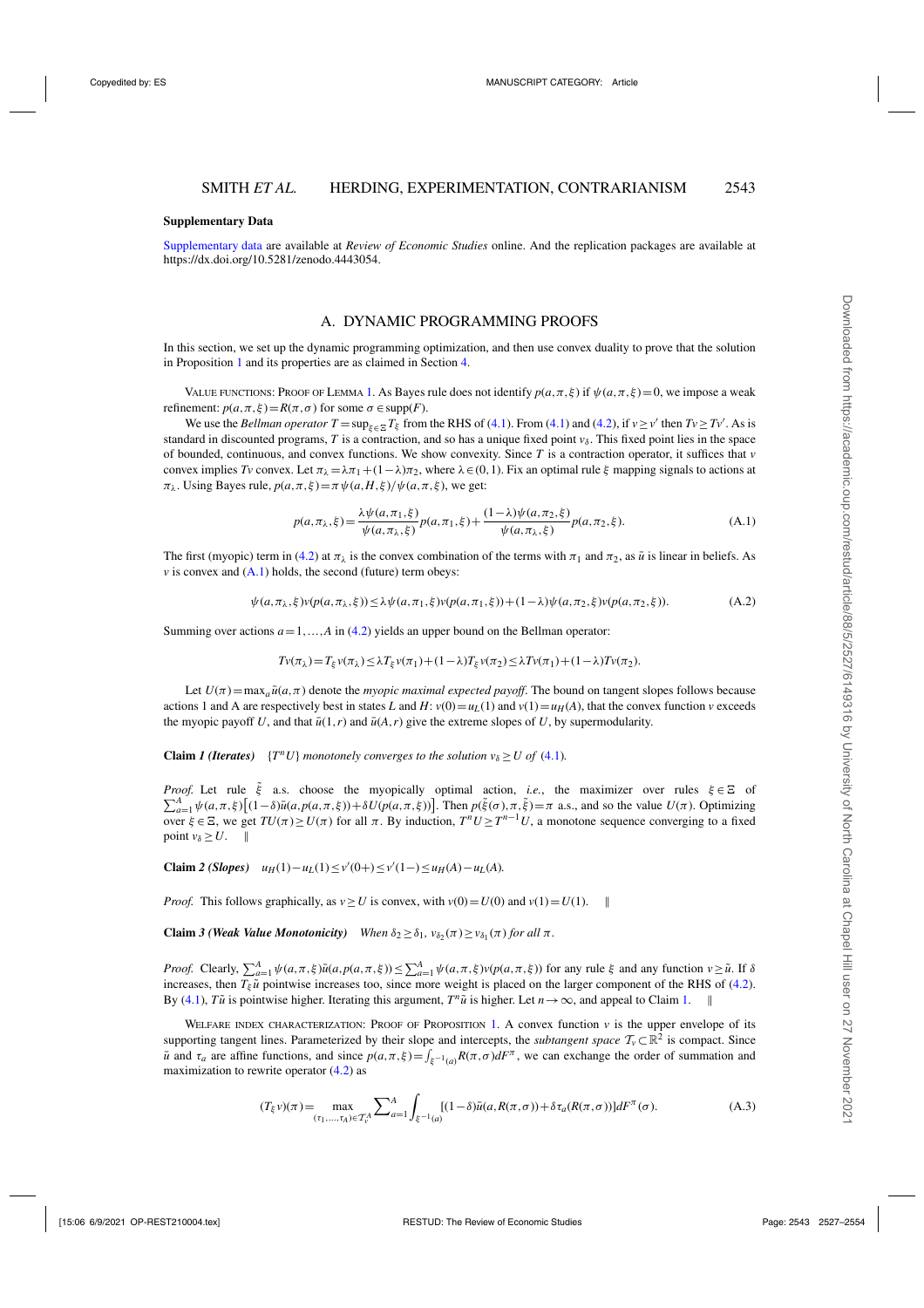## <span id="page-17-0"></span>2544 REVIEW OF ECONOMIC STUDIES

Exchange the sup in  $(3.3)$  with the max in  $(A.3)$  to get the planner's dual problem:<sup>19</sup>

$$
v(\pi) = \max_{(\tau_1, \dots, \tau_A) \in \mathcal{T}_v^A} \sup_{\xi \in \Xi} \sum_{a=1}^A \int_{\xi^{-1}(a)} [(1-\delta)\bar{u}(a, R(\pi, \sigma)) + \delta \tau_a(R(\pi, \sigma))] dF^{\pi}(\sigma). \tag{A.4}
$$

The supremum over rules  $\xi$  in (A.4) entails allocating private signal  $\sigma$  to the action *a* where  $(1-\delta)\bar{u}(a, R(\pi, \sigma))$ +  $\delta\tau_a(R(\pi,\sigma))$  is maximal, and  $r = R(\pi,\sigma)$ . This yields the index expression [\(4.3\)](#page-8-0). For a fixed rule  $\xi$ , [\(A.3\)](#page-16-0) implies that  $\tau_a$ is tangent to *v* at  $p(a, \pi, \xi)$ .

INTERVAL RULES: PROOF OF COROLLARY [1](#page-9-0). The inner "sup" in optimization  $(A,4)$  asks, for every signal, which action is optimal. In this integral sum, for every signal, one takes the action with the highest index. This optimum is achieved by an interval rule.

Proof of Lesson 1: Dominated actions may be socially valuable. A simple example suffices. Let *A*−1 be a dominated action with  $u_L(A-1) > u_L(A) + \varepsilon^2$  and  $u_H(A-1) = u_H(A) - \varepsilon$ . Assume bounded signals: supp( $F \subset (0,1)$ . Suppose first that *A*−1 were not available. By Claim 5(b), there is a cascade set [ $\pi$ , 1] for action *A*, where  $\pi$  < 1. Since  $v(\pi) = \bar{u}(A,\pi)$  for  $\pi \in [\bar{\pi},1]$ , and  $v(\pi) > \bar{u}(A,\pi)$  for  $\pi < \bar{\pi}$ , the value function *v* is not locally linear at  $\bar{\pi}$ . Now, we make *A*−1 available, and check that it can improve this value. At belief  $\bar{\pi}$ , consider the rule that maps  $\sigma \le 1/2$  into action *A*−1, and  $\sigma$  >1/2 into action *A*. This induces continuation public beliefs  $p(A-1,\bar{\pi},\xi) < \bar{\pi} < p(A,\bar{\pi},\xi)$ . Since the convex *v* is not locally linear at  $\bar{\pi}$ , the expected continuation value exceeds  $v(\bar{\pi})$  by some  $\eta > 0$ . This policy change produces a myopic loss less than  $\varepsilon$ , beating the optimal policy when  $\delta \eta > (1-\delta)\varepsilon$ , *i.e.*, for small enough  $\varepsilon$ .

Natural action order if not too patient: Proof of Corollary [2.](#page-10-0) By Proposition [1,](#page-8-0) it is optimal to choose the action with highest welfare index. Since  $w(a,\pi,r)$  is linear in *r*, the natural order arises if  $(\partial/\partial r)w(a,\pi,r)$  strictly rises in *a*. As *v* is convex, the slope of any subtangent line  $\tau$  of *v* is sandwiched:

$$
u_H(1) - u_L(1) \le v'(0+) \le \frac{\partial \tau}{\partial r} \le v'(1-) \le u_H(A) - u_L(A),\tag{A.5}
$$

recalling that the right derivative of a convex function is always uniquely defined. Hence:

$$
\frac{\partial w(a+1,\pi,r)}{\partial r}-\frac{\partial w(a,\pi,r)}{\partial r}\geq (1-\delta)\Delta_{a+1}-\delta \Delta.
$$

This is strictly positive when  $\delta < \Delta_{a+1}/(\Delta + \Delta_{a+1})$ . Finally,  $\Delta = \Delta_2$  for  $A = 2$ .

## B. CASCADE SETS: PROOF OF PROPOSITION [2](#page-10-0)

The proof in this section characterizes stationary beliefs for the dynamic optimization.

**Claim 4 (Strict Convexity of Values)** On cascade sets, the value function is affine and obeys  $v(\pi) = U(\pi)$ . Outside of *cascade sets,*  $v(\pi) > U(\pi)$ *, and furthermore, if the signal support is convex and actions are naturally ordered, v is strictly convex.*

*Proof.* At any cascade public belief  $\pi \in [z, \overline{z}] \subset C_a(\delta)$ , a.s. taking action *a* yields some state-contingent expected values *v*<sub>L</sub> and *v*<sub>H</sub>. So on [*z*, $\overline{z}$ ],  $v(r) = (1 - r)v_L + rv_H$  is affine.

Next, if  $\pi$  is not a cascade belief, by definition it is *not* optimal to induce one action a.s., whence  $v_\delta(\pi) > U(\pi)$  if  $\delta \in [0,1)$ . We next argue that it is strictly convex.

For a contradiction, let *v* be affine around a non-cascade belief  $\hat{\pi} \notin C(\delta)$ . Let  $\hat{\xi}$  be an optimal rule mapping signals *σ* to actions *a*. Put  $H(\pi) = \sum_{a} \psi(a, \pi, \hat{\xi}) w(a, \hat{\pi}, p(a, \pi, \hat{\xi}))$ . First,  $v(\hat{\pi}) = H(\hat{\pi})$ , by [\(4.1\)](#page-8-0) and Proposition [1.](#page-8-0) Second, *H* is affine because welfare indices are affine, and continuation public beliefs are a martingale (*i.e.* [\(A.1\)](#page-16-0)). Third,  $H(\pi) \leq v(\pi)$ from (A.4), as *H* employs both a particular rule  $\hat{\xi}$  and particular tangents to *v* at  $p(a, \hat{\pi}, \hat{\xi})$ .

Since *v* is affine,  $H(\pi) = v(\pi)$  around  $\hat{\pi}$ . By  $(A.4)$ ,  $\hat{\xi}$  is optimal for  $\pi$  near  $\hat{\pi}$  and  $w(a, \hat{\pi}, r)$  is an optimal index function at  $\pi$ . Assume two active actions 1 and 2. As the actions are naturally ordered,  $p(1, \hat{\pi}, \hat{\xi}) < p(2, \hat{\pi}, \hat{\xi})$  and  $\bar{u}(2, r) - \bar{u}(1, r)$  is strictly increasing. So, the welfare indices  $w(1, \hat{\pi}, r)$  and  $w(2, \hat{\pi}, r)$  cross once. As the signal support is convex and both actions are active, the crossing  $\theta$  uniquely fixes the optimal rule  $\hat{\xi}$  at  $\hat{\pi}$ . But for public beliefs  $\pi \neq \hat{\pi}$  near  $\hat{\pi}$ , the fixed private signal threshold rule  $\xi$  selects different actions for posteriors *r* near  $\theta$  as  $\pi$  varies, since [\(3.2\)](#page-7-0) is increasing in  $\pi$ . Contradiction. So the convex value function is not affine on any subinterval, and so is strictly convex.

19. As an aside, convex duality offers a computational strategy for solving the dynamic programming problem. In the iteration, given a value  $v_n$ , the next value  $v_{n+1}$  is obtained in principle by searching across all the possible rules. But convex duality suggests an alternative faster way to compute  $v_{n+1}$ : the required tangent space is merely the set of all the left and right derivative lines to *vn*.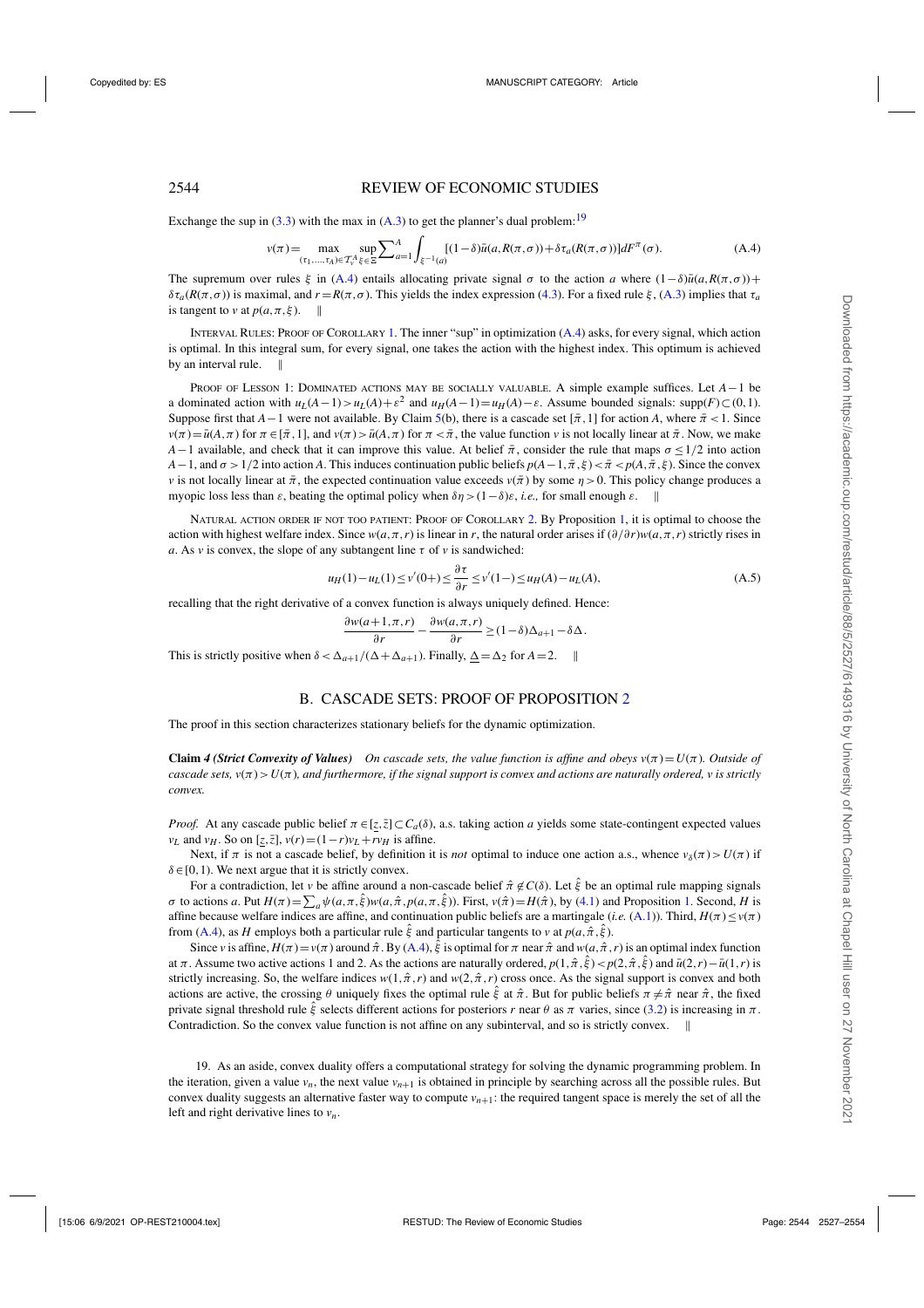#### <span id="page-18-0"></span>**Claim** *5 (Structure of Cascade Sets)*

(*a*) *For discount factors*  $\delta \in [0, 1)$ *, we have*  $0 \in C_1(\delta)$  *and*  $1 \in C_A(\delta)$ *, and*  $C(\delta) \neq [0, 1]$ *.* 

(*b*) *With bounded signals,*  $C_1(\delta) = [0, \pi(\delta)]$  *and*  $C_A(\delta) = [\pi(\delta), 1]$  *for*  $0 < \pi(\delta) < \pi(\delta) < 1$ .

(*c*) *With unbounded signals,*  $C_1(\delta) = \{0\}$ ,  $C_A(\delta) = \{1\}$ *, and*  $C_a(\delta) = \emptyset$  *for*  $a \neq 1, A$ *.* 

*Proof of (a)*. Action 1 is myopically strictly optimal if  $\pi = 0$ . Since it always updates to continuation belief  $\pi = 0$ , it is dynamically optimal for any discount factor  $\delta \in [0,1)$ . Ditto for  $\pi = 1$ . As signals are valuable in the selfish problem,  $\bigcup_{a=1}^{A} C_a(0) \neq [0,1].$  ||

*Proof of (b)*. Action 1 is strictly optimal at belief  $\pi = 0$ , and so selfishly optimal for  $\pi \leq \pi'$ , for some  $\pi' > 0$ . In particular,  $\bar{u}(1,\pi) > \bar{u}(a,\pi) + \eta$  for all  $a \neq 1$  for some  $\eta > 0$ , and for all  $\pi \in [0,\pi'/2]$ . No action can reveal a stronger private signal than any  $\sigma \in \text{supp}(F) \subseteq [\sigma_0, \sigma_1] \subset (0,1)$ . So any initial belief  $\pi$  is updated to at most  $\bar{p}(\pi) = \pi \sigma_1 / [\pi \sigma_1 + (1 - \pi)(1 - \sigma_1)]$ . For  $\pi$  small enough,  $\bar{p}(\pi) \in [0, \pi'/2]$  and  $\bar{p}(\pi) - \pi$  is arbitrarily small. By continuity,  $v_{\delta}(\bar{p}(\pi)) - v_{\delta}(\pi)$  is less than  $\eta(1-\delta)/\delta$ for small enough  $\pi$ . By the Bellman equation [\(4.1\)](#page-8-0), any  $a > 1$  is strictly suboptimal for such small beliefs.

*Proof of* (*c*). For unbounded signals, SS deduce  $C_a(0) = \emptyset$  whenever  $1 < a < A$ , and  $C_1(0) = \{0\}$  and  $C_A(0) = \{1\}$ . Cascade sets weakly shrink in  $\delta$  by Claims [3](#page-16-0) and [4.](#page-17-0) ||

**Claim** *6 (Cascade Sets Shrink at Interior Edges) For any discount factor*  $\delta > 0$  *and action*  $a \in \{1, ..., A\}$ *, if*  $\check{\pi} \in (0,1)$  *is an endpoint of the cascade set*  $C_a(0)$ *, then*  $\check{\pi} \notin C_a(\delta)$ *.* 

*Proof.* We focus on left endpoints, and so on an action  $a > 1$ . Let  $\check{\pi} = \min C_a(0)$ , with least posterior belief  $\check{r} =$  $R(\tilde{\pi}, \text{minsupp}(F)) < \tilde{\pi}$ , for which (†):  $\bar{u}(a-1, \tilde{r}) = \bar{u}(a, \tilde{r})$ . Put

$$
w_{a-1}(r) = (1 - \delta)\bar{u}(a-1,r) + \delta\tau(\check{r},r) \text{ and } w_a(r) = \bar{u}(a,r). \tag{B.1}
$$

As  $\check{r} \leq \check{\tau}$ , we have  $\check{r} \notin C_a(0)$ . Since  $C_a(\delta) \subseteq C_a(0)$  by Claim [3,](#page-16-0) we have  $\check{r} \notin C_a(\delta)$ . By Claim [4,](#page-17-0)  $\bar{u}(\check{r}, a) \lt v_\delta(\check{r}) = \tau(\check{r}, \check{r})$ . So (B.1) and (†) imply  $w_a(\tilde{r}) < w_{a-1}(\tilde{r})$ . If  $\tilde{\pi} \in C_a(\delta)$ , then  $w_a(\tilde{r})$  is the welfare index at posterior  $\tilde{r}$ , contradicting Proposition [1.](#page-8-0) ||

**Claim** *7 (Continuations) Continuation beliefs lie in at most one cascade set if*  $\delta > 0$ *.* 

*Proof.* With unbounded signals, absent perfectly revealing signals, continuations never lie in a cascade set. Assume bounded signals. Let  $\sigma = \min \text{supp}(F)$  and  $\bar{\sigma} = \max \text{supp}(F)$ . Assume two continuations  $p_1 < p_2$  for some  $\pi$  lie in distinct cascade sets,  $p_1 \in C_{a'}(\delta)$  and  $p_2 \in C_{a''}(\delta)$ , with  $C_{a'}(\delta)$  below  $C_{a''}(\delta)$  in [0,1]. Then  $p_1 \in C_{a'}(0)$  and  $p_2 \in C_{a''}(0)$ , by Proposition [2\(](#page-10-0)*b*). Let  $\pi' \equiv \max C_{a'}(0) \le \min C_{a''}(0) \equiv \pi''$ . Then  $p_1 \le \pi'$ . Choose  $x_1, x_2$  in  $[\sigma, \bar{\sigma}]$  with  $R(\pi, x_1) = p_1$  and  $R(\pi, x_2) = p_2$ . As Bayes-updating commutes:

 $R(p_1, \bar{\sigma}) = R(R(\pi, x_1), \bar{\sigma}) = R(R(\pi, \bar{\sigma}), x_1) \ge R(R(\pi, x_2), x_1) \ge R(p_2, \underline{\sigma}) \ge R(\pi'', \underline{\sigma}) \ge R(\pi', \bar{\sigma})$ 

and so  $p_1 \ge \pi'$ . Thus  $p_1 = \pi' \equiv \max C_{a'}(0)$ , which contradicts Claim 6.

**Claim** *8 (Strict Value Monotonicity) The value function strictly increases in*  $\delta \in [0,1)$  *outside the cascade sets: If*  $\delta_2$  >  $\delta_1$ , then  $v_{\delta_2}(\pi) > v_{\delta_1}(\pi)$  for all public beliefs  $\pi \notin C(\delta_2)$ .

*Proof.* Let  $\delta_2 > \delta_1$ , and fix  $\pi \notin C(\delta_2)$ . If  $\pi \in C(\delta_1)$ , we're done, since  $v_{\delta_1}(\pi) = U(\pi) < v_{\delta_2}(\pi)$ . If  $\pi \notin C(\delta_1)$ , then the  $\delta_1$ optimal rule ξ sometimes induces an action  $\hat{a}$  with continuation  $p(\hat{a}, \pi, \xi) \notin C(\delta_1)$ . [The public belief  $\pi$  is the average of continuations, each cascade set  $C_a(\delta_1)$  is an interval, and at most one cascade set is hit, by Claim 7.] Then,

 $(1-\delta_1)\bar{u}(a, p(a, \pi, \xi)) + \delta_1 v_{\delta_1} (p(a, \pi, \xi)) \leq (1-\delta_2)\bar{u}(a, p(a, \pi, \xi)) + \delta_2 v_{\delta_2} (p(a, \pi, \xi))$ 

for every action *a* by Claim [3,](#page-16-0) with strict inequality for some action  $\hat{a}$ , since  $\delta_2 > \delta_1$  and  $v_{\delta_2}(p(\hat{a}, \pi, \xi)) > v_{\delta_1}(p(\hat{a}, \pi, \xi))$ . By [\(4.1\)](#page-8-0) and [\(4.2\)](#page-8-0), the  $\delta_1$ -optimal rule  $\xi$  strictly exceeds  $v_{\delta_1}(\pi)$ , for the discount factor  $\delta_2$ . Optimizing over  $\delta_2$ -rules, we have  $v_{\delta_2}(\pi) > v_{\delta_1}(\pi)$ .

**Claim** *9 (Shrinkage) With bounded beliefs, action cascade sets strictly shrink in* δ*.*

*Proof.* Fix action  $\hat{a}$  and  $0 < \delta_1 < \delta_2 < 1$ . As  $C_{\hat{a}}(\delta) = {\pi |v_{\delta}(\pi) - \bar{u}(\hat{a}, \pi) = 0}$  is closed by continuity, we prove that if the cascade set edge  $\hat{\pi} \equiv \min C_{\hat{a}}(\delta_1)$ , then  $\hat{\pi} \notin C_{\hat{a}}(\delta_2)$  if  $\hat{a} \neq 1$ .

Case 1: MULTIPLE OPTIMIZERS. Assume that at  $\hat{\pi}$ , some optimal rule for  $\delta_1$  uses actions other than  $\hat{a}$  with positive probability. Then some continuation beliefs fall outside  $C(\delta_1)$  with positive probability. For if not, by Claim 7, all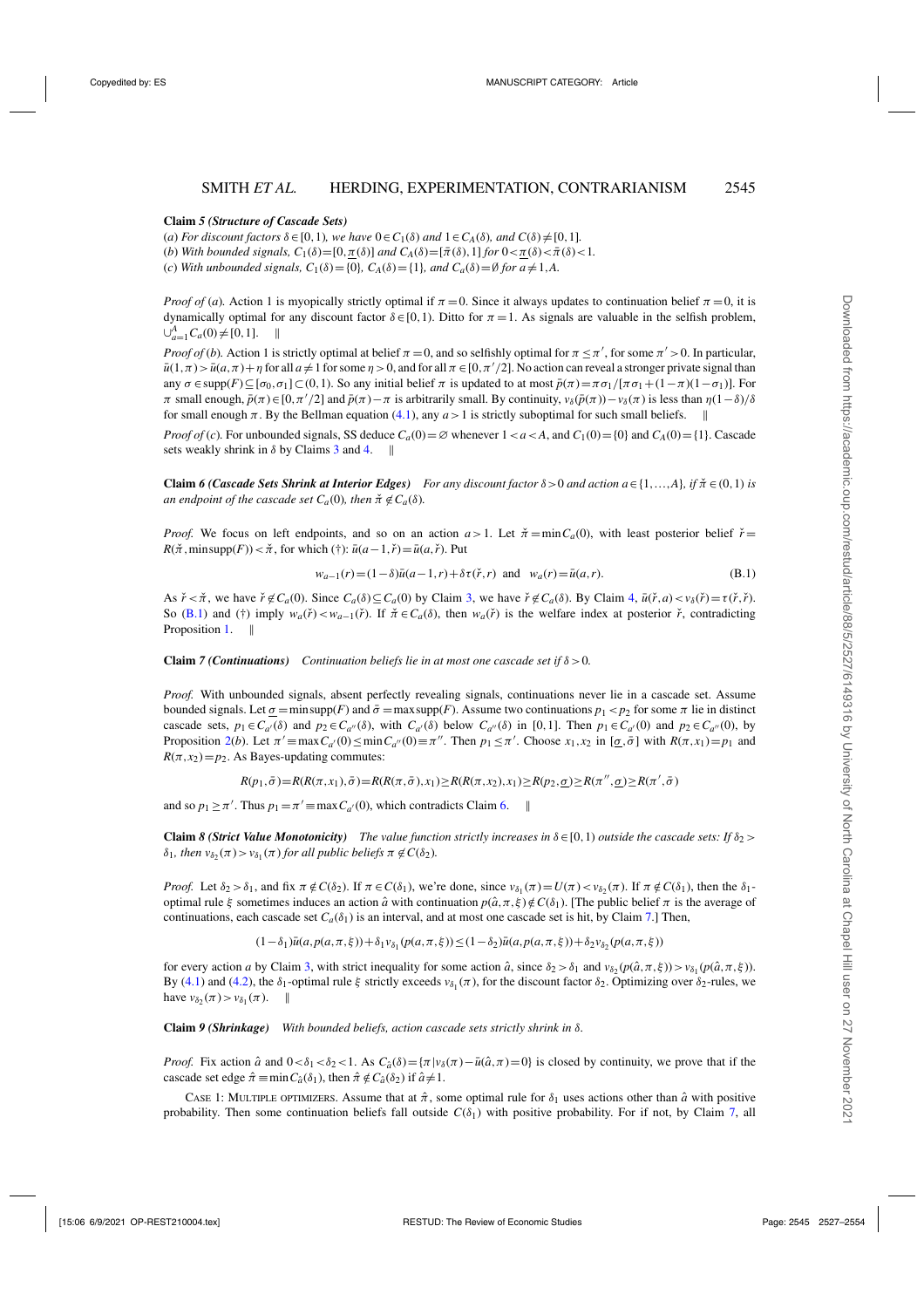## <span id="page-19-0"></span>2546 REVIEW OF ECONOMIC STUDIES

continuations lie in the same cascade set; therefore, not playing  $\hat{a}$  incurs a myopic cost with no informational gain. As in the proof of Claim [6,](#page-18-0)  $v_{\delta_2}(\hat{\pi}) > v_{\delta_1}(\hat{\pi}) = \bar{u}(\hat{a}, \hat{\pi})$ , and therefore  $\hat{\pi} \notin C(\delta_2)$ .

CASE 2: A UNIQUE OPTIMIZER. Assume that the unique optimal rule for  $\delta = \delta_1$  at belief  $\hat{\pi}$  is almost surely to play  $\hat{a}$ . Choose a belief sequence  $\pi_n \uparrow \hat{\pi} = \min C_{\hat{a}}(\delta_1)$ , so that  $\pi_n \notin C_{\hat{a}}(\delta_1)$ . For each *n*, let  $T_n = (\tau^n_a, a = 1, \ldots, A)$  be optimal tangents in [\(A.4\)](#page-17-0). For every *n*,  $\pi_n \notin C_{\hat{a}}(\delta_1)$  implies the existence of action  $\check{a}_n \neq \hat{a}$  and signal  $\sigma_n \in \text{supp}(F)$ :

$$
(1-\delta_1)\bar{u}(\check{a}_n,R(\pi_n,\sigma_n))+\delta_1\tau_{\check{a}_n}^n(R(\pi_n,\sigma_n))\geq (1-\delta_1)\bar{u}(\hat{a},R(\pi_n,\sigma_n))+\delta_1\tau_{\hat{a}}^n(R(\pi_n,\sigma_n)).
$$

Since  $T_v^{|A|}$  and supp(*F*) are compact and *A* is finite, there is a subsequence where  $T_n$  has limit  $T^* = (\tau_a^*)$ ,  $a_n$  has limit  $\tilde{a} \neq \hat{a}$ , and  $\sigma_n$  has limit  $\hat{\sigma}$ . Write  $\hat{r} = R(\hat{\pi}, \hat{\sigma})$ . By the Theorem of the Maximum,  $T^*$  is an optimal subtangent vector for  $\hat{\pi}$ , so that

$$
(1 - \delta_1)\bar{u}(\check{a}, \hat{r}) + \delta_1 \tau_{\check{a}}^*(\hat{r}) \ge (1 - \delta_1)\bar{u}(\hat{a}, \hat{r}) + \delta_1 \tau_{\hat{a}}^*(\hat{r}).
$$
\n(B.2)

Since  $\hat{a}$  is uniquely optimal at  $\hat{\pi}$ , subtangent  $\tau_a^*$  must be identical to the myopic function  $\bar{u}(\hat{a}, \cdot)$ . By Claim [6,](#page-18-0)  $\hat{\pi}$ is strictly inside  $C_{\hat{a}}(0) \supset C_{\hat{a}}(\delta_1)$ . So action  $\hat{a}$  is myopically strictly dominant, *i.e.*,  $\bar{u}(\hat{a},\hat{r}) > \bar{u}(\check{a},\hat{r})$ . Then, (B.2) implies  $\tau_a^*(\hat{r}) > \tau_a^*(\hat{r})$ . Hence,  $(1-\delta_2)\bar{u}(\check{a},\hat{r}) + \delta_2 \tau_a^*(\hat{r}) > (1-\delta_2)\bar{u}(\hat{a},\hat{r}) + \delta_2 \tau_a^*(\hat{r})$ , as  $\delta_2 > \delta_1$ . Optimizing over tangents in [\(A.4\)](#page-17-0) at  $\delta_2$  yields  $v_{\delta_2}(\hat{\pi}) > \bar{u}(\hat{a}, \hat{\pi})$ . So  $\hat{\pi} \notin C_{\hat{a}}(\delta_2)$ . ||

**Claim** *10 (The Perfect Patience Limit) Interior cascade sets are empty for large*  $\delta < 1$ *, while*  $\lim_{\delta \to 1} C_1(\delta) = \{0\}$  *and*  $\lim_{\delta \to 1} C_A(\delta) = \{1\}.$ 

*Proof.* Fix a cascade set  $C_a(\delta) \neq \emptyset$  for action  $a \notin \{1, A\}$ . It suffices to use a simple rule  $\xi$  taking action  $a-1$  for  $\sigma \in I_{a-1}$ [0,  $\theta$ ] and otherwise action *a*, where both actions can happen:  $0 < F(\theta) < 1$ . By continuity of  $p(a, \pi, \xi)$  in  $\pi$  on the compact subset  $C_a(\delta) \subset (0,1)$ , for some  $\varepsilon > 0$ , after the good news  $\sigma \in I_a$ , public beliefs rise by  $p(a,\pi,\xi) - \pi \geq \varepsilon$  for all  $\pi \in C_a(\delta)$ . Let  $\pi'' \equiv \max C_a(\delta)$  and define  $[\pi', \pi''] \equiv [\pi'' - \varepsilon/2, \pi''] \cap C_a(\delta)$ . Since the convex function  $v_\delta(p) \ge \bar{u}(a, p)$  with equality iff  $p \in C_a(\delta)$ , by Claim [5\(](#page-17-0)*a*), there exists  $\eta > 0$  so that  $\psi(a-1, \pi, \xi)y_\delta(p(a-1, \pi, \xi)) + \psi(a, \pi, \xi)y_\delta(p(a, \pi, \xi)) > v_\delta(\pi) + \eta$ on  $[\pi', \pi'']$ .

We claim that the interval  $[\pi', \pi'']$  is excised from  $C_a(\delta')$  for large enough  $\delta' \in (\delta, 1)$ . For if  $v_{\delta'}(\pi') = \bar{u}(a, \pi')$ , and thus in  $[\pi', \pi'']$ , switching from the cascade rule to  $\xi$  yields a continuation Bellman value in [\(4.1\)](#page-8-0) at least  $\eta$  higher. For large  $\delta' \in (\delta, 1)$ , this gain exceeds any first-period loss, proving sub-optimality of the cascade rule at  $\pi'$ , and so in  $[\pi', \pi'']$ . After finitely many iterations, each slicing an  $\varepsilon/2$  interval,  $C_a(\delta)$  vanishes for large  $\delta$ . By repeating this, for all  $\varepsilon > 0$ ,  $C_a(\delta) \cap [\varepsilon, 1-\varepsilon]$  vanishes for large  $\delta < 1$  near 1. ||

#### C. HERDING VIA BELIEF DYNAMICS: PROOFS

A *herd* obtains on action *a* at stage *N* if everyone henceforth choose action *a*. We argue in this section that a herd starts—for if not, beliefs could not converge, violating the martingale convergence theorem. Also, the limit is almost surely never fully wrong.

**Claim** *11 (Limit Beliefs) The public belief process*  $\langle \pi_n \rangle$  *is a martingale unconditional on the state, converging a.s. to some limit r.v.*  $\pi_{\infty}$ *. In state H, it a.s. belongs to* (0, 1]*.* 

Public beliefs tend to the cascade set, for if not, limit actions would be informative.

**Theorem** *6 (Limit Beliefs are Cascade Sets) The limit belief*  $\pi_{\infty}$  *of the planner's problem has support in*  $C_1(\delta) \cup \cdots \cup$ *CA*(δ)*, and so is concentrated on the truth for unbounded signals.*

*Proof.* At a non-cascade belief  $\pi$ , at least two actions have positive probability. By Corollary [1,](#page-9-0) the highest such action is more likely in state *H*, and the least in state *L*. So, the continuation belief differs from  $\pi$  with positive probability. By the Markov-martingale process characterization in Appendix B of SS, this non-cascade belief  $\pi \notin \text{supp}(\pi_{\infty})$ .

**Theorem** *7 (Efficient Herds) A herd a.s. starts. For unbounded signals, it is on the ex post optimal action, and for bounded signals, it is incorrect with vanishing chance as* δ↑1*.*

We extend the "Overturning Principle" of SS to show that herds arise. Claim [13](#page-20-0) below proves that actions  $a' \neq a$ greatly move public beliefs  $\pi$  near the cascade set  $C_a(\delta)$ —for such (unexpected) actions yield a first order myopic loss and second-order information gain. This is the contrapositive of: *limit cascade (a.s. occurs by Theorem*  $6$ *)*  $\Longrightarrow$  *herd.*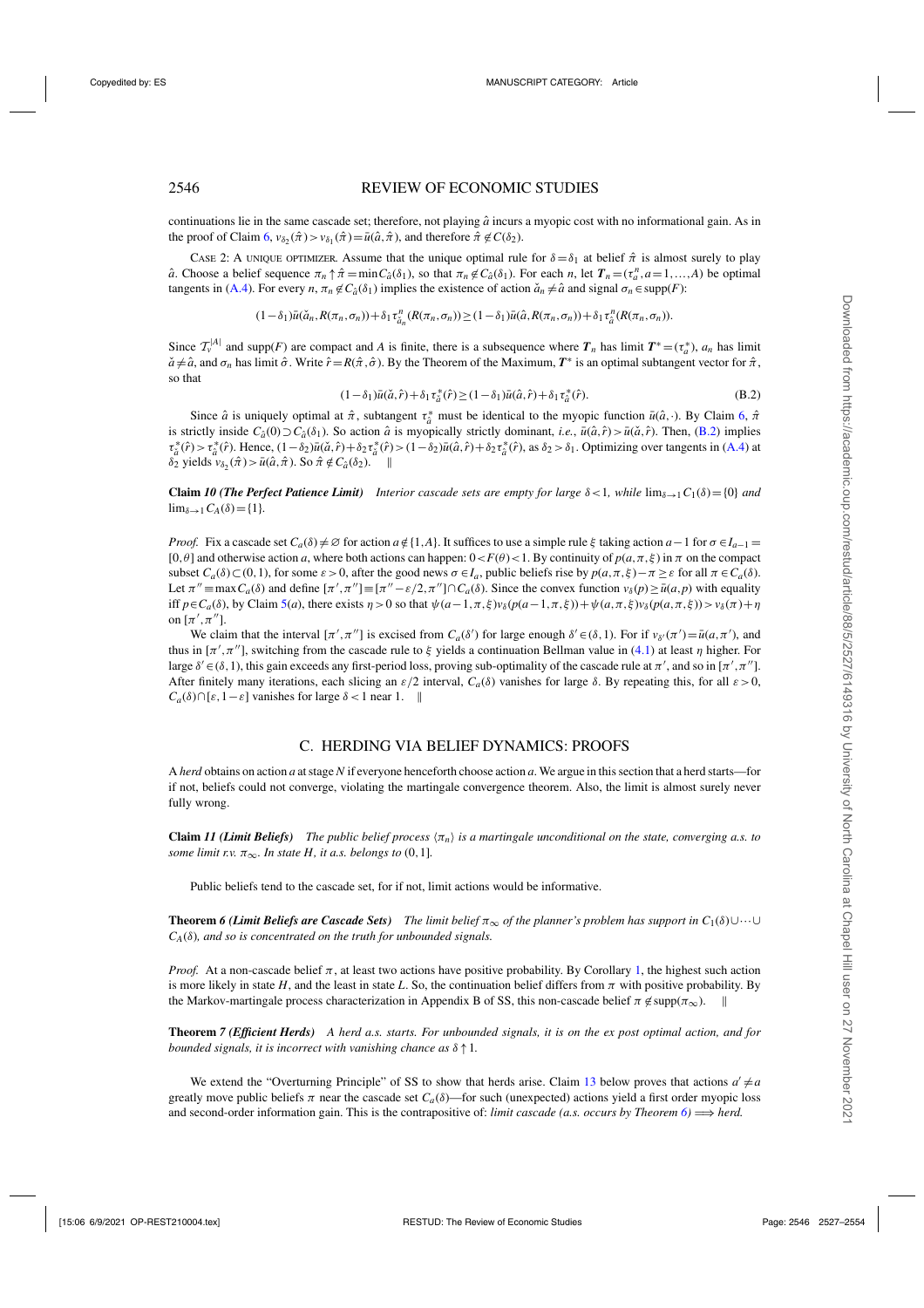<span id="page-20-0"></span>*Proof of Theorem* [7.](#page-19-0) Fix an optimal policy—a map  $\Upsilon$  from public beliefs to rules,  $\xi = \Upsilon(\pi)$ . Let  $\varepsilon > 0$  obey Claim 13. Define events  $\mathcal{B}_n^a = {\{\pi_n \text{ is } \varepsilon\text{-close to } C_a(\delta)\}, \mathcal{C}_n^a = {\{\psi(a, \pi_n, \Upsilon(\pi_n)) < 1 - \varepsilon\}}, \text{ and } \mathcal{D}_{n+1} = {\{\pi_{n+1} - \pi_n \mid \varepsilon \varepsilon\}}.$  Given  $\mathcal{B}_n^a \cap \mathcal{C}_n^a$ , Claim 13 (*ii*) yields  $P(D_{n+1}|\pi_n) \ge \varepsilon/A$ . Then  $\sum_{n=1}^{\infty} P(D_{n+1}|\pi_1,\ldots,\pi_n) = \infty$  given  $\mathcal{B}_n^a \cap \mathcal{C}_n^a$  infinitely often (i.o.). By the Conditional Second Borel–Cantelli Lemma,<sup>20</sup> a.s.  $\mathcal{D}_n$  obtains i.o. given  $\mathcal{B}_n^a \cap \mathcal{C}_n^a$  i.o. Since  $\langle \pi_n \rangle$  a.s. converges by Claim [11,](#page-19-0)  $\mathcal{D}_n$  i.o. or  $\mathcal{B}_n^a \cap \mathcal{C}_n^a$  i.o. have chance 0.

Let  $\mathcal{E}_a$  be the event that  $\langle \pi_n \rangle$  has a limit in  $C_a(\delta)$ , intersected with the probability-one event that  $\mathcal{B}_n^a \cap C_n^a$  occurs finitely often. By definitions of  $\mathcal{B}_n^a$  and  $\mathcal{D}_{n+1}$ , convergence to  $C_a(\delta)$  implies that eventually  $\mathcal{E}_a \subset \mathcal{B}_n^a \setminus \mathcal{D}_{n+1}$ . Since  $\mathcal{B}_n^a \cap \mathcal{C}_n^a$ occurs finitely often, eventually  $\mathcal{E}_a \subset \mathcal{B}_n^a \setminus (\mathcal{C}_n^a \cup \mathcal{D}_{n+1})$ . By Claim 13(*i*),  $\mathcal{B}_n^a \setminus \mathcal{C}_n^a$  implies that every  $a' \neq a$  leads to  $\mathcal{D}_{n+1}$ , so actions  $a' \neq a$  can occur only finitely often. So, action *a* is eventually taken on  $\mathcal{E}_a$ . By Claim [11](#page-19-0) and Theorem [6,](#page-19-0) event  $\bigcup^A$ .  $\mathcal{E}_a$  has chance one. So, a herd starts.  $\parallel$  $\bigcup_{a=1}^{A} E_a$  has chance one. So, a herd starts. ∥

**Claim** *12 (Bad Herds) The incorrect herd chance vanishes as* δ↑1*, for bounded signals.*

*Proof.* As  $((1 - \pi_n)/\pi_n)$  is a convergent, non-negative martingale in state *H*, by Fatou's Lemma,  $E[\lim_{n\to\infty}(1 - \pi_n)/\pi_n]$  $(1-\pi_0)/\pi_0$ . Let the boundary of *C*<sub>1</sub>(δ) have likelihood ratio *M* < ∞. Then,  $\lim_{n\to\infty}(1-\pi_n)/\pi_n > M$  with chance at most 1/*M*. Since *M* ↑∞ as δ↑1 by Proposition [2\(](#page-10-0)*b*), lim*n*→∞π*<sup>n</sup>* ∈*C*1(δ) with a vanishing chance as δ↑1.

We now argue that near cascade sets, some action boundedly moves the beliefs.

**Claim** 13 (A New Overturning Principle) For  $\delta \in [0,1)$ , let  $C_a(\delta) \neq \emptyset$  for action a. Then there exists  $\varepsilon > 0$  and an  $\varepsilon$ *neighbourhood*  $K \supset C_a(\delta)$ *, s.t.*  $\forall \pi \in K \cap (0,1)$ *, either:*  $(i)$   $\psi(a,\pi,\Upsilon(\pi)) \geq 1-\varepsilon$ , and  $|p(a',\pi,\Upsilon(\pi)) - \pi| > \varepsilon$  for all active actions  $a' \neq a$ ; or (*ii*)  $\psi(a,\pi,\Upsilon(\pi)) < 1 - \varepsilon$ *, and*  $\psi(a',\pi,\Upsilon(\pi)) \ge \varepsilon/A$  *and*  $|p(a',\pi,\Upsilon(\pi)) - \pi| > \varepsilon$  *at some a'*.

*Proof.* Choose  $\eta > 0$  so small that  $\psi(a', \pi, \Upsilon(\pi)) < 1 - \eta$  for any action  $a' \neq a$  and all  $\pi$  within  $\eta$  of action *a*'s cascade set  $C_a(\delta)$ . If such  $\eta$  does not exist, a.s. taking some action *a'* is optimal at some  $\tilde{\pi} \in C_a(\delta)$ , since the optimal rule correspondence is u.h.c. This is impossible: always taking *a'* incurs a strict myopic loss and no information gain.

Case 1: BOUNDED SIGNALS. By Claim  $5(b)$  $5(b)$ , for  $\pi$  close enough to 0 or 1, active learning optimally stops. So, we need only consider  $\pi$  in some closed subinterval  $I \subset (0,1)$ . As some signals are informative, minsupp( $F$ )≡ $\sigma_0 < 1/2 < \sigma_1$ maxsupp(*F*). Define  $S = \text{supp}(F) \setminus ((2\sigma_0 + 1)/4, (2\sigma_1 + 1)/4)$ . Let  $\eta_1 = \min_{\pi \in I, \sigma \in S} |R(\sigma, \pi) - \pi| > 0$ , and

$$
\eta_2\!=\!\min_{\pi\in I}\left\{\left|\frac{\pi F^H(\frac{1}{2})}{\pi F^H(\frac{1}{2})\!+\!(1\!-\!\pi)F^L(\frac{1}{2})}-\pi\right|,\left|\frac{\pi(1\!-\!F^H(\frac{1}{2}))}{\pi(1\!-\!F^H(\frac{1}{2}))+\!(1\!-\!\pi)(1\!-\!F^L(\frac{1}{2}))}-\pi\right|\right\}>0.
$$

Choose  $\varepsilon = \min{\{\eta, \eta_1, \eta_2, F^H((2\sigma_0+1)/4), 1-F^L((2\sigma_1+1)/4)\}}$ .

ITEM (I): When  $\psi(a, \pi, \Upsilon(\pi)) \ge 1 - \varepsilon$ , by Corollary [1,](#page-9-0) any *a'* ≠ *a* is only taken for  $\sigma \in S$ . Since *p*(*a'*,  $\pi$ ,  $\Upsilon(\pi)$ ) averages *R*( $\sigma$ , $\pi$ ) over  $\sigma$  to  $a'$ ,  $|p(a', \pi, \Upsilon(\pi)) - \pi| \ge \eta_1 \ge \varepsilon$ .

ITEM (II): Suppose  $\psi(a, \pi, \Upsilon(\pi)) < 1 - \varepsilon$ . Any  $a' \neq a$  likewise has  $\psi(a', \pi, \Upsilon(\pi)) < 1 - \eta \leq 1 - \varepsilon$ . Then there exists *a''* with  $\psi(a'', \pi, \Upsilon(\pi)) > \varepsilon/A$  which is not taken at  $\sigma = 1/2$ . Then  $|p(a'', \pi, \Upsilon(\pi)) - \pi| \geq \eta_2 \geq \varepsilon$ .

CASE 2: UNBOUNDED SIGNALS. By Lemma [1,](#page-8-0) *v* has absolute slope at most  $\kappa = \max(|u_H(1) - u_L(1)|, |u_H(A) - u_L(A))|$  <  $\infty$ . Since action 1 (A) is strictly optimal in state *L* (*H*), there exists  $\eta_3 \in (0,1)$  such that: for all  $a \neq 1$ ,  $(1-\delta)(\bar{u}(1,r) \bar{u}(a,r) > A\delta\kappa\eta_3$  when  $r \in [0,\eta_3]$ , and, for all  $a \neq A$ ,  $(1-\delta)(\bar{u}(A,r) - \bar{u}(a,r)) > A\delta\kappa\eta_3$  when  $r \in [1-\eta_3,\eta_3]$ . Let U denote the maximal possible myopic payoff difference among any pair of actions. Choose  $\varepsilon = \min{\{\eta, \eta_3/2, (A-1)\delta \kappa \eta_3 + 1, 2\delta \kappa \eta_4\}}$ 2(1−δ)*U*/*A*]}. WLOG, focus on action 1.

ITEM (I): Bayes rule gives  $p(1, \pi, \Upsilon(\pi)) \leq \pi/(1-\varepsilon) < \eta_3$ . Towards a contradiction, suppose active  $a \neq 1$  has  $|p(a,\pi,\Upsilon(\pi))-\pi| \leq \varepsilon$ , so  $p(a,\pi,\Upsilon(\pi)) < \eta_3$ . Now, the planner gains by merging actions *a* and 1, directing all these signals to 1. The continuation belief remains in [0,  $\eta_3$ ], so the future value loss is at most  $\psi(a, \pi, \Upsilon(\pi))\delta 2\kappa \eta_3$ . The myopic value gain is at least  $\psi(a,\pi,\Upsilon(\pi))(1-\delta)(\bar{u}(1,p(a,\pi,\Upsilon(\pi))))-\bar{u}(a,\pi,\Upsilon(\pi))))>\psi(a,\pi,\Upsilon(\pi))A\delta\kappa\eta_3$ . This contradiction to optimality of  $\Upsilon(\pi)$  proves the desired  $|p(a,\pi,\Upsilon(\pi))-\pi|>\varepsilon$ .

ITEM (II): Towards a contradiction, suppose all actions with  $ψ(a, π, Υ(π)) > ε/A$  have  $|p(a, π, Υ(π)) - π| ≤ ε$ . Then  $\hat{A} = \{a|p(a,\pi,\Upsilon(\pi)) < \eta_3\}$  has chance  $\psi(\hat{A},\pi,\Upsilon(\pi)) \geq 1-\varepsilon$ . The proof of item (i) shows that  $1 \notin \hat{A}$ . Now another gain is available: Take 1 where any action in *A* was taken, and take the arbitrary  $\tilde{a} \in A$  where 1 was taken. The future value loss from pooling  $\tilde{A}$  is at most  $\delta \kappa \eta_3$ , with chance  $\psi(\tilde{A}, \pi, \Upsilon(\pi))$  < 1. Since 1 replaces worse actions, there is a myopic gain of at least  $A\delta \kappa \eta_3$  with chance  $\psi(\tilde{A}, \pi, \Upsilon(\pi)) \geq 1 - \varepsilon$ . There is possibly a myopic loss of at most  $(1-\delta)U$  with chance  $\psi(1,\pi,\Upsilon(\pi)) \leq \varepsilon/A$ . This sums to an overall gain since  $(1-\varepsilon)A\delta\kappa\eta_3 - \varepsilon(1-\delta)U/A > \delta\kappa\eta_3$  by choice of  $\varepsilon$ .

20. This Lemma is Corollary 5.29 of [Breiman](#page-26-0) [\(1968](#page-26-0)): Let event A*<sup>n</sup>* be measurable w.r.t. (*Y*1,...,*Yn*) for a stochastic process  $Y_1, Y_2, \ldots$  Then, a.s.  $\{A_n \text{ infinitely often}\} = \{\sum_{n=1}^{\infty} P(A_{n+1}|Y_n, \ldots, Y_1) = \infty\}.$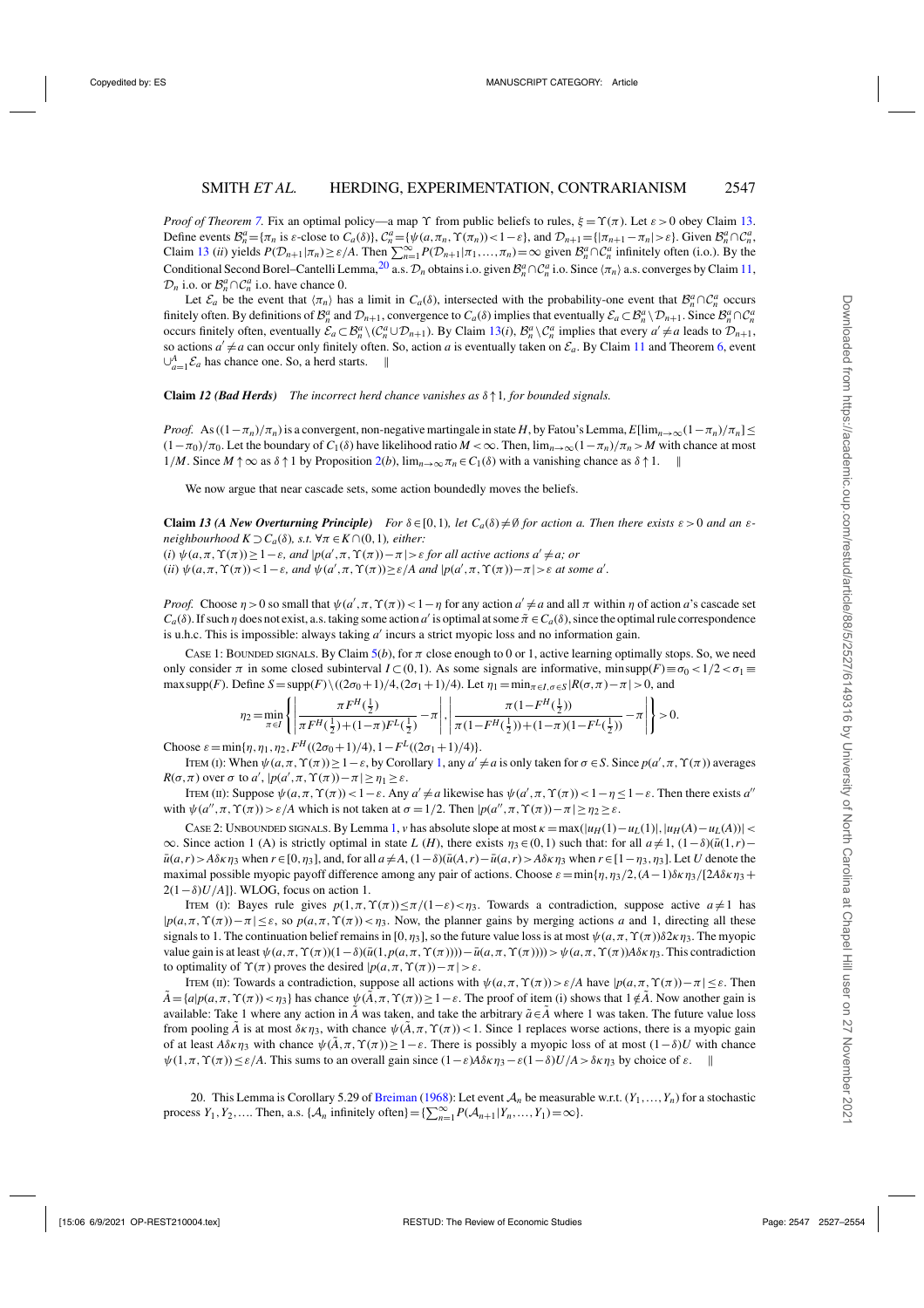# <span id="page-21-0"></span>2548 REVIEW OF ECONOMIC STUDIES

## D. IMPLEMENTATION PROOFS

PIVOT MECHANISM: PROOF OF PROPOSITION [3.](#page-11-0) In a cascade on  $a, t = 0$  solves [\(6.1\)](#page-11-0) and [\(6.2\)](#page-12-0), as selfishness is optimal  $(C_a(\delta) \subseteq C_a(0)).$ 

CASE  $1. \pi \notin C(\delta)$ , AND THAT NO ACTIVE ACTION HITS THE CASCADE SET. Consider any active action *a*. Since the next agent is not in a cascade set, we have  $F^L(\hat{\sigma}) > F^H(\hat{\sigma})$ . Then there exists unique transfers  $t(a, \hat{a})$  and  $t(a, -\hat{a})$  solving [\(6.2\)](#page-12-0), since the determinant is  $F^L(\hat{\sigma})(1 - F^H(\hat{\sigma})) - (1 - F^L(\hat{\sigma}))F^H(\hat{\sigma}) > 0$ . These transfers deliver the right incentive: The agent with posterior belief r expects to receive  $r[F^H(\hat{\sigma})t(a,\hat{a})+(1-F^H(\hat{\sigma}))t(a,-\hat{a})]+(1-r)[F^L(\hat{\sigma})t(a,\hat{a})+(1-F^L(\hat{\sigma}))t(a,-\hat{a})]=$  $r t_H(a|\pi) + (1-r)t_L(a|\pi)$  from action *a*. Then  $\bar{u}(a,r) + r t_H(a|\pi) + (1-r)t_L(a|\pi)$  is an affine transformation of the index  $w(a, \pi, r)$  in [\(4.3\)](#page-8-0), where the transformation depends on  $\pi$  and not *r*. All told, this solves [\(6.1\)](#page-11-0).

CASE 2.  $\pi \notin C(\delta)$ , AND A CONTINUATION IS IN A CASCADE. If action *a* sparks a cascade, equations [\(6.2\)](#page-12-0) might not be solvable, as  $F^L(\hat{\sigma}) = F^H(\hat{\sigma})$  (*i.e.* zero or one). But by Claim [7,](#page-18-0) at most one cascade set, say  $C_{a'}(\delta)$ , can possibly be hit by all actions. So inspired, we devise a non-pivot mechanism: choose a zero transfer for active actions leading to the cascade set  $C_{a'}(\delta)$ . For other active actions *a*, the transfer pays the difference between continuation values of *a* and *a'*. Since  $v_{\omega}(p(a', \pi, \xi)) = u_{\omega}(a')$ , transfers solve [\(6.2\)](#page-12-0), where  $t'_{\omega}(a|\pi) = [\delta/(1-\delta)](v_{\omega}(p(a, \pi, \xi)) - u_{\omega}(a'))$ . Also,  $\bar{u}(a,r) + r_H'(a|\pi) + (1-r)t_L'(a|\pi)$  is again an affine transformation of the index  $w(a,\pi,r)$  in [\(4.3\)](#page-8-0), independent of *r*.

We can easily deter agents from taking inactive actions with large negative transfers.  $\parallel$ 

MIMICRY WITH TWO ACTIONS: PROOF OF COROLLARY [3.](#page-12-0) Assume  $a=1$ , with  $p(1, \pi, \xi) \notin C(\delta)$ . Assume first the case where  $p(2, \pi, \xi) \notin C(\delta)$ . By [\(6.2\)](#page-12-0),

$$
t(1,1) - t(1,2) = \frac{t_L(1|\pi) - t_H(1|\pi)}{\psi(1,L,\xi) - \psi(1,H,\xi)}.
$$
\n(D.1)

Since the two actions are taken in the myopic order,  $\psi(1,L,\xi) > \psi(1,H,\xi)$ . Thus, the fraction has the sign of the numerator. The definition of *t* in [\(6.1\)](#page-11-0) and  $v_H(p) - v_L(p) = \tau(p, 1) - \tau(p, 0) = v'(p)$  imply  $t_L(1|\pi) - t_H(1|\pi) = \frac{\delta}{(1-\pi)^2}$ δ)](*v'*(π)−*v'*(*p*(1,π,ξ))). By the myopic action ordering, we have  $p(1,π,ξ) < π$ . By Claim [4,](#page-17-0) the value function is strictly convex and thus  $v'(\pi) - v'(p(1, \pi, \xi)) > 0$ . Thus  $t(1, 1) - t(1, 2) > 0$ . When  $p(2, \pi, \xi) \in C(\delta)$ , the logic is the same, substituting *t* in  $(D.1)$  by *t'*.  $\parallel$ 

#### E. POSTERIOR MONOTONICITY PROOFS

**Claim 14** *Given (PM), private signals have a continuous cdf, increasing on an interval.*

*Proof.* Assume a non-convex private signal support. Pick any  $\sigma_1 \in co(\text{supp}(F))\setminus \text{supp}(F)$ . Let  $\sigma_0$  be the upper bound of  $\supp(F) \cap [0, \sigma_1)$ , and  $\sigma_2$  the lower bound of  $\supp(F) \cap (\sigma_1, 1]$ . Pick payoffs with  $I_a = [\sigma_0, \sigma_2]$  the posterior belief interval for some action *a* (Corollary [1\)](#page-9-0). By [\(3.2\)](#page-7-0), the posterior map  $R(\pi, \sigma)$  is continuous and monotone, with  $R(1/2, \sigma) \equiv \sigma$ . Fix  $\pi$  near  $1/2$  but  $\pi < 1/2$ . Then, a positive probability  $\psi(a,\pi) > 0$  of private signals above  $\sigma_2$  map to a posterior in  $I_a$ . Since  $(\sigma_1, \sigma_2)$  is a missing interval in supp(*F*), no private signals below  $\sigma_2$  map to *a*, and  $\sigma_2 > \sigma_1$ , and  $R(\pi, \sigma)$  is continuous, the continuation public belief  $p(a, \pi)$  (an average of these private signals) exceeds  $\sigma_1$ . Similarly, for  $\pi'$  near  $1/2$  and  $\pi' > 1/2$ , the continuation public belief  $p(a, \pi')$  is below  $\sigma_1$ . This contradicts (PM).

Assume next, for a contradiction a positive mass of private signals at  $\sigma_1$ . As there are no perfectly revealing signals,  $\sigma_1 \in$ (0,1). Since some signals are informative,  $supp(F)$  is not a single-point. So  $supp(F)$  contains  $[\sigma_1, \sigma_1 + \eta]$  or  $[\sigma_1 - \eta, \sigma_1]$ , for some  $\eta > 0$ . In the first case,

$$
\hat{\sigma}_0 \equiv E[\sigma | \sigma \in [\sigma_1, \sigma_1 + \eta]] < E[\sigma | \sigma \in (\sigma_1, \sigma_1 + \eta]] \equiv \hat{\sigma}_2,
$$

since  $\sigma_1$  has positive probability. Assume payoffs so that action *b* has the posterior interval  $I_b = [\sigma_1, \sigma_1 + \eta]$ . Since  $\sigma_1$  maps to  $I_b$ , we have  $\psi(b,\pi) > 0$  if  $\pi < 1/2$  is near  $\frac{1}{2}$ , and  $\psi(b,\pi') > 0$  if  $\pi' > 1/2$  is near  $\frac{1}{2}$ . (In both cases, the posterior is near the private signal  $\sigma_1$ .) As the posterior  $R(\pi, \sigma)$  is continuous, the continuation public belief  $p(b, \pi)$  tends to a limit at least  $R(1/2,\hat{\sigma}_2)$ , as  $\pi$  approaches  $1/2$  from below, and at most  $R(1/2,\hat{\sigma}_0)$ , as  $\pi$  approaches  $1/2$  from above. Since  $\hat{\sigma}_0 < \hat{\sigma}_2$ , this contradicts (PM). If the support is  $[\sigma_1 - \eta, \sigma_1]$ , the posterior interval  $[\sigma_1 - \eta, \sigma_1]$  likewise provides a non-monotonicity at prior  $1/2$ .  $\parallel$ 

PROOF OF PROPOSITION [4.](#page-13-0) The private signal density induces a density  $g(r|\pi)$  on posterior beliefs  $r = R(\pi, \sigma)$  on state *H*. As in Section [7,](#page-12-0) write the signal  $\sigma = S(\ell) = e^{\ell}/(1+e^{\ell})$  in terms of the log likelihood ratio  $\ell = \Lambda(\sigma) = \log(\sigma/(1-\sigma))$ . with state- $\omega$  contingent density  $\phi^{\omega}(\ell) \equiv f^{\omega}(S(\ell))S'(\ell)$ . Denote by  $\phi(\ell|\pi) = \pi \phi^H(\ell) + (1-\pi)\phi^L(\ell)$  the unconditional density for the log-likelihood ratio  $\ell$  of the private signal when the public belief is  $\pi$ .

By Bayes rule, the posterior log-likelihood ratio is  $\rho = \Lambda(r) = \ell + \Lambda(\pi)$ , and thus has density  $\phi(\rho - \Lambda(\pi))\pi$ . By changing variable from  $r$  to  $\rho$ , the continuation public belief in [§4](#page-8-0) is

$$
p(a,\pi) = \frac{\int_{I_a} rg(r|\pi)dr}{\int_{I_a} g(r|\pi)dr} = \frac{\int_{\Lambda(I_a)} S(\rho)\phi(\rho - \Lambda(\pi)|\pi)d\rho}{\int_{\Lambda(I_a)} \phi(\rho - \Lambda(\pi)|\pi)d\rho},
$$
(E.1)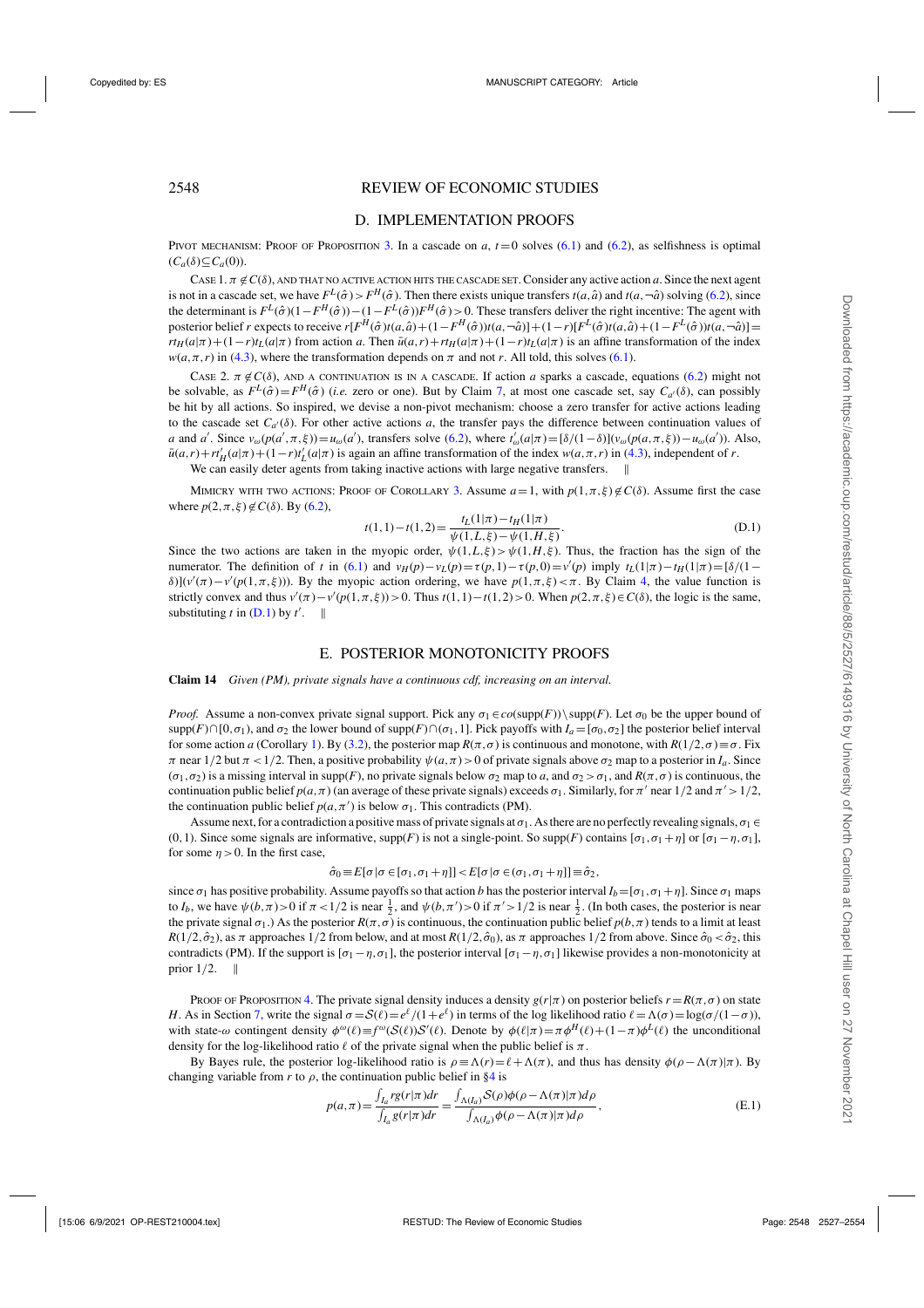writing  $p(a,\pi)$  for  $p(a,\pi,\xi)$ . As  $S' > 0$ , (PM) ensues if  $\phi$  is *log-supermodular* (LSPM).

**Step** *1* **(An Equivalence)** The density  $\phi^L$  is strictly logconcave iff  $\phi(\rho - \Lambda(\pi)|\pi)$  is strictly log-supermodular in ( $\rho, \pi$ ) *wherever*  $\rho - \Lambda(\pi)$  *is in the support* supp( $\phi$ ).

*Proof.* Since  $\phi^H(\ell) = e^{\ell} \phi^L(\ell)$  (see [§7\)](#page-12-0), we have  $\phi(\rho - \Lambda(\pi)|\pi) = (1 - \pi)(1 + e^{\rho})\phi^L(\rho - \Lambda(\pi))$ , since  $\pi e^{-\Lambda(\pi)} \equiv 1 - \pi$ . Strict LSPM of  $\phi$  is equivalent to strict LSPM of  $\phi^L(\rho - \Lambda(\pi))$ . As  $\Lambda$  is strictly increasing, this holds iff  $\phi^L$  is strictly log-concave, as [Karlin](#page-27-0) [\(1968\)](#page-27-0) shows. ||

**Step** 2 (Necessity)  $\phi(\rho - \Lambda(\pi)|\pi)$  *strictly LSPM in*  $(\rho, \pi)$  *if*  $\rho - \Lambda(\pi) \in \text{supp}(\phi) \Rightarrow (PM)$ .

*Proof.* Fix  $\pi' > \pi$  and an active action *a* (so  $\psi(a,\pi), \psi(a,\pi') > 0$ ). Activity implies that  $\Lambda(I_a) - \Lambda(\pi)$  and  $\Lambda(I_a) - \Lambda(\pi')$ overlap supp( $\phi$ ). Next, if  $\rho' > \rho$ , and  $\rho' - \Lambda(\pi) > \rho - \Lambda(\pi')$  are in the convex supp( $\phi$ ), then so are  $\rho - \Lambda(\pi)$  and  $\rho' - \Lambda(\pi')$ , as  $\Lambda$  increases. As  $\phi(\rho - \Lambda(\pi)|\pi)$  is strictly LSPM in  $(\rho, \pi)$ ,  $\phi(\rho - \Lambda(\pi)|\pi)\phi(\rho' - \Lambda(\pi')|\pi') > \phi(\rho' - \Lambda(\pi)|\pi)\phi(\rho - \Lambda(\pi)|\pi)$  $\Lambda(\pi')|\pi'$ , lest the left side vanishes. So [\(E.1\)](#page-21-0) strictly increases in  $\pi$ , by [Karlin and Rubin](#page-27-0) [\(1956\)](#page-27-0).  $\parallel$ 

**Step 3 (Sufficiency)** Suppose  $\phi(\rho - \Lambda(\pi)|\pi)$  *is positive and continuous in*  $\rho$  *on its support, for every*  $\pi$ *. If (PM) holds, then*  $\phi(\rho - \Lambda(\pi)|\pi)$  *is strictly LSPM when*  $\rho - \Lambda(\pi) \in \text{supp}(\phi)$ *.* 

*Proof.* If LSPM fails, there is  $\pi_2 > \pi_1$  and  $\rho_2 > \rho_1$  with  $\rho_1 - \Lambda(\pi_1)$  and  $\rho_2 - \Lambda(\pi_2)$  in supp( $\phi$ ) and ( $\diamondsuit$ ):  $\phi(\rho_1 - \Lambda(\pi_1))$  $(\Lambda(\pi_1)|\pi_1)\phi(\rho_2-\Lambda(\pi_2)|\pi_2) < \phi(\rho_2-\Lambda(\pi_1)|\pi_1)\phi(\rho_1-\Lambda(\pi_2)|\pi_2)$ . Define

$$
H(x) = [\log \phi(\rho_1 - \Lambda(\pi_2)|\pi_2) - \log \phi(\rho_1 - \Lambda(\pi_1)|\pi_1)] - [\log \phi(x - \Lambda(\pi_2)|\pi_2) - \log \phi(x - \Lambda(\pi_1)|\pi_1)].
$$

Then, *H* is continuous on  $[\rho_1, \rho_2]$ , with  $H(\rho_1)=0 < H(\rho_2)$  by ( $\diamondsuit$ ). Let  $x_2=\max\{x \in [\rho_1, \rho_2]: H(x)=\frac{1}{2}H(\rho_2)\}$ , where  $\rho_1 <$  $x_2 < \rho_2$ . By definition of  $x_2$ , if  $x \in (x_2, \rho_2)$ , then  $H(x) > H(x_2)$ , and so (by rewriting)  $\phi(x - \Lambda(\pi_2)|\pi_2)/\phi(x_2 - \Lambda(\pi_2)|\pi_2) <$  $\phi(x-\Lambda(\pi_1)|\pi_1)/\phi(x_2-\Lambda(\pi_1)|\pi_1)$ . Integrating this over  $x \in (x_2,\rho_2)$ , and using continuity near *x*<sub>2</sub>, there exists  $\varepsilon \in (0,x_2-\Lambda(\pi_1)|\pi_1)$ .  $\rho_1$ ) such that

$$
\frac{\int_{x_2}^{\rho_2} \phi(x - \Lambda(\pi_2)|\pi_2) dx}{\int_{x_2-\varepsilon}^{x_2} \phi(x - \Lambda(\pi_2)|\pi_2) dx} < \frac{\int_{x_2}^{\rho_2} \phi(x - \Lambda(\pi_1)|\pi_1) dx}{\int_{x_2-\varepsilon}^{x_2} \phi(x - \Lambda(\pi_1)|\pi_1) dx}.\tag{E.2}
$$

Define the cdf  $G^i$  on  $[x_2 - \varepsilon, \rho_2]$  by  $G^i(x) = \int_{x_2 - \varepsilon}^x \phi(t - \Lambda(\pi_i)|\pi_i)dt / \int_{x_2 - \varepsilon}^{\rho_2} \phi(t - \Lambda(\pi_i)|\pi_i)dt$ . Since  $G^1(x_2 - \varepsilon) = G^2(x_2 - \varepsilon)$  $\varepsilon$ )=0 and  $G^1(\rho_2) = G^2(\rho_2) = 1$ , let  $\underline{x} = \max\{x \in [x_2 - \varepsilon, x_2] : G^1(x) = G^2(x)\}$  and  $\overline{x} = \min\{x \in [x_2, \rho_2] : G^1(x) = G^2(x)\}$ . Then *G*<sup>1</sup> strictly stochastically dominates *G*<sup>2</sup> on [*x*,*x*̄], by (E.2). If action *a* is taken for  $\rho \in [x, \bar{x}]$ , we contradict (PM):

$$
p(a,\pi_2) = \frac{\int_{\underline{x}}^{\overline{x}} \mathcal{S}(\rho_1) \phi(\rho_1 - \Lambda(\pi_2) | \pi_2) d\rho_1}{\int_{\underline{x}}^{\overline{x}} \phi(\rho_1 - \Lambda(\pi_2) | \pi_2) d\rho_1} < \frac{\int_{\underline{x}}^{\overline{x}} \mathcal{S}(\rho_1) \phi(\rho_1 - \Lambda(\pi_1) | \pi_1) d\rho_1}{\int_{\underline{x}}^{\overline{x}} \phi(\rho_1 - \Lambda(\pi_1) | \pi_1) d\rho_1} = p(a,\pi_1).
$$

Next assume strict LSPM fails. So equality holds in ( $\diamond$ ) for some  $\pi_2 > \pi_1$  and  $\rho_2 > \rho_1$ , so that  $\phi(\rho_1 - \Lambda(\pi_1)|\pi_1)\phi(\rho_2 - \Lambda(\pi_1)|\pi_1)$  $(\Lambda(\pi_2)|\pi_2) = \phi(\rho_2 - \Lambda(\pi_1)|\pi_1)\phi(\rho_1 - \Lambda(\pi_2)|\pi_2)$ . Now,  $H(x) \neq 0$  on [ $\rho_1, \rho_2$ ], for otherwise  $p(a, \pi_2) = p(a, \pi_1)$  when *a* is taken on [*x*,*x*̄], a contradiction to (PM). So, we must either have  $H(x') < 0$  or  $H(x') > 0$  for some  $x' \in (\rho_1, \rho_2)$ . This respectively contradicts (the just proved) LSPM on  $\{x', \rho_2\} \times \{\pi_1, \pi_2\}$  or  $\{\rho_1, x'\} \times \{\pi_1, \pi_2\}$ .

**Step 4** *If (PM) holds, then*  $\phi(\rho - \Lambda(\pi)|\pi)$  *is strictly LSPM when*  $\rho - \Lambda(\pi) \in \text{supp}(\phi)$ *.* 

*Proof.* Assuming (PM), we extend Step 3. Let (*Xm*) be a sequence of mean-0 normal r.v.s with vanishing variance, and independent of  $\rho$ ,  $\theta$ . Let  $\rho_m$  denote the posterior belief for someone who observes  $\rho + X_m$ , and let  $\phi_m(\rho_m|\pi)$  denote its conditional density. Since the density  $\Upsilon_m$  of  $X_m$  is log-concave, the pair ( $\rho$ , $\rho_m$ ) satisfies the MLRP. In particular, for any given  $X_m$ , posterior  $\rho_m$  is a continuous, increasing function of  $\rho$ .

We show that the distribution of  $\rho_m$  inherits property (PM) for all *m*. Let thus any interval *J* be given. For any realization  $X_m$ , let  $J_m(X_m)$  denote the interval such that  $\rho_m \in J$  iff  $\rho \in J_m(X_m)$ . The posterior belief given  $\{\rho_m \in J\}$  is  $\int_{-\infty}^{\infty} p(J_m(x), \pi) \Upsilon_m(x) dx$ . By (PM), for every *x*,  $p(J_m(x), \pi)$  is weakly increasing in  $\pi$ , and strictly so wherever  $J_m(x)$ intersects the support of  $\rho$ . The integral thus inherits (PM), as desired.

Since  $X_m$  and thus  $\rho_m$  have distributions that satisfy the auxiliary assumptions of Step 3, we can conclude that  $\phi_m(\rho_m-\Lambda(\pi)|\pi)$  is strictly LSPM. Step 1 implies that  $\phi_m$  is strictly logconcave. As *m* tends to infinity, the variance of *X<sub>m</sub>* vanishes, and in the limit  $\phi$  is log-concave. If  $\phi$  is log-linear on any interval,  $\pi$  and *J* can be chosen so  $p(J,\pi)$  is locally constant in  $\pi$ , in contradiction to (PM).  $\parallel$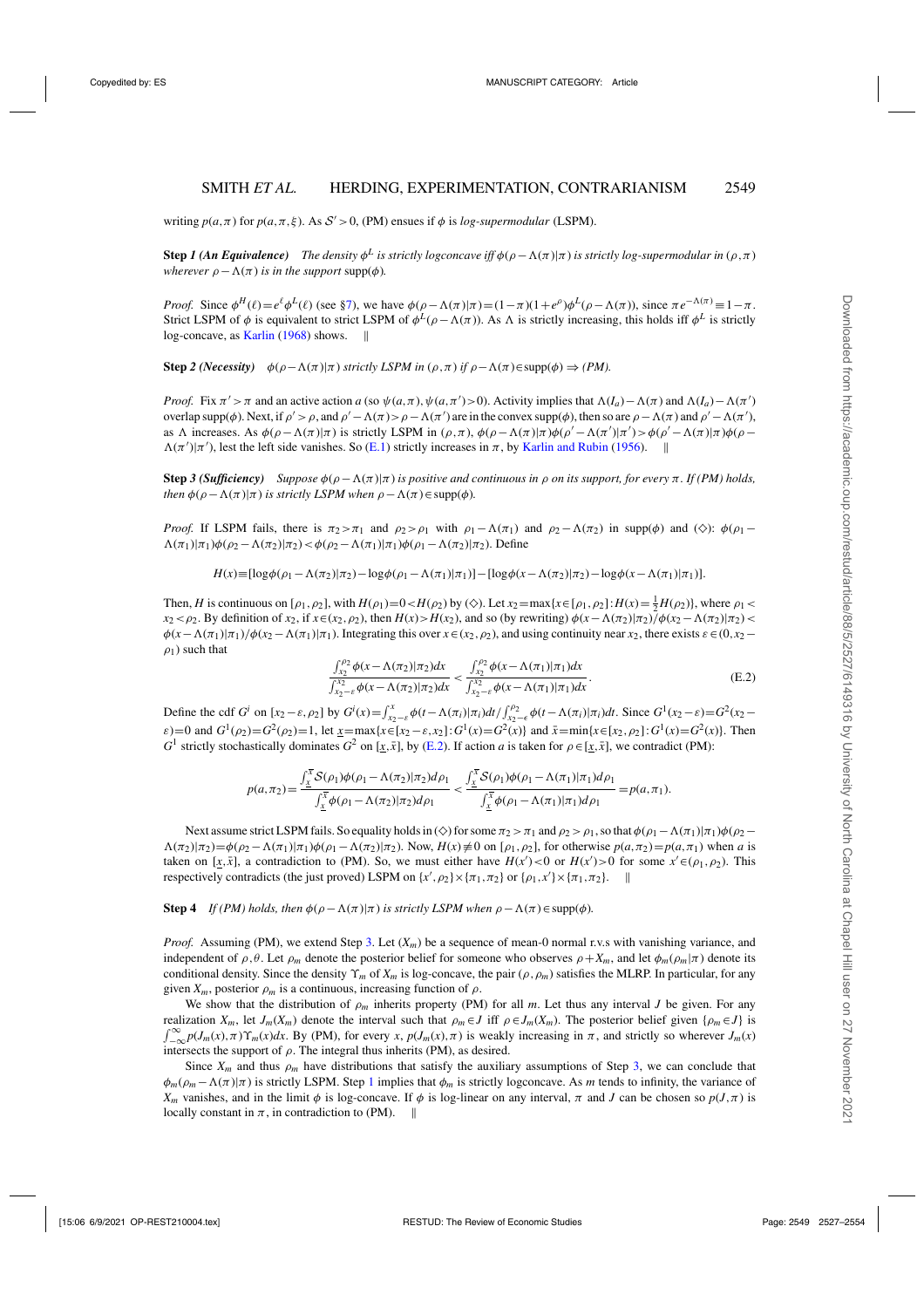## <span id="page-23-0"></span>2550 REVIEW OF ECONOMIC STUDIES

#### F. CONTRARIANISM PROOFS

**Lemma 2 (Tangents to a Convex Function)** Assume consecutive tangents  $\tau_i < \tau_{ii} < \tau_{iii}$  to a value function v at  $z_i < z_{ii} <$  $z_{iii}$ . Then  $\tau_{ii}(z_i) \ge \tau_{iii}(z_i)$  (respectively,  $\tau_i(z_{iii}) \le \tau_{ii}(z_{iii})$ ), with strict inequality unless v is affine on  $[z_{ii}, z_{iii}]$  (respectively, *on* [*zi*,*zii*])*.*

*Proof.* When *v* is affine on [*z<sub>i</sub>*,*z<sub>ii</sub>*], subtangents  $\tau_i$  and  $\tau_{ii}$  can coincide, with  $\tau_i(z_{iii}) = \tau_{ii}(z_{iii})$ . Otherwise,  $\tau_{ii}$  is steeper than  $\tau_i$ . Thus,  $\tau_{ii}(z_{iii}) - \tau_{ii}(z_{ii}) > \tau_i(z_{iii}) - \tau_i(z_{ii})$ , whence  $\tau_{ii}(z_{iii}) - \tau_i(z_{iii}) > \tau_{ii}(z_{ii}) - \tau_i(z_{ii})$ . Since v is convex, the subtangent  $\tau_i$ lies below *v* at  $z_{ii}$ , so that  $\tau_{ii}(z_{ii})=v(z_{ii})\geq \tau_i(z_{ii})$ . So  $\tau_{ii}(z_{iii})>\tau_i(z_{iii})$ . The  $z_i$  analysis is similar.

By assumption, at public beliefs  $\pi < \pi'$ , there exist optima with the same action order. The optimal rules at  $\pi$  and  $\pi'$  therefore also solve the Bellman problem [\(4.1\)](#page-8-0) with [\(4.2\)](#page-8-0) when we restrict the choice set to this action order. In this restricted problem, we explore the comparative statics properties of the constrained Bellman equation for any belief outside the cascade set  $C(\delta)$ . Define the constrained *Bellman function* as the right side of [\(4.2\)](#page-8-0):

$$
B(\theta|\pi) = \sum_{a=1}^{A} \psi(a,\pi,\theta)[(1-\delta)\bar{u}(a,p(a,\pi,\theta)) + \delta v(p(a,\pi,\theta))].
$$
 (F.1)

Solutions to the constrained problem max $_{\theta \in \Theta(\pi)} B(\theta | \pi)$  define an optimizer set  $\Theta^*(\pi)$ . To prove Proposition [5,](#page-14-0) it suffices that  $\Theta^*(\pi)$  increase in the strong set order.

#### F.1. *Proof of Proposition [5](#page-14-0) with two actions*

We wish to apply a clever comparative statics result in [Quah and Strulovici](#page-27-0) [\(2009](#page-27-0)). Their Theorem 1 delivers our conclusion provided  $B(\cdot|\pi')$  exceeds  $B(\cdot|\pi)$  in their interval dominance order. A sufficient condition for this order is their Proposition 2, that there exist an increasing and strictly positive function  $\alpha(\theta)$  with  $B_{\theta}(\theta|\pi') \ge \alpha(\theta)B_{\theta}(\theta|\pi)$ . Inspired by [\(4.3\)](#page-8-0) and (F.1), we derive an expression for  $B_{\theta}(\theta|\pi)$  in terms of the welfare index.

**Lemma** *3 (FOC) The Bellman function B is differentiable almost everywhere with derivative*

$$
B_{\theta}(\theta|\pi) = g(\theta,\pi)(w(1,\pi,\theta) - w(2,\pi,\theta)).
$$
\n(F.2)  
\nAlso, B is absolutely continuous, with  $B(\theta'|\pi) - B(\theta|\pi) = \int_{\theta}^{\theta'} B_{\theta}(\tilde{\theta}|\pi) d\tilde{\theta}$  for  $\theta, \theta' \in \Theta(\pi)$ .

*Proof.* From (F.1), the Bellman function is a.e. differentiable in  $\theta$ . For by assumption (LC),  $p(a, \pi, \theta)$  is strictly monotone and differentiable, and the convex function *v* is differentiable a.e. Since  $\bar{u}$  and  $\tau_a$  are affine functions, and since  $p(a, \pi, \xi)$  $\int_{\xi^{-1}(a)} r(\pi, \sigma) dF^{\pi}$  $\int_{\xi^{-1}(a)} r(\pi, \sigma) dF^{\pi}$  $\int_{\xi^{-1}(a)} r(\pi, \sigma) dF^{\pi}$ , we can use Proposition 1 to rewrite [\(4.2\)](#page-8-0) as follows, proving Lemma 3:

$$
B(\theta|\pi) = \int_0^{\theta} w(1,\pi,r)g(r|\pi)dr + \int_{\theta}^1 w(2,\pi,r)g(r|\pi)dr.
$$
 (F.3)

 $\parallel$ 

Returning to the proof of Proposition [5,](#page-14-0) suppose that the thresholds  $\theta \in \Theta^*(\pi)$  and  $\theta' \in \Theta^*(\pi')$  are inversely ordered as  $θ' < θ$ —otherwise, we're done. Since  $r(σ, π)$  increases in π, the open interval  $Θ(π)$  rises in π. So  $[θ', θ] ⊂ Θ(π) ∩ Θ(π')$ . We first argue that the index difference  $\Delta(\hat{\theta}, \pi) \equiv w(1, \pi, \hat{\theta}) - w(2, \pi, \hat{\theta})$  in (F.2) weakly increases in the public belief  $\pi$ , when  $\tilde{\theta} \in [\theta', \theta]$ . By Proposition [4,](#page-13-0) continuation beliefs rise in public beliefs:  $p(a, \pi', \tilde{\theta}) > p(a, \pi, \tilde{\theta})$  for  $a = 1, 2$ . Using definition [\(4.3\)](#page-8-0), Lemma 2 yields the desired,

$$
\Delta(\tilde{\theta}, \pi') - \Delta(\tilde{\theta}, \pi) = \delta\{[\tau_1'(\tilde{\theta}) - \tau_1(\tilde{\theta})] + [\tau_2(\tilde{\theta}) - \tau_2'(\tilde{\theta})]\} \ge 0.
$$
 (F.4)

Next,  $\alpha(\tilde{\theta}) = g(\tilde{\theta}|\pi')/g(\tilde{\theta}|\pi)$  is a positive and non-decreasing function over  $[\theta', \theta]$ , since *g* is log-supermodular, by Lemma [4.](#page-13-0) Then Lemma 3 and inequality (F.4) imply:

$$
B_{\theta}(\tilde{\theta}|\pi') = g(\tilde{\theta}|\pi')\Delta(\tilde{\theta},\pi') \ge g(\tilde{\theta}|\pi')\Delta(\tilde{\theta},\pi) = \alpha(\tilde{\theta})B_{\theta}(\tilde{\theta}|\pi),
$$
(F.5)

This implies that *B* obeys the interval dominance order, by Proposition 2 in Quah and Strulovici (2009). By their Theorem 1,  $\Theta(\pi)$  rises in the strong set order—contrarianism.

Consider the stronger claim in Proposition [5](#page-14-0) that the optimizer set *strictly rises*. Suppose first that thresholds  $\theta \ge \theta'$ are respectively optimal at public beliefs  $\pi < \pi'$ . By the already proven strong set order,  $\theta \in \Theta^*(\pi')$ . By Proposition [1,](#page-8-0)  $w(1,\pi,\theta) - w(2,\pi,\theta) = w(1,\pi',\theta) - w(2,\pi',\theta) = w(1,\pi',\theta') - w(2,\pi',\theta') = 0$ . The first difference vanishes since  $\theta$  is optimal at π, the second since  $θ$  is optimal at π', and the third since  $θ'$  is optimal at π'. If  $θ > θ'$ , we contradict the fact that  $w(2, \pi', r) - w(1, \pi', r)$  increases in *r*, as follows from [\(4.3\)](#page-8-0). For the natural action order implies that  $\bar{u}(2, r) - \bar{u}(1, r)$ is strictly increasing, and convexity of *v* implies that its tangent difference  $\tau'_2(r) - \tau'_1(r)$  is monotone.

Consider the other possibility with  $\theta = \theta'$ . Now  $\pi < \pi'$  implies  $p(a,\pi,\theta) < p(a,\pi',\theta)$ , and at least one of  $p(1, \pi', \theta), p(2, \pi, \theta)$  is outside the cascade set, by Claim [7.](#page-18-0) Lemma 2 gives the contradiction  $w(1, \pi, \theta) - w(2, \pi, \theta) >$  $w(1, \pi', \theta) - w(2, \pi', \theta)$ . The inequality is strict because *v* is strictly convex outside the cascade set, by Claim [4.](#page-17-0)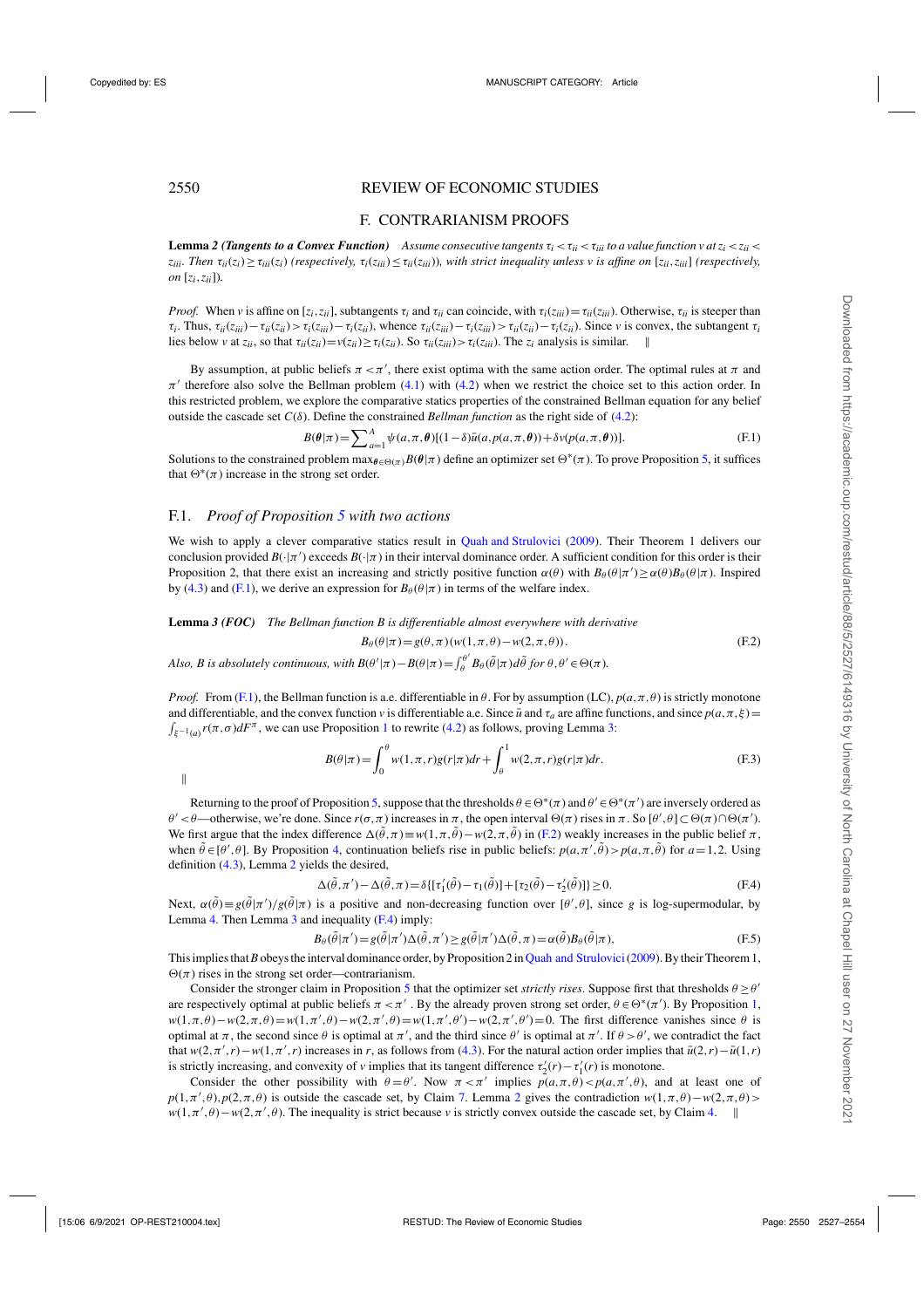#### <span id="page-24-0"></span>F.2. *Proof of Proposition [5](#page-14-0) for multiple actions*

Recall from the proof of Claim [7](#page-18-0) that  $\text{supp}(F) = [\sigma, \bar{\sigma}]$ .

**Claim 15** *Let*  $\theta \in \Theta(\pi)$  *obey*  $\theta_0 = r(\sigma, \pi)$  *and*  $\theta_A = r(\bar{\sigma}, \pi)$ *. Assume*  $\theta_a = \cdots = \theta_{a+j} = x$  *for some*  $a \ge 1$  *and*  $j \ge 0$  *with*  $a+j\leq A-1$ , and  $\theta_{a-1} < x < \theta_{a+j+1}$ . Then the Bellman function B in (F.7) is absolutely continuous in x, and its derivative *in x almost everywhere equals:*

$$
B_x(\theta|\pi) \equiv g(x|\pi) (w(a,\pi,x) - w(a+j+1,\pi,x)).
$$
 (F.6)

 $A$ lso, for all  $\pi'' > \pi'$ , there exists a positive and increasing function  $\alpha(x)$  such that the Bellman function  $B(\theta|\pi)$  a.e. obeys  $B_x(\theta | \pi'') \ge \alpha(x)B_x(\theta | \pi')$  when  $\theta \in \Theta(\pi') \cap \Theta(\pi'')$ .

The proof of this many action generalization follows closely on Lemma [3,](#page-23-0) since we take action *a* for  $r \in [\theta_{a-1}, x]$ , and action  $a+j+1$  for  $r \in [x, \theta_{a+j+1}]$ . So the derivative of the Bellman function *B* in *x* is similar to [\(F.2\)](#page-23-0) which had payoffs and tangents for actions  $a=1$  and  $a+j+1=2$ . Thus, (F.6) follows. The inequality follows similarly from [\(F.5\)](#page-23-0).

For contrarianism, we must show that  $\Theta^*(\pi')$  exceeds  $\Theta^*(\pi)$  in the strong set order.<sup>21</sup>

#### **Claim 16** *The threshold space*  $\Theta(\pi)$  *is a lattice, and B is supermodular for*  $\theta \in \Theta(\pi)$ *.*

*Proof.* Assume  $\theta$ ,  $\theta' \in \Theta(\pi)$ . Then  $\theta \wedge \theta' \in \Theta(\pi)$  since  $(\theta \wedge \theta')_a = \theta_a \wedge \theta'_a \leq \theta_{a+1} \wedge \theta'_{a+1} = (\theta \wedge \theta')_{a+1}$  for every *a*. Similarly,  $\theta \lor \theta' \in \Theta(\pi)$ . Next, to show that *B* is supermodular in  $\theta$ , let  $\theta'_a > \theta_a$ . If  $\theta_{-a}$  increases, both continuation beliefs  $p(a, \pi, \theta)$ and  $p(a+1, \pi, \theta)$  increase. Since  $p(a, \pi, \theta) < \theta_a < p(a+1, \pi, \theta)$ , Lemma [2](#page-23-0) implies that  $w(a, \pi, \theta_a)$  increases while  $w(a+1, \pi, \theta)$ 1,π, $θ_a$ ) decreases. So the difference  $w(a, π, θ_a) - w(a + 1, π, θ_a)$  increases in  $θ_{-a}$ . Then by (F.6), the Bellman difference  $B(\theta'_a, \theta_{-a}) - B(\theta_a, \theta_{-a})$  increases in  $\theta_{-a}$ . Supermodularity can now be decomposed into a summation of differences of this form.  $\parallel$ 

Fixing the action ordering, the Bellman function  $(4.2)$  for a convex continuation value  $\nu$  is:

$$
B(\theta|\pi) = \sum_{a=1}^{A} \psi(a,\pi,\theta)[(1-\delta)\bar{u}(a,p(a,\pi,\theta)) + \delta v(p(a,\pi,\theta)).
$$
 (F.7)

We now prove Proposition [5](#page-14-0) for finitely many actions. Pick beliefs  $\pi < \pi'$  and assume that  $\theta \in \Theta^*(\pi)$  and  $\theta' \in \Theta^*(\pi')$ . If  $\theta \leq \theta'$ , we are done. Assume next that they are inversely ordered  $\theta' < \theta$ . We verify  $\theta \in \Theta^*(\pi')$  and  $\theta' \in \Theta^*(\pi)$ . First, both [ $θ_1$ , $θ_{A-1}$ ] and  $[θ'_1, θ'_{A-1}]$  are subsets of  $Θ(π) ∩Θ(π')$ , since  $[θ_1, θ_{A-1}] ⊂Θ(π)$  and  $[θ'_1, θ'_{A-1}] ⊂Θ(π')$  and  $[θ_1, θ_{A-1}]$  lies above  $[\theta'_1, \theta'_{A-1}]$  in the strong set order, and yet  $\Theta(\pi)$  lies below  $\Theta(\pi')$  in the strong set order. Second, let *X* be the set of all cut-off rules with cut-off points in  $\Theta(\pi) \cap \Theta(\pi')$ . By [Tian](#page-27-0) [\(2014](#page-27-0)),  $B(\cdot | \pi')$  dominates  $B(\cdot | \pi)$  in the interval dominance order over *X* since, by Claim 15, the condition for Proposition 2 in [Tian](#page-27-0) [\(2014](#page-27-0)) is satisfied.

Finally, suppose that *θ* and *θ'* are not ordered. We now need a stronger proof ingredient—specifically, we exploit the supermodularity of *B* (Claim 16). Our result follows if:

$$
B(\theta|\pi) - B(\theta \wedge \theta'|\pi) \ge 0 \quad (>0) \Longrightarrow B(\theta \vee \theta'|\pi') - B(\theta'|\pi') \ge 0 \quad (>0).
$$
 (F.8)

Let's see why this suffices. Since  $\theta$  is optimal at  $\pi$ , the left side is non-negative, and thus  $\theta \vee \theta'$  is optimal at  $\pi'$  by the weak inequality in (F.8). Conversely, if  $\theta \wedge \theta'$  is not optimal at  $\pi$ , then  $\theta'$  is not optimal at  $\pi'$ , by the strict inequality in (F.8).

We split the proof of (F.8) into two parts, since the choice domain  $\Theta(\cdot)$  depends on the public belief. Let  $(\theta_a, ..., \theta_{A-1})$ be the components of  $\theta$  inside  $\Theta(\pi')$ , for some  $a < A$ . Choose  $z \in \Theta(\pi')$  with  $z < \min{\{\theta_a, \theta'_1\}}$ . Let  $\hat{\theta} = (z, ..., z, \theta_a, ..., \theta_{A-1})$ , where the first *a* − 1 components are *z*. Then  $\hat{\theta} \in \Theta(\pi) \cap \Theta(\pi')$ , since  $\theta_{a-1} < z$  follows from  $\theta_{a-1} \notin \Theta(\pi')$ .

By supermodularity of  $B(\cdot | \pi')$ , and because  $\hat{\theta} \vee \theta' = \theta \vee \theta'$ , we have:

$$
B(\hat{\theta}|\pi') - B(\hat{\theta} \wedge \theta'|\pi') \geq (0) \Longrightarrow B(\theta \vee \theta'|\pi') - B(\theta'|\pi') \geq (0).
$$
 (F.9)

Then (F.8) follows if we also argue:

$$
B(\theta|\pi) - B(\theta \wedge \theta'|\pi) \ge (0) \Longrightarrow B(\hat{\theta}|\pi') - B(\hat{\theta} \wedge \theta'|\pi') \ge (0).
$$
 (F.10)

We now prove (F.10). First, for all  $\theta'' \in [\hat{\theta} \wedge \theta', \hat{\theta}]$ , we have  $\hat{\theta} = \theta \vee \theta''$  and so:

$$
B(\hat{\theta}|\pi) - B(\theta''|\pi) \ge B(\theta|\pi) - B(\theta \wedge \theta''|\pi) \ge 0,
$$
\n(F.11)

by supermodularity of  $B(\cdot|\pi)$  and optimality of  $\theta$  at  $\pi$ , respectively. When  $\theta'' = \hat{\theta} \wedge \theta'$  in (F.11), we have  $B(\hat{\theta}|\pi) - B(\hat{\theta} \wedge \theta')$  $\theta'|\pi\rangle \ge B(\theta|\pi) - B(\theta \wedge \theta'|\pi)$ , since  $\theta \le \hat{\theta}$ . Hence, if  $B(\theta|\pi) - B(\theta \wedge \theta'|\pi) > 0$ , then  $B(\hat{\theta}|\pi) - B(\hat{\theta} \wedge \theta'|\pi) > 0$ . Finally, the interval dominance ordering of  $B(\cdot | \pi')$  over  $B(\cdot | \pi')$  lets us conclude (F.10).

21. Recall that *Y'* dominates *Y* in the strong set order if  $y \in Y$  and  $y' \in Y' \Rightarrow y \vee y' \in Y'$  and  $y \wedge y' \in Y$ .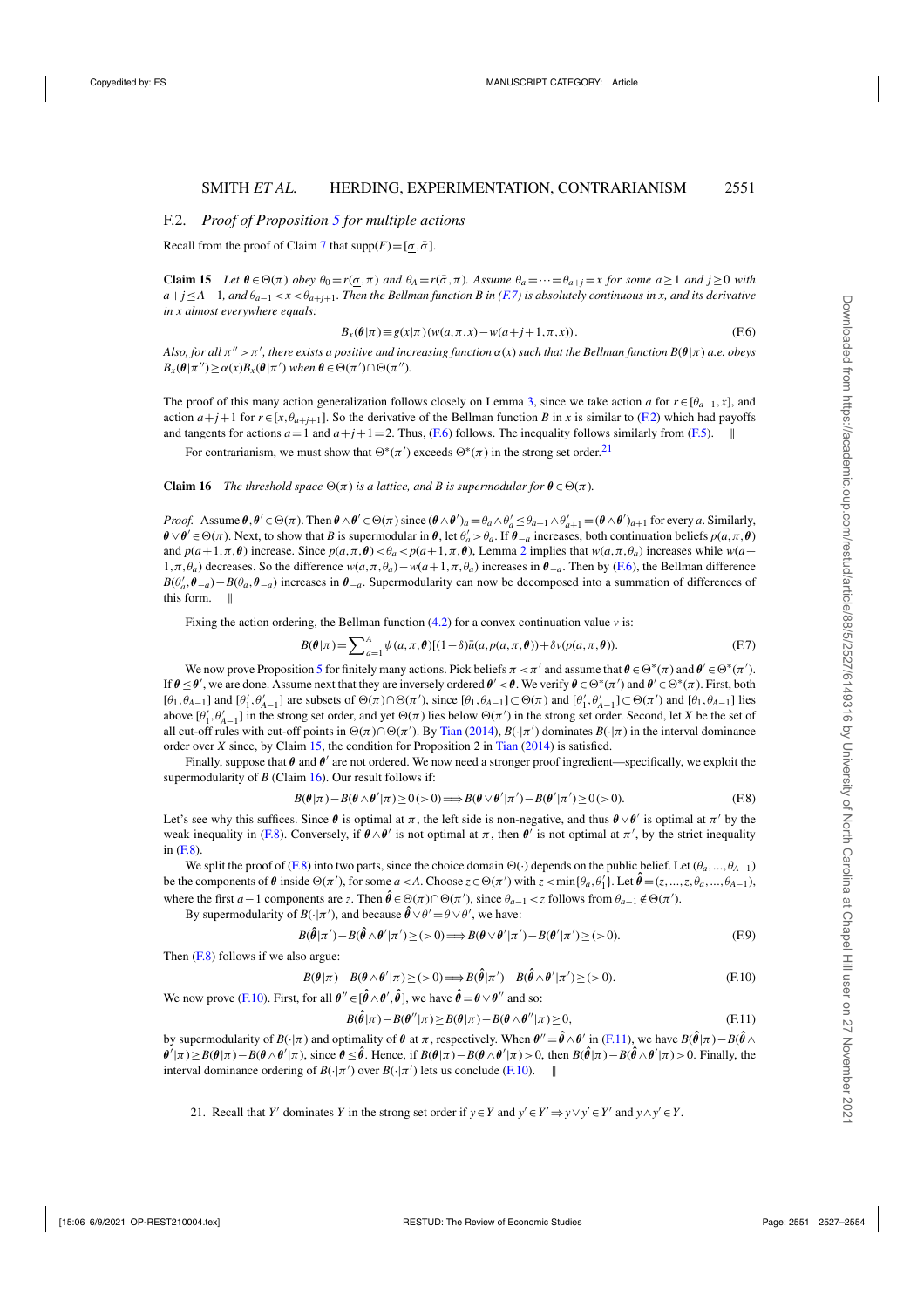<span id="page-25-0"></span>

*Notes:* The optimal posterior belief threshold  $\theta(\pi)$ .

STRICT CONTRARIANISM. Pick  $\pi' > \pi$ . Let  $\theta \in \Theta^*(\pi)$  and  $\theta' \in \Theta^*(\pi')$ . Then behaviour is contrarian, by Proposition [5.](#page-14-0) Suppose for a contradiction that it is not strictly so, and thus  $\theta'_k \leq \theta_k$  for some *k*. By Proposition [5,](#page-14-0)  $\theta \vee \theta'$  is optimal under  $\pi'$ . Since  $\theta'_k \leq \theta_k$ , we have  $(\theta \vee \theta')_k = \theta_k$ . Suppose that  $a_j$  is the highest active action below  $a_k$ , and  $a_m$  the least active action above  $a_k$ . Then  $(\theta \vee \theta')_{j-1} < (\theta \vee \theta')_j = \cdots = (\theta \vee \theta')_k = \cdots = (\theta \vee \theta')_{m-1} < (\theta \vee \theta')_m$ , since  $\theta$  and  $\theta'$  have the same active actions in natural order. Our proof for two actions then carries over to this case, by considering a neighbouring pair of active actions.

#### G. TWO EXAMPLES

#### G.1. *Actions need not be taken in the natural order*

To illustrate a non-natural action order (Lesson 2 in Section [4\)](#page-8-0), consider signal densities  $f^H(\sigma) = \sigma f(\sigma)$  and  $f^L(\sigma) =$  $(1-\sigma)f(\sigma)$  on  $(0,4/7)$ , where  $f(\sigma) = 7^8 \sigma^6/4^7$ . Let action  $a=1,2$  have payoff  $2a-3$  in state *H* and  $3-2a$  in state *L*, representing payoffs  $\pm 1$  when the action matches/mismatches the state. Choose a high discount factor  $\delta = 0.95$ .

Figure [G.1](#page-4-0) depicts the numerically calculated private posterior belief threshold  $\theta(\pi)$ . For public beliefs  $\pi \in (0.3,0.4) \subset$ (0,3/7), the optimal action order is reversed: action 1 is taken at high signals  $\sigma$ , and action 2 at low signals  $\sigma$ .

To understand this reversion, consider the alternative of switching the two actions, holding fixed the threshold. This switch yields the same information, as it maintains the same chances for the two continuation beliefs. From [\(4.1\)](#page-8-0), it gives no planner gain when

$$
\psi(2,\pi,\xi)(2p(2,\pi,\xi)-1)+\psi(1,\pi,\xi)(1-2p(1,\pi,\xi))
$$
  
> 
$$
\psi(1,\pi,\xi)(2p(1,\pi,\xi)-1)+\psi(2,\pi,\xi)(1-2p(2,\pi,\xi)).
$$
 (G.1)

Using Bayes rule,  $p(a,\pi,\xi) = \pi \psi(a,H,\xi)/\psi(a,\pi,\xi)$ , this inequality holds when  $\psi(1,\pi,\xi) - \psi(2,\pi,\xi) > 2\pi(\psi(1,H,\xi) - \psi(1,H,\xi))$  $\psi(2, H, \xi)$ ). Inequality (G.1) holds at low  $\pi$ , as the example shows, when the reversed order takes action 1 for a relatively large set of high signals.

Note that in this example, the last agent using his own information may take action 2 and push the public belief into the cascade set for action 1. Agents optimally herding on action 1 thus need not follow the lead of the last agent who used private information.

#### G.2. *Contrarianism can fail without posterior monotonicity*

We show by an example that (PM) is necessary for contrarianism in Proposition [5](#page-14-0) when the convex value function  $\nu$  can be chosen freely in [\(F.7\)](#page-24-0). We use a version of the two-period professor–student example with  $\delta = 1$  in Section [2](#page-3-0) to show the principle. The student has three actions available, while the professor has two actions taken in the natural order. The student gets no private signal. The professor's signal is described by the conditional density  $g(r|\pi)$ . By assumption, this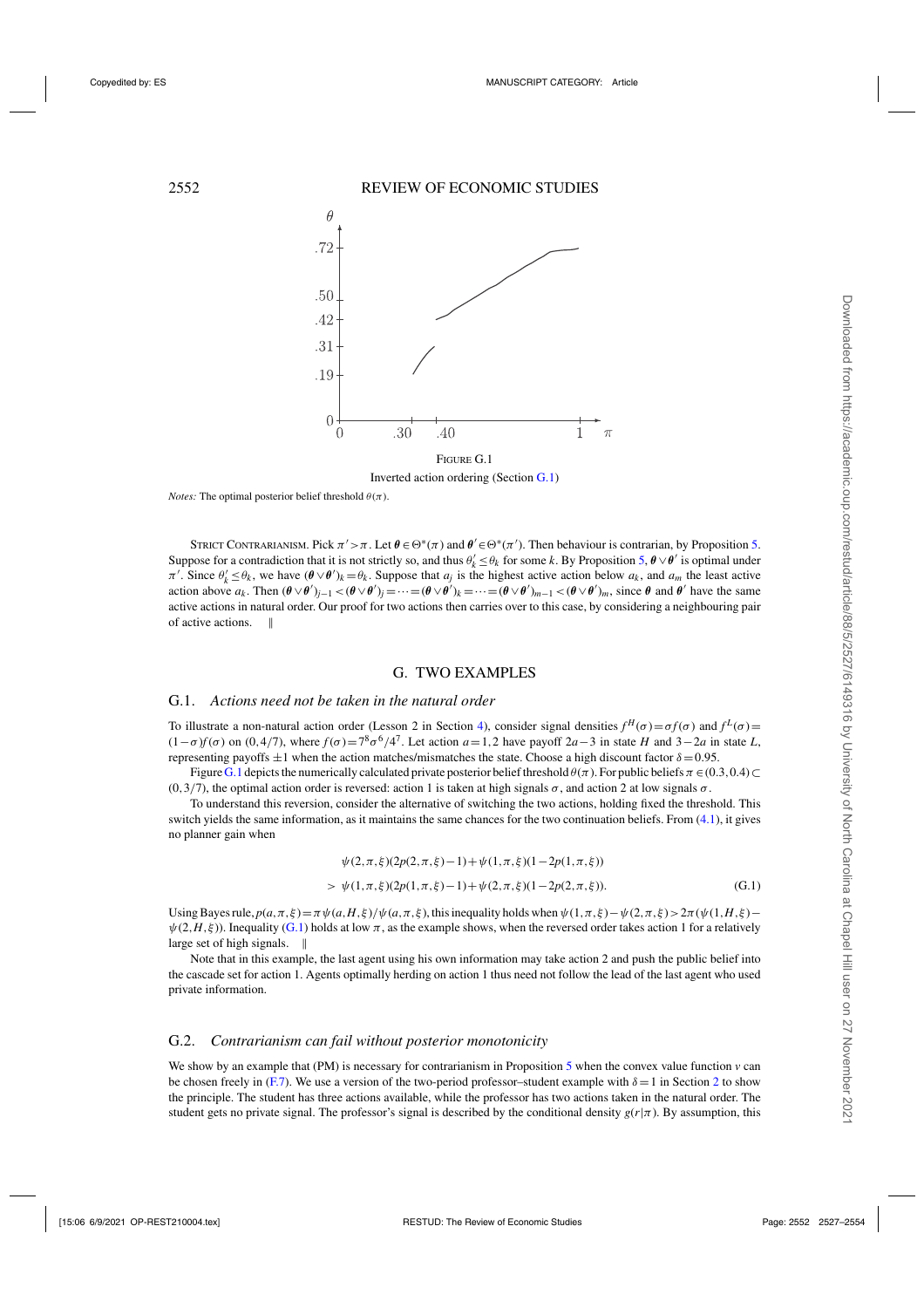<span id="page-26-0"></span>

Figure G.2 Necessity principle (Section [G.2\)](#page-25-0)

*Notes:* The student's value function for Section [G.2.](#page-25-0)

signal structure violates (PM) for some interval, say  $[\hat{\theta}, 1]$ . Thus,

$$
p' \equiv \frac{\int_{\hat{\theta}}^1 r g(r|\pi') dr}{\int_{\hat{\theta}}^1 g(r|\pi') dr} > \frac{\int_{\hat{\theta}}^1 r g(r|\pi'') dr}{\int_{\hat{\theta}}^1 g(r|\pi'') dr} \equiv p''.
$$

By this reversal,  $\hat{\theta}$  must lie strictly inside the posterior belief supports at  $\pi', \pi'',$  so  $p'' > \hat{\theta}$ .

Figure [G.2](#page-7-0) illustrates the convex value function that we construct for the example. First choose an arbitrary  $\theta_{23} \in$  $(p'', p')$ . For any  $\varepsilon > 0$ , the convex function  $\hat{v}(p|\varepsilon)$  consists of three linear segments  $\ell_1, \ell_2, \ell_3(\varepsilon)$ . Segments  $\ell_1, \ell_2$  intersect at  $\hat{\theta}$ , while  $\ell_2$ ,  $\ell_3(\varepsilon)$  intersect at  $\theta_{23}$ .  $\ell_2$  is steeper than  $\ell_1$ , and the slope of  $\ell_3$  is  $\varepsilon > 0$  higher than  $\ell_2$ . The intersection of the extended line segments  $\ell_1, \ell_3(\varepsilon)$  is denoted  $\theta_{13}(\varepsilon)$ .

We will show that when  $\varepsilon > 0$  is small enough,  $\hat{\theta}$  is the unique optimal threshold at belief  $\pi''$ , while only the strictly higher  $\theta_{13}(\varepsilon)$  and  $\theta_{23}$  are candidates for optimal thresholds at the lower belief  $\pi'$ . In either case, contrarianism fails.

Observe that the three kink points  $\hat{\theta}$ ,  $\theta_{13}(\varepsilon)$ ,  $\theta_{23}$  describe the only candidates for optimal policies. By construction, they are the only ones that solve for index indifference—given discount factor  $\delta = 1$ , only the tangents to the value function matter. It remains to check sub-optimality of a cascade policy, whereby the posterior is the prior. But the interior threshold  $\hat{\theta}$  gives strictly more than  $\hat{v}(\pi|0)$  at  $\pi = \pi', \pi''$ , due to the kink at  $\hat{\theta}$ .

Consider belief  $\pi'$ . The first order condition fails at  $\hat{\theta}$  for any  $\varepsilon > 0$ , as the tangent at the upper posterior  $p'$  is  $\ell_3$ . So the optimal posterior cut-offs are among  $\theta_{13}(\varepsilon)$  and  $\theta_{23}$ .

Consider  $\pi''$ . First, suppose we use the cutoff  $\theta_{13}(\varepsilon)$ . As  $\varepsilon \downarrow 0$ , the crossing point  $\theta_{13}(\varepsilon)$  converges to  $\hat{\theta}$ , and the upper continuation belief converges to  $p''$ . In other words, it is eventually below  $\theta_{23}$ , since  $p'' < \theta_{23}$ . At that point, the tangents at the continuation beliefs after  $\pi''$  are  $\ell_1$  and  $\ell_2$ . These tangents cross at  $\hat{\theta}$ , and therefore the FOC fails at  $\theta_{13}(\varepsilon)$ . Second, suppose we use the cutoff  $\theta_{23}$ . Since  $\theta_{23} \in (p'', p')$ , it is strictly inside the posterior belief support. Thus, the upper continuation lies in  $(\theta_{23},1]$ , and the lower one either lies in  $[0,\hat{\theta})$  or  $[\hat{\theta},\theta_{23})$ . If in  $[0,\hat{\theta})$ , the tangents at the continuation beliefs are  $\ell_1$  and  $\ell_3(\varepsilon)$ . These cross at  $\theta_{13}(\varepsilon)$ , and so the FOC fails at  $\theta_{23}$ . If in  $[\hat{\theta}, \theta_{23})$ , the FOC holds. But as  $\varepsilon \downarrow 0$ , the continuation value approaches  $\hat{v}(\pi' | 0)$ . But as noted before,  $\hat{\theta}$  yields a strictly higher continuation value than  $\hat{v}(\pi^{\prime\prime}|0)$ . ||

#### REFERENCES

AKERLOF, G. A. (1970), "The Market for "Lemons": Quality Uncertainty and the Market Mechanism", *Quarterly Journal of Economics,* **84**, 488–500.

BANERJEE, A. V. (1992), "A Simple Model of Herd Behavior", *Quarterly Journal of Economics,* **107**, 797–817.

BERGEMANN, D. and VÄLIMÄKI, J. (2010), "The Dynamic Pivot Mechanism", *Econometrica,* **78**, 771–789.

BERTSEKAS, D. (1987), *Dynamic Programming: Deterministic and Stochastic Models*. Englewood Cliffs, NJ: Prentice Hall.

BIKHCHANDANI, S., HIRSHLEIFER, D. and WELCH, I. (1992), "A Theory of Fads, Fashion, Custom, and Cultural Change as Informational Cascades", *Journal of Political Economy,* **100**, 992–1026.

BREIMAN, L. (1968), *Probability*. Reading, MA: Addison-Wesley.

ÇELEN, B. and KARIV, S. (2004), "Distinguishing Informational Cascades from Herd Behavior in the Laboratory", *American Economic Review,* **94**, 484–498.

CHAMLEY, C. and GALE, D. (1994), "Information Revelation and Strategic Delay in a Model of Investment", *Econometrica,* **62**, 1065–1085.